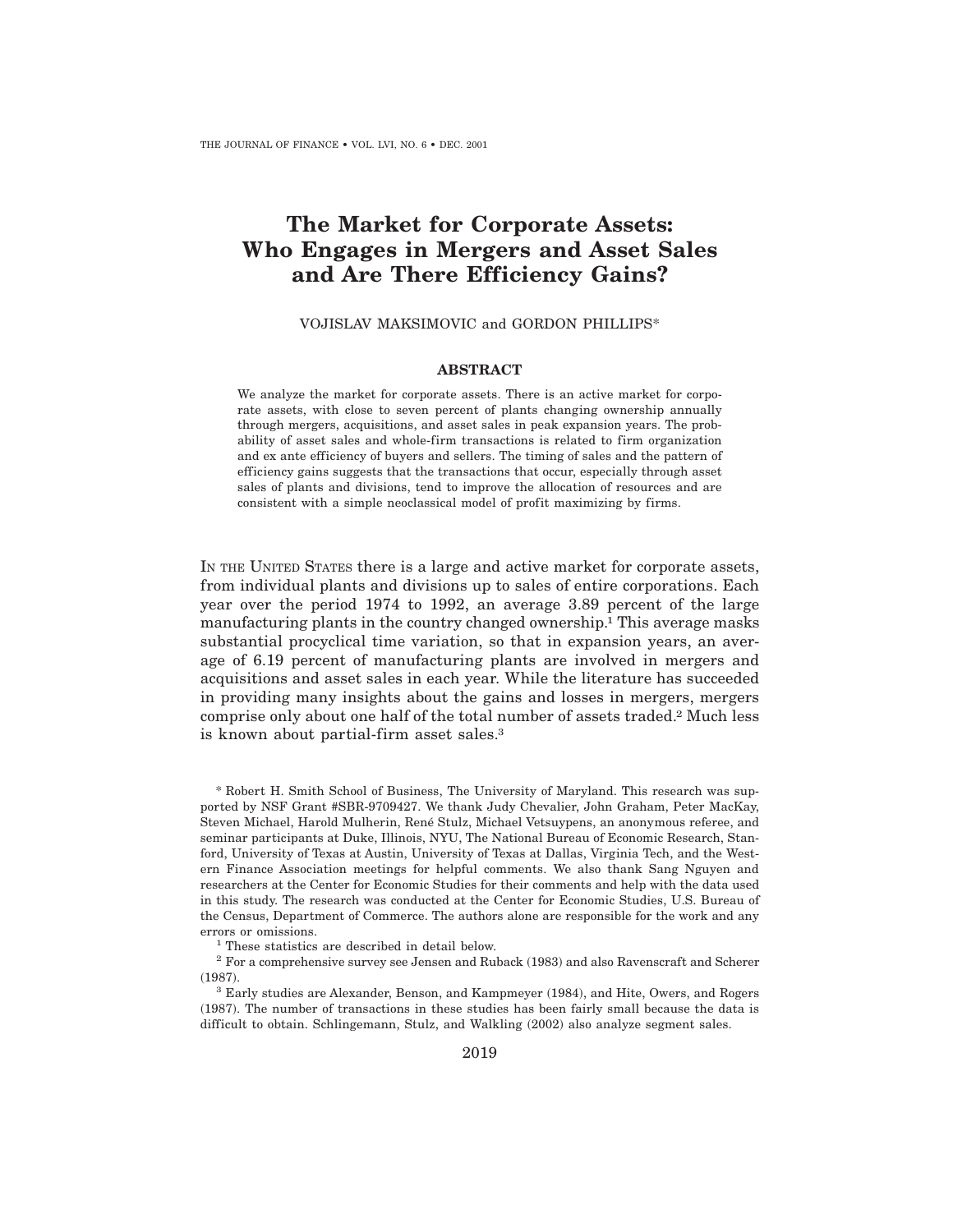In this study, we treat mergers, acquisitions, and asset sales as components of the overall market for firm assets in manufacturing industries. Using detailed plant-level data from the Longitudinal Research Database (LRD) compiled at the Census Bureau, we track sales of individual plants and benchmark their efficiency against that of other plants in the industry. We ask several questions: Does the market facilitate the reallocation of assets to more efficient uses? How big is the market for plants, and each of the segments (individual plants, divisions, and entire firms)? What are the factors that drive mergers and asset sales? We also ask whether firm organization affects how firms participate in the market for assets. Does the subsequent productivity of the transacted plants vary by the buying and selling firms' organizational characteristics?

An influential view in the literature is that major investment and takeover decisions of firms are influenced by conflicts of interest between managers and the owners of the firm.4 This view suggests that many acquisitions are undertaken for empire building and managerial entrenchment by managers, and that they serve little economic purpose. Morck, Shleifer, and Vishny  $(1990)$  provide evidence that the stock market reacts negatively to diversifying acquisitions and to acquisitions where the bidder's managers perform poorly prior to the acquisitions. For asset sales, Jain  $(1985)$  finds that selloff announcements are greeted positively by the market and that they proceed a period of negative returns for the sellers. Lang, Poulsen, and Stulz  $(1995)$  find asset sales follow poor firm-level performance. John and Ofek  $(1995)$  find that the remaining assets of the firm improve in performance after asset sales that subsequently leave the firm more focused. These studies suggest that transactions either follow inefficient investments by firms or act to unwind such investments.

An alternative view, modeled in Maksimovic and Phillips  $(2002)$ , posits that firms grow and purchase assets efficiently across the industries in which they operate.5 This model is also consistent with existing evidence.6 The model makes specific testable predictions about the timing and the direction of sales. In our model, firms become focused when their prospects in their main industry significantly improve. They may optimally choose to remain unfocused if their prospects in their main industry are not as good as other firms that choose to become focused. Firms sell assets in their less productive divisions following positive demand shocks for these divisions.

 $4$  See Jensen  $(1986)$  and Hart and Moore  $(1995)$ .

 $5$  The model is based on Lucas  $(1978)$ . Lucas  $(1978)$  and Williamson  $(1985)$  stress the costs of managing a larger organization.

<sup>&</sup>lt;sup>6</sup> We do not have transaction prices or stock price data. Thus, we cannot test whether one party gains or loses in the stock market as a result of the transaction. The advantage of our study is that we look at actual productivity changes while stock market data includes a response to the price paid and prior expectations, in addition to the value of any productivity changes.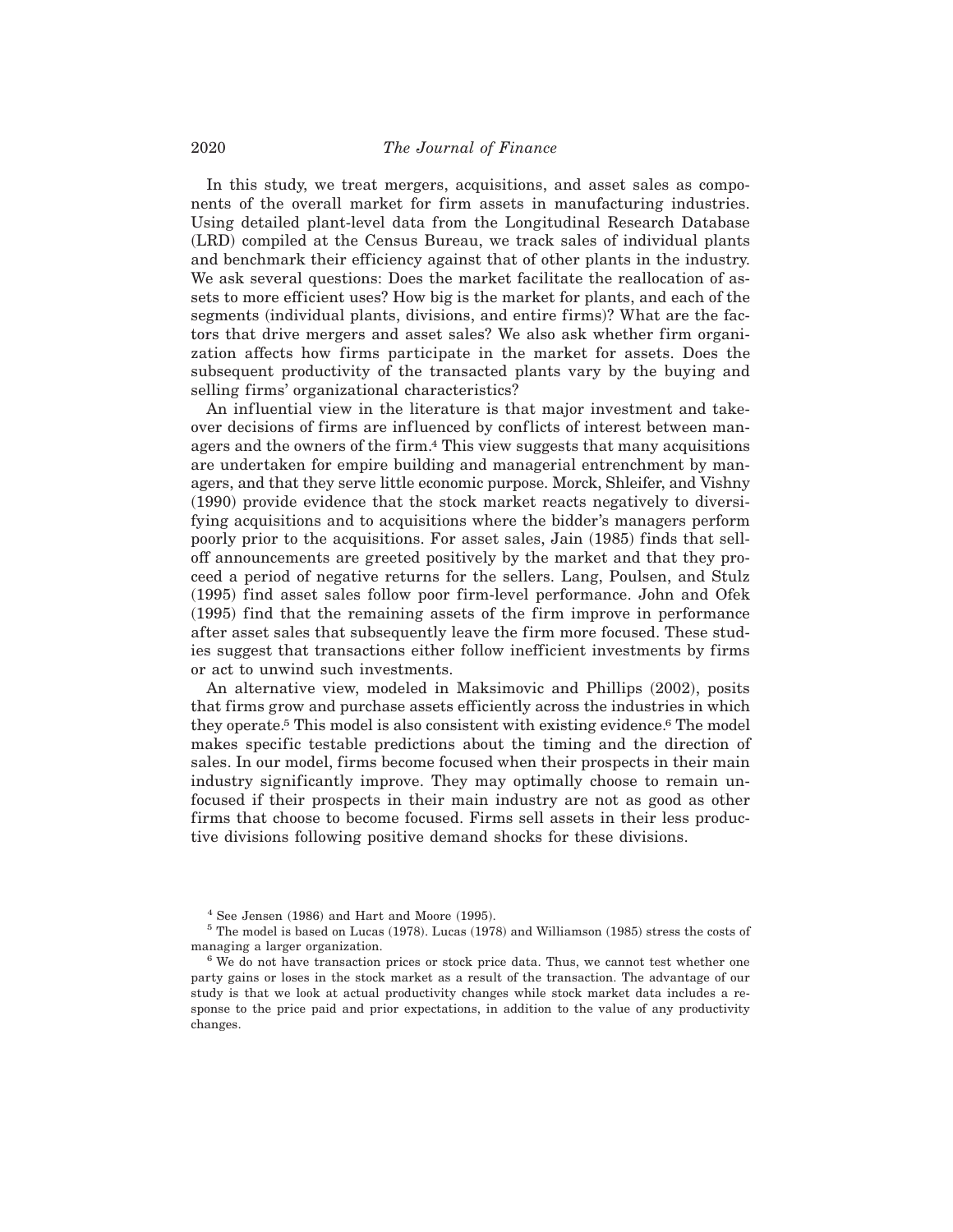The intuition for the Maksimovic and Phillips  $(2002)$  model is simple. Some firms are more productive and can produce more than other firms from a given number of plants. Firms adjust in size until the marginal benefit is equal to the marginal cost of production. As output prices increase, the more productive firms have a larger gain in value from the assets they control. As a result, they find it optimal to acquire plants from less productive firms in the industry, even when that entails some increase in the costs of management. By the same token, a positive shock in an industry increases the opportunity cost of operating as an inefficient producer in that industry. Thus, industry shocks alter the value of the assets and create incentives for transfers to more productive uses. Given the generally positive upward trend in GDP in the U.S. economy during the mid- and late 1980s, the model can explain the trend towards increased focus over this period.

Empirically we find that the pattern of transactions (procyclical sales and subsequent increases in productivity) is consistent with this model. Our empirical results show that assets are more likely to be sold  $(1)$  when the economy is undergoing positive demand shocks,  $(2)$  when the assets are less productive than their industry benchmarks,  $(3)$  when the selling division is less productive, and  $(4)$  when the selling firm has more productive divisions in other industries. For mergers and acquisitions, we find evidence that the less productive firms tend to sell at times of industry expansion. Firms are more likely to be buyers when they are efficient and are more likely to purchase additional assets in industries that experience an increase in demand.

Sellers *and* buyers of individual plants and divisions tend to be large conglomerates. A firm's internal organization has a significant effect on the probability that an asset is sold. Assets are significantly more likely to be sold by peripheral divisions than by main divisions of conglomerates. The sales of main divisions are much rarer events, perhaps because only divisions in which the firm has a core competency become main divisions. For conglomerates, we find that the probability of the whole firm being sold off is negatively correlated with firm size and with firm focus.

Our results show that most transactions in the market for assets result in productivity gains. The average productivity of the buyer's and seller's existing assets is an important determinant of the gain to trade, suggesting that firms have differing levels of ability to exploit assets, and that their comparative advantage is in their main industries. The subsequent observed increase in productivity of the transferred assets is consistent with these gains offsetting the increased costs to the purchasing firm of managing a larger organization.7 Thus, the market for corporate assets facilitates the redeployment of assets from firms with a lower ability to exploit them to firms with a higher ability. There is less support for the hypothesis that

<sup>7</sup> Thus, the existence of measurable productivity gains following a transfer does not imply that the transfer's timing is not optimal. A full dynamic model would be necessary to address the question of the optimal timing of transfers.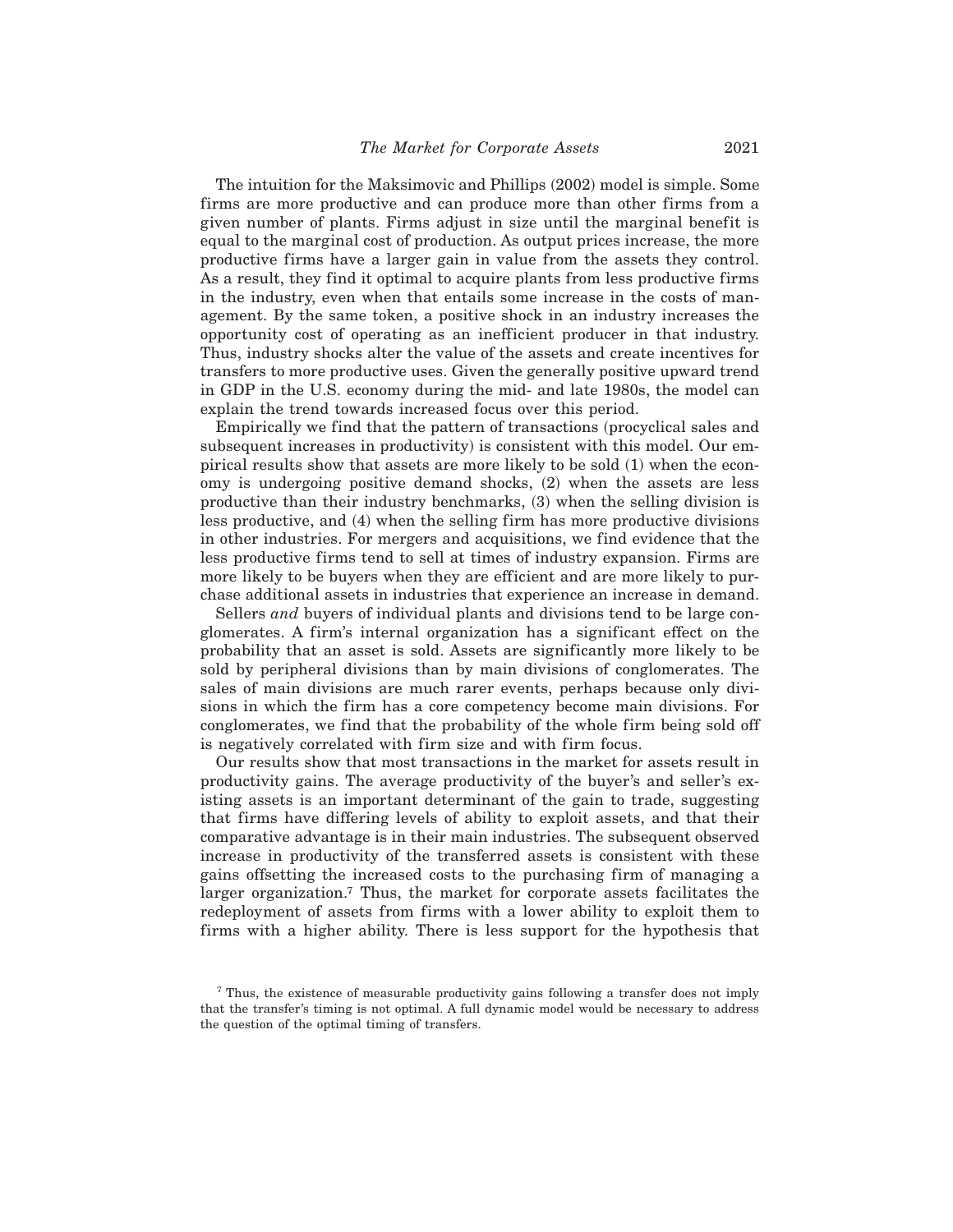empire building predominantly drives asset purchases. However, because measured gains are negative for a minority of transactions, we cannot reject the possibility that some transactions may be motivated by agency considerations.

Our evidence primarily relates to two literatures: the literature on asset sales and the literature on mergers. Our paper views and considers these two types of transactions as part of a larger market for assets. The literature on sales of plants and divisions is relatively small. Alexander et al.  $(1984)$ , Jain  $(1985)$ , and Hite et al.  $(1987)$  have found a positive stock market response to asset sales. Lang et al.  $(1995)$  have shown these asset sales follow poor firm-level performance and that the stock-market gains are positive for firms that pay out the proceeds instead of reinvesting within the firm.8 John and Ofek (1995) show that the remaining assets of the firm improve in performance after asset sales that subsequently leave the firm more focused. Maksimovic and Phillips (1998) show that firms in Chapter 11 tend to sell their most efficient plants, whereas firms in a control sample tend to sell their least efficient plants.

Schlingemann, Stulz, and Walkling  $(2002)$  (SSW) examine sales of divisions. They compare firms that report the sale of one or more whole segments with a control sample of firms which do not divest. Working with accounting data, they predict how firms choose which segments to divest. SSW's principal finding is that the liquidity of the market for assets plays an important role in determining which asset is divested. The probability that a segment is divested is higher if the asset is in an industry with a liquid market for assets and if it performs poorly. The divested segments are on average smaller than segments that are retained.

There is a large literature on the gains from mergers that has examined the gains to the bidders and targets in the stock market. Lang, Stulz, and Walkling (1991) show that the total stock market gains in tender offers are highest when the bidder has a high Tobin's *q* and the target has a low *q*. This is consistent with the notion that gains are highest when well-managed firms take over badly managed firms. Less is known about the gains in partial firm sales. Several studies have examined the cash flow performance of firms before and after mergers. Matsusaka (1993) examines the ex ante financial performance of firms before they merge and Ravenscraft and Scherer (1987) examine the ex post financial performance of mergers using FTC line-ofbusiness data. Other studies that have documented performance changes following mergers using the LRD include Lichtenberg and Siegel (1992) and McGuckin and Nguyen (1995, 1999). McGuckin and Nguyen (1999) show

<sup>&</sup>lt;sup>8</sup> The advantage over using stock market data and event studies is that a stock market response reflects the price paid relative to anticipated gains. Gains in productivity can still occur if the excess stock market return equals zero if the seller captures the gains. Similarly a combined positive stock market response (for buyers and sellers) may reflect information being revealed about the assets' value in the future and may not represent any real productivity gains.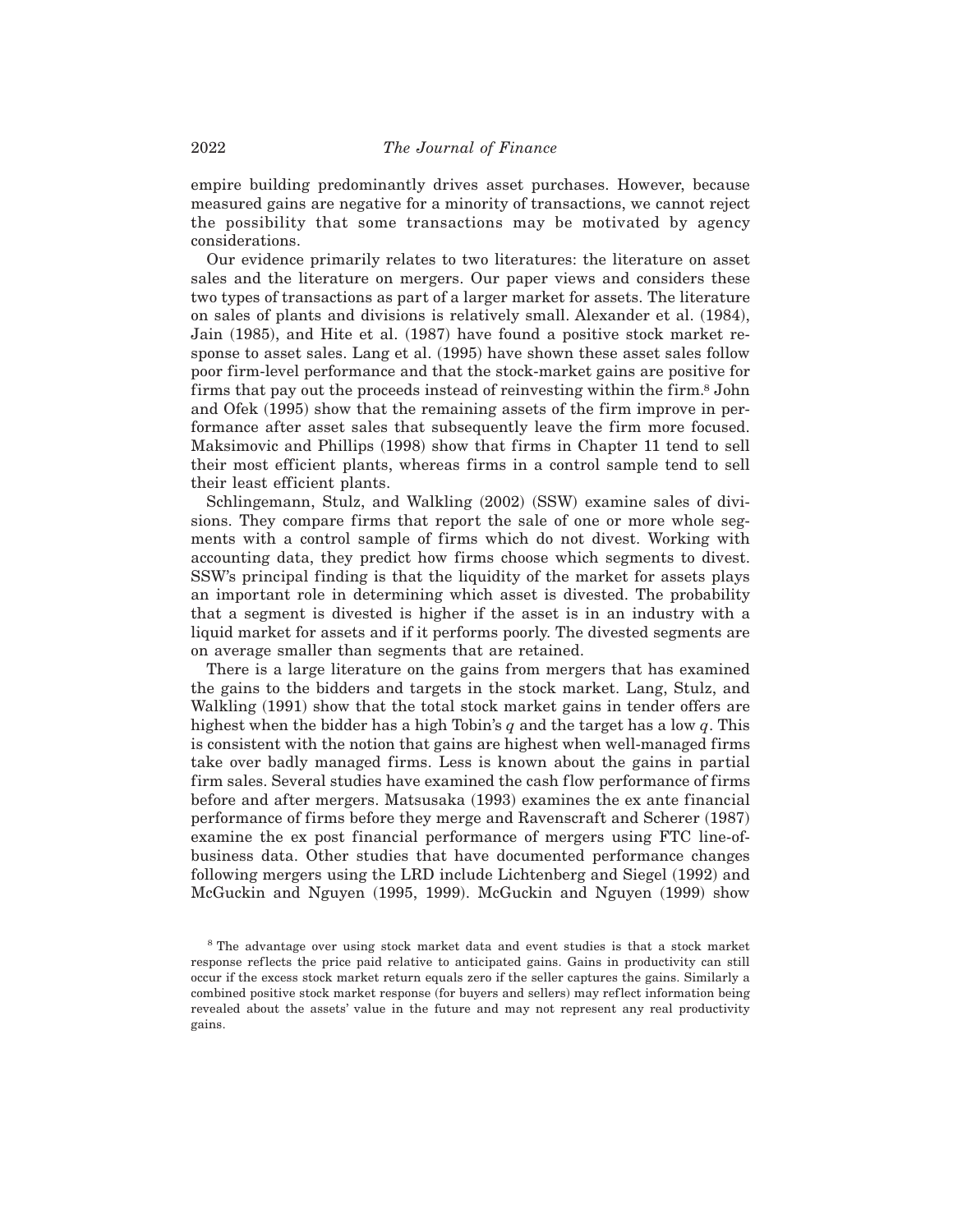that whether a firm is multiplant or single plant affects observed productivity gains. Kaplan and Weisbach (1992) track firms after they merge and find that divestiture rates by purchasers of unrelated firms are higher than purchasers of related firms. Even the firms that were broken up, however, show positive combined stock market responses (buyer and seller) at the time of the acquisition and do not show declines in operating performance before they are broken up. Our theory predicts that firms will buy assets outside of their main areas of expertise during recessions and sell unrelated assets to firms expanding their core business units during booms. Fluck and Lynch (1999) also predict that conglomerate firms maximizing shareholder value will buy firms outside of their primary area of expertise during recessions.

Following Jensen (1986), several authors argue that firm investment and growth can be explained by managers' tendency to overinvest in projects that yield private gains. Using data on bidding firms, Lang et al.  $(1991)$ show that the shareholders do not benefit if acquisitions are made using free cash flows. Scharfstein  $(1997)$  and Rajan, Servaes, and Zingales  $(2000)$  argue that investment distortions are endemic within conglomerates. A similar logic might suggest that firms acquire plants and divisions that they cannot run efficiently. By contrast, our view of acquisitions is based on Maksimovic and Phillips  $(2002)$ , who show that the growth by conglomerates' divisions is consistent with a simple profit-maximizing model with scarce managerial or organizational ability. Graham, Lemmon, and Wolf  $(2002)$  show that conglomerate firms purchase firms that have lower Tobin's *q* than the firms that remain single-segment firms. Chevalier (1999) also shows that conglomerate firms purchase firms that have a different sensitivity of cash flow to investment than firms that conglomerates choose not to purchase. These results are consistent with our model and evidence that conglomerate firms, given productivity differences, make selective acquisitions of certain types of firms.<sup>9</sup>

Two recent studies by Mitchell and Mulherin (1996) and Andrade and Stafford (1999) show that industry characteristics such as technological changes and capacity utilization are strongly associated with the incidence of mergers, takeovers, and investment. We are able to exploit plant-level data to obtain a more detailed picture of intraindustry firm-level determinants of asset transactions. Our evidence suggests that firm organization and efficiency drives most of the intraindustry trades.

The remainder of this paper is organized as follows. We discuss our analytical framework of analysis in Section I. The data is discussed in Section II. Section III presents the descriptive statistics of the market for assets. The firm's decisions to buy and sell and the gains from the transaction are analyzed in Sections IV and V, respectively. Section VI concludes.

 $9$  The evidence in Maksimovic and Phillips  $(2002)$  shows that conglomerates grow their more productive segments faster.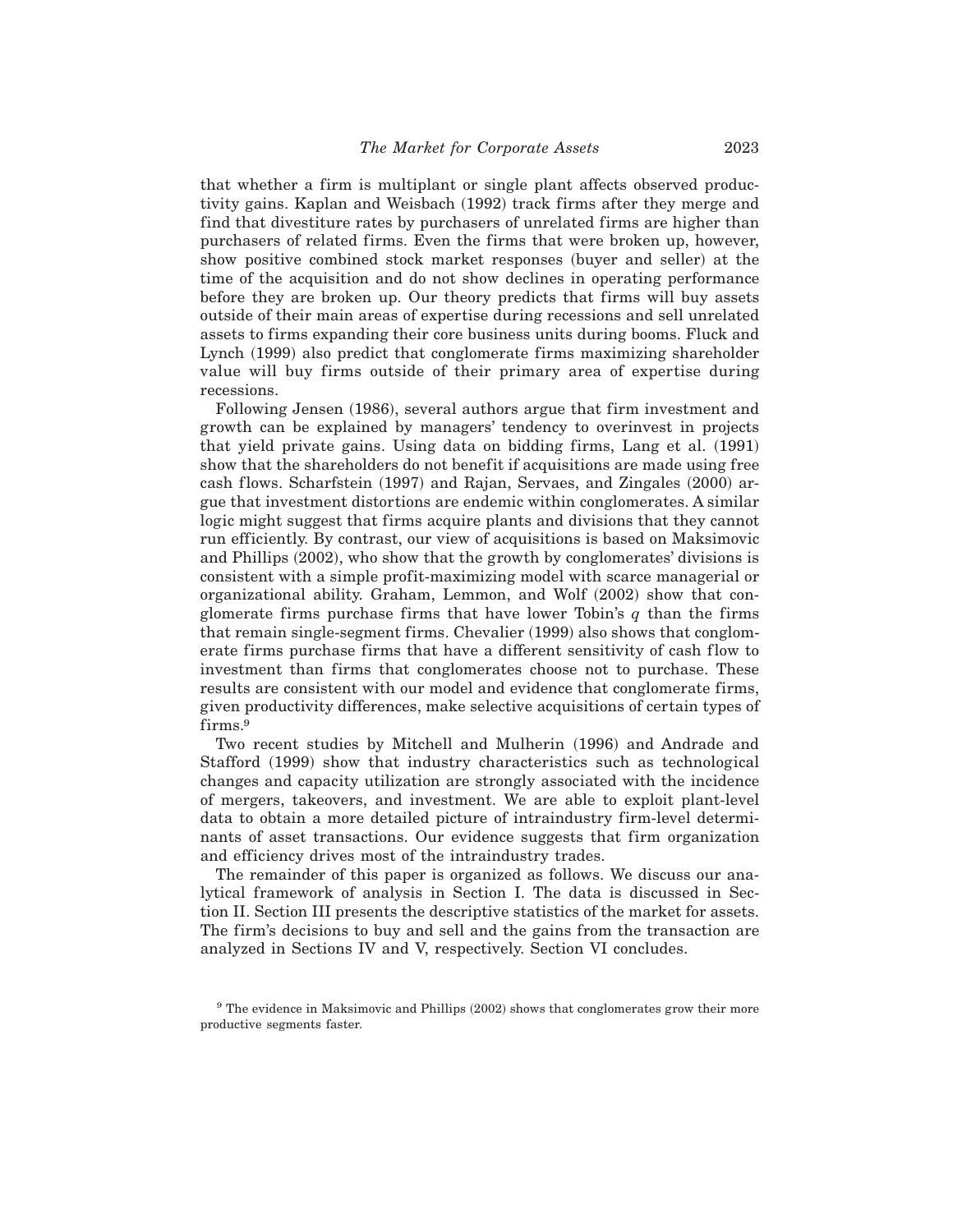## **I. Framework for Analyzing Trades in Assets**

The hypotheses that we examine are motivated by a neo-classical model of firm organization across multiple markets, advanced by Maksimovic and Phillips  $(2002)$ . Firms sell some or all their assets when there is an expected gain in productivity if the assets are operated by another firm. These trades occur because firms differ in organizational ability and these differences determine their productivity in different industries. The model shows how a profit-maximizing firm chooses the quantity of capacity to employ in each industry and how demand shocks in one industry affect capacity decisions in other industries. It provides predictions on how firm organization affects who trades assets, and the magnitude of the gains from such activity. These predictions differ from the predictions of models that assume that firms acquire assets outside their main industry because managers engage in empire building behavior. Thus, the predictions of the model can be used to test the hypothesis that the trade in assets by multiindustry firms allocates assets to more productive uses. This section describes the model and sets out the hypotheses motivated by the model.

Consider first the market for assets when firms maximize profits and financial market imperfections are not material. Following Lucas  $(1978)$ , Maksimovic and Phillips (2002) argue that management teams of firms or firm organizations differ in their ability to operate plants efficiently.10 Management teams of all abilities find it more difficult to manage a large firm than a small firm. Thus, a high quality management team may operate a marginal plant in a large firm only as efficiently as a low quality management team operates a marginal plant in a small firm. Firm size and the scope of a firm's operations adjust until the profit from operating the marginal plant is equalized across all firms in the industry. As industry conditions change, a firm's comparative advantage in operating plants also changes. As a result, there are gains to trading assets, and trade occurs until the profit from operating the marginal plant is again equalized. In the equilibrium, firms with more skilled managers or organizations still have a higher average productivity than firms managed by less skilled managers.

The model focuses on how changes in industry demand affect the marginal value of plant production in single-segment and in multisegment firms, and thus the direction and the gains to trade in plants. As demand increases, output prices also increase, and the ability to produce more output per unit input becomes relatively more valuable. The increased value of output is now greater than the increased cost of operating the firm at a larger size. More productive firms can sell the output at a price that is high enough to compensate for the diseconomies of operating at a larger size. This raises the

 $10$  More generally, their model can be reinterpreted as positing the existence of a fixed firmspecific factor of production that induces diminishing returns to scale. Following Lucas (1978), they identify this factor with managerial, or more generally, organizational ability.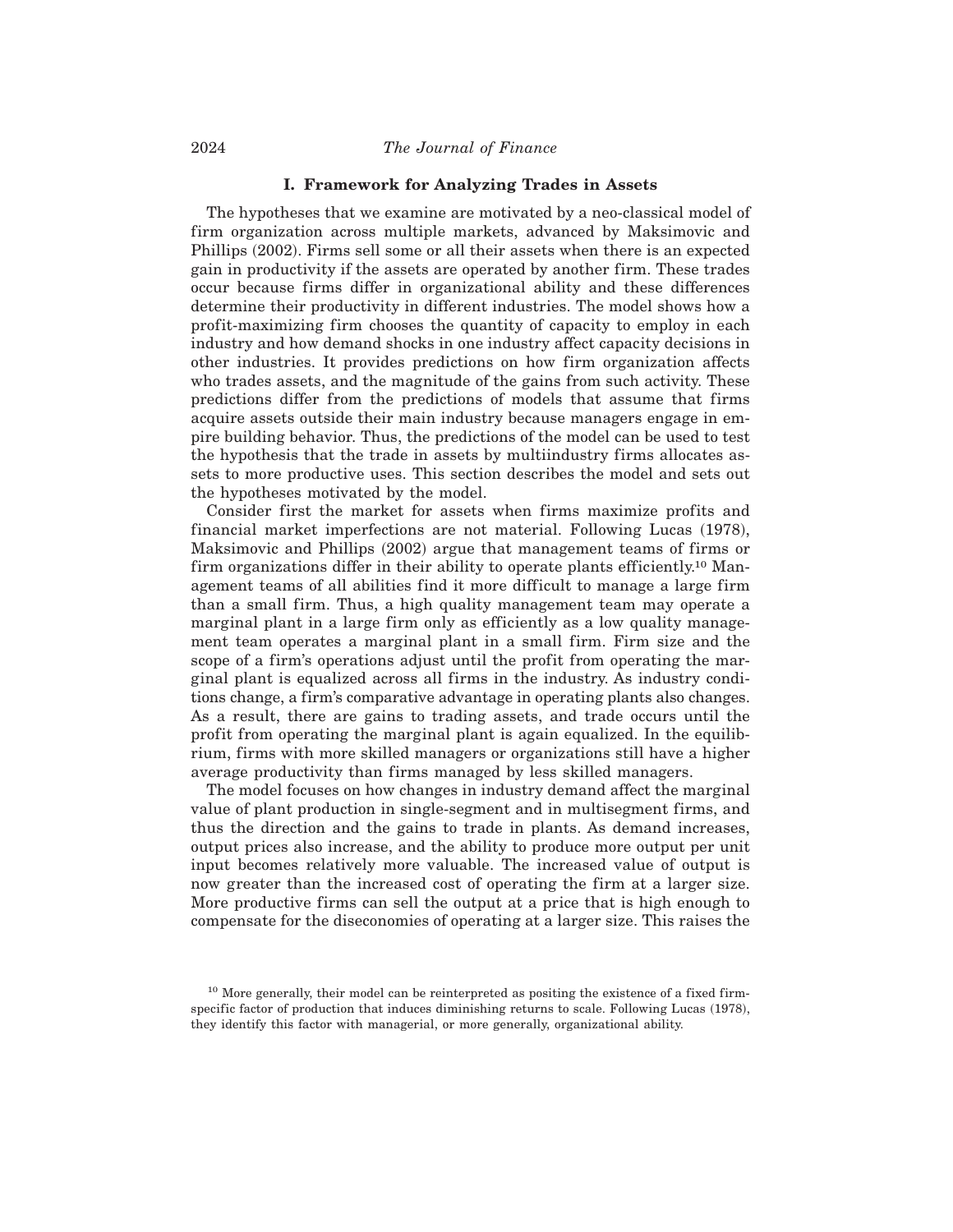price of capacity in the market for physical assets and less productive managers will find it more advantageous to sell their plants to more productive managers instead of producing output themselves.

Thus the model predicts that assets flow from more productive to less productive firms when demand increases.11 The divisions with more skilled management teams thus gain in size relative to divisions managed by less skilled managers in the same industry. The volume of sales is higher when the technology in the industry is such that productivity does not decrease steeply as a firm acquires more capacity in the industry. The magnitude of transactions in response to such demand shocks depends, in part, on whether or not there are significant diseconomies of scale.

When demand falls, the costs of managing a large firm outweigh the benefits of high productivity and at the margin firms may shed assets. However, if the overall trend in the economy exhibits positive growth, we would expect the magnitude of this flow to be lower empirically. Firms would expect such transactions to be reversed subsequently when economic growth resumes. In addition, the existence of transaction costs would reduce the incentive to engage in such transactions, as the opportunity cost of an asset being operated outside its best use is lower in a recession. Under these conditions, the incentives to engage in transactions will be larger after positive industry shocks, giving rise to more transactions when demand increases.

To summarize, the profit-maximizing model suggests tests of the following predictions.

HYPOTHESIS 1: *Sales of assets are more likely to occur when the industry receives a positive demand shock. The higher (lower) the productivity of a division (or a single-segment firm) the higher the probability that it buys (sells).*

Trade-offs between managerial ability and size also hold within multisegment firms. A firm grows its segments until the value of a marginal investment is equalized across industries in which it operates. Thus, the growth and efficiency of a segment may affect a firm's decision to buy or sell plants in another segment. The model predicts that a firm reduces its capacity in an industry by selling assets when the value of these assets to another firm is higher. The opportunity cost may be high either because other firms in the industry can better use the assets, or because the selling firm has better prospects in other industries. Thus, a multisegment firm sells plants in a segment when its other segments are growing fast and it is an efficient producer in these other segments. It may also sell a segment when the segment is not an efficient producer, but the industry is doing well and the plant is relatively more valuable to other, more efficient, producers. These predictions are summarized in the following hypothesis.

 $11$  The model allows buying of new capacity from an external market with an upward sloping supply curve. An upward sloping supply curve can be justified given adjustment costs for new capacity, or through time-to-build, or given increasing costs of needed inputs to build new capacity. Firms may also scrap assets if the demand in the industry is sufficiently low.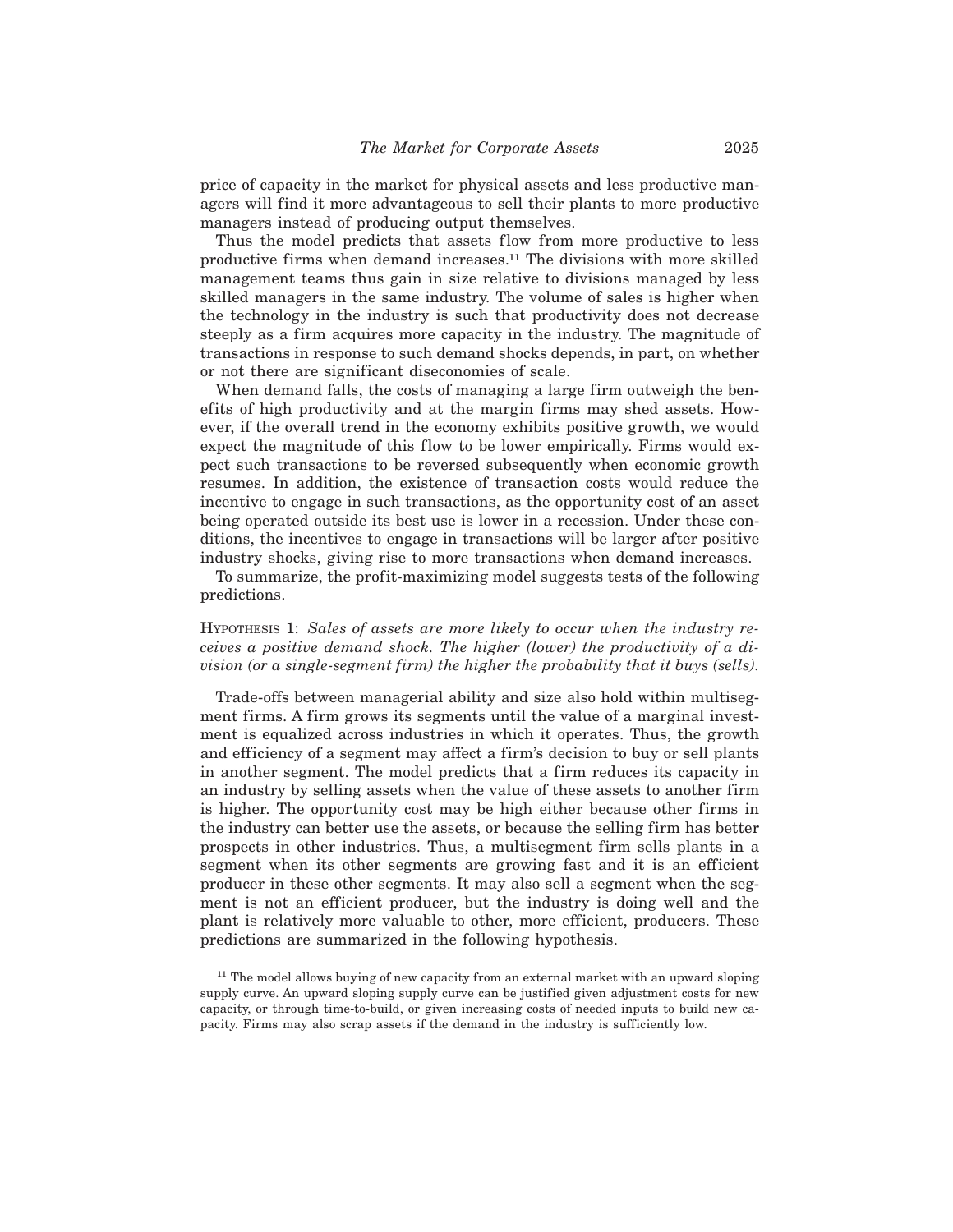HYPOTHESIS 2: *Asset trades in multisegment firms follow a specific pattern: There is an increased probability that a segment is sold (purchased), when (1) the firm has lower (higher) productivity in an industry and this industry receives a positive demand shock, and (2) the firm's other segments have higher (lower) relative productivity and these other industries receive positive demand shocks.*

The asset purchase decision works similarly to the sale decision. Multisegment firms may purchase plants in an industry if their other segments are less productive producers in industries that receive a positive demand shock. In that case, these less productive segments optimally sell out to more productive producers in their respective industries, and the firm expands faster in its remaining segments. Firms may also purchase plants in an industry when their prospects elsewhere diminish. This occurs if they are more productive producers in other industries and these industries suffer negative demand shocks.

This prediction may also be used to distinguish the neoclassical model from several hypotheses about the acquisition decisions of multisegment firms when managers act opportunistically or when there are material financial market imperfections. Lamont  $(1997)$ , for example, suggests that firms would be more likely to invest outside their main divisions when their main division receives a positive demand shock. Thus, if the main division of firms is more efficient than peripherals, this prediction on the effect of demand shocks on the purchase and sale decisions in other industries is opposite to that of our model.

Jensen's (1986) free cash flow theory suggests that when firms have excess cash flow, they tend to use it to acquire additional assets that they cannot operate efficiently. More recently Rajan et al.  $(2000)$  and Scharfstein and Stein (2000) have also argued that the organizational structure of conglomerates makes them likely to waste assets. Although we cannot identify the dissipation of shareholder wealth from managers overpaying for acquisitions or the appropriation of cash flows from assets, our empirical tests will detect the extent to which the dissipation of free cash flows in multisegment firms leads to acquisition patterns that differ from those predicted by efficient allocation across industries.

These predictions regarding the flow of assets between firms have implications for the analysis of firm organization and restructuring. Profitmaximizing firms grow more in industries in which they have a comparative advantage. Thus, on average, the larger divisions of multisegment firms are predicted to have a higher mean productivity than smaller, peripheral divisions.12 As a result, in the long run, main divisions are more likely to be buyers and peripheral divisions are more likely to be sellers. For the same

 $12$  Maksimovic and Phillips  $(2002)$  examine this prediction and show it to be consistent with segment-level data constructed from underlying plant-level census data.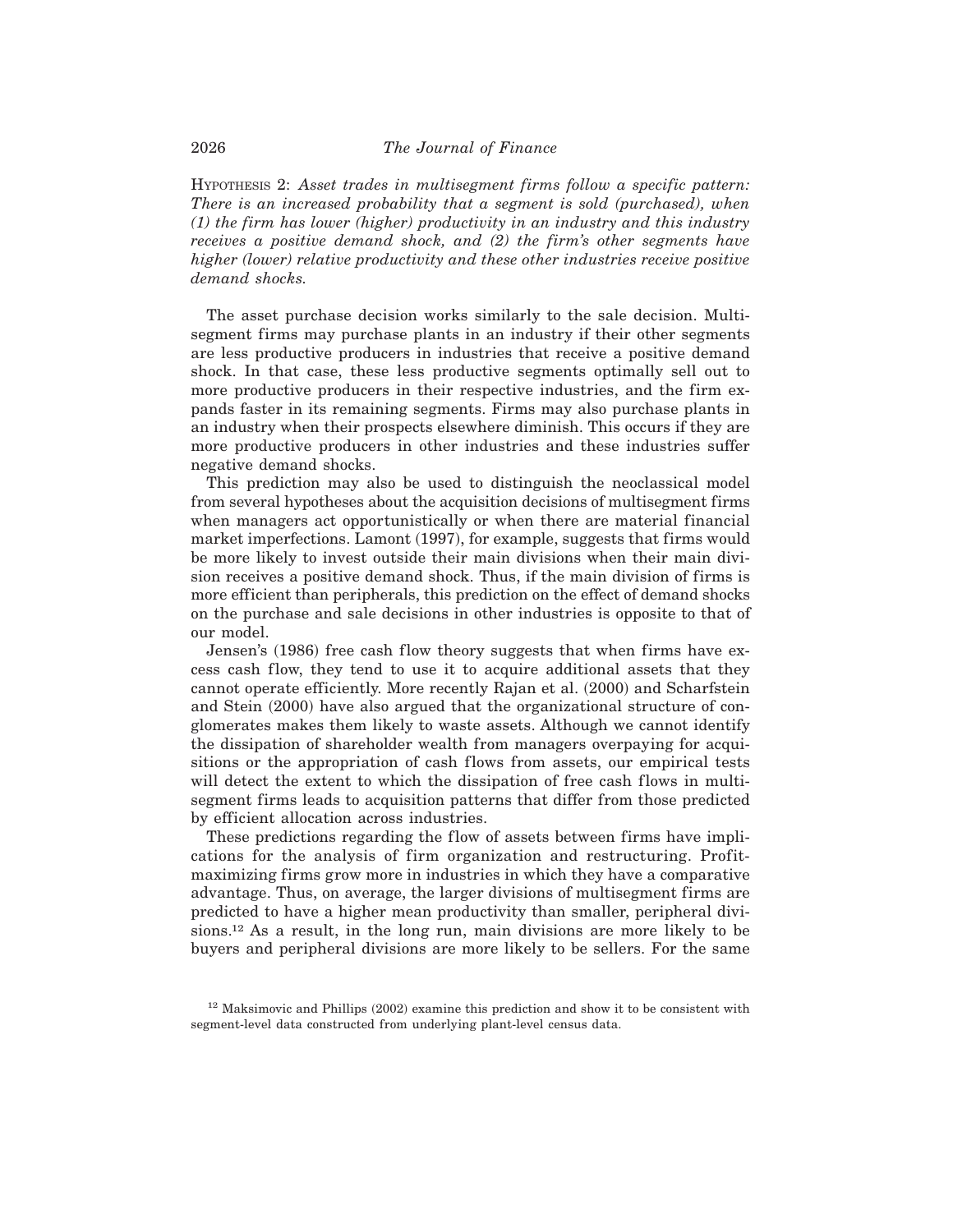reason the expected gain in productivity is higher when the plant is sold by a peripheral division and purchased by a buyer's main division than if the purchase is of a plant in a buyer's peripheral division.

The differences in productivity between main and peripheral units of the same firm are also likely to create an association between organizational structure and trades following a demand shock. When the main division of a multisegment firm receives a positive demand shock, the firm will sell capacity in the peripheral divisions. When the main unit receives a negative demand shock, the firm will acquire assets in peripheral units.13 We summarize these predictions in the following hypothesis.

HYPOTHESIS 3: *Multisegment firms increase their focus through acquisitions when demand is high in their main industries, and decrease their focus when demand is low. The probability that an asset is sold and the expected gain from the sale are higher for assets operated by peripheral divisions of firms.*

Our model does not make a distinct prediction for transactions involving the whole firm—such as mergers—and transactions involving only some plants or divisions. In fact, we expect the model to predict mergers less well than partial firm transactions: Mergers or acquisitions of multidivisional firms may involve the transfer of some divisions that do not fit under new ownership and that would not have occurred in isolation.14

# **II. Data**

We use data from the Longitudinal Research Database (LRD), maintained by the Center for Economic Studies at the Bureau of the Census.15 The LRD database contains detailed plant-level data for manufacturing plants (SIC codes 2000–3999) on the value of shipments produced by each plant, investments broken down by equipment and buildings, and the number of employees. The LRD tracks approximately 50,000 manufacturing plants every year in the Annual Survey of Manufactures (ASM). This database is only a survey for smaller plants. The ASM covers all plants with more than 250 employees. In addition, it also includes smaller plants that are randomly selected every fifth year to complete a rotating five-year panel. Once selected, plants

<sup>&</sup>lt;sup>13</sup> We would also expect to see similar effects on other divisions when peripheral units receive demand shocks. However, because peripheral units are smaller than main units, these effects are less likely to be detectable.

<sup>&</sup>lt;sup>14</sup> Another model that has implications for the timing of asset sales is Shleifer and Vishny (1992). Shleifer and Vishny stress the importance of asset sales that occur by firms with high debt when industries become temporarily distressed. We do not examine the predictions of this model in this paper given that this database does not have financial structure variables.

<sup>&</sup>lt;sup>15</sup> For a more detailed description of the Longitudinal Research Database  $(LRD)$  see McGuckin and Pascoe  $(1988)$ .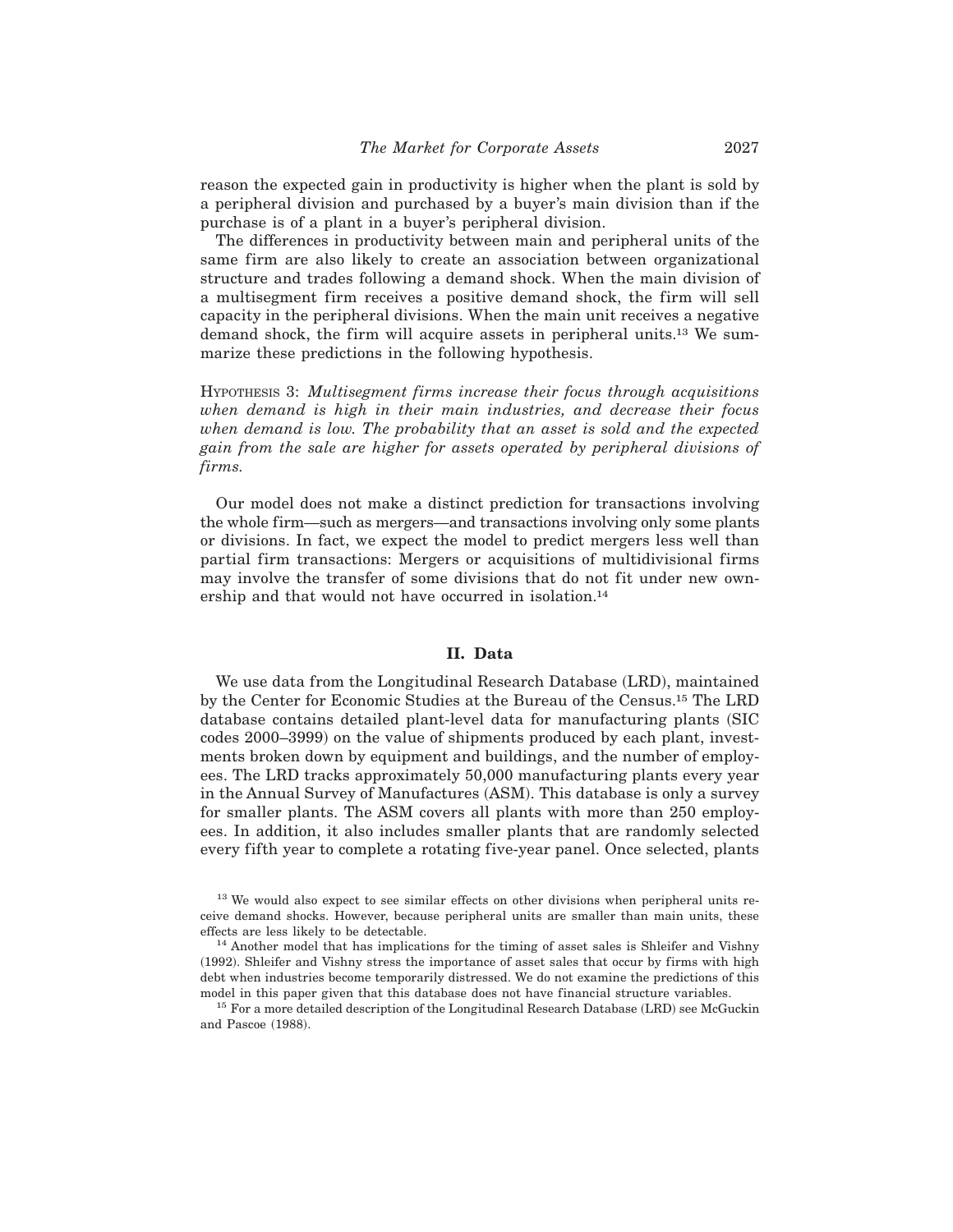are required by U.S. law to answer the questions. Many data items used  $(e.g., the number of employees, employee compensation, total value of ship$ ments) also represent items that are also reported to the IRS, increasing the accuracy of the data.

There are several advantages to this database. First, it covers both public and private firms in manufacturing industries. Second, coverage is at the plant level, and output is assigned by plants at the four-digit SIC code level. Thus, firms that produce under multiple SIC codes are not assigned to just one industry. Third, plant-level coverage means that we can track plants even as they change owners. In addition to a plant-level identifier, the database contains a code that identifies which assets change ownership. These two features are key to our study, as they allow us to identify assets that have changed hands from year to year. Thus, plants have to be part of an ASM panel for the plants to remain in our study.

We confine our analysis to the period 1974 through 1992. We use 1974 as the starting year of our analysis because it is the first year of a five-year panel; 1992 is the last year of data available to us. We aggregate plants into firm-level business segments at the three-digit SIC code level and exclude segments that are less than \$1 million in real value of shipments in 1982 dollars. Our regressions contain observations beginning in 1979 given we use five years of lagged data in order to calculate productivity for each plant in each year.

#### **III. The Basic Facts**

Before preceding to test the hypotheses from the prior section, we first describe the data and present some basic facts about the market for assets.

#### *A. The Number and Types of Transactions*

We classify firms as single segment or multiple segment based on threedigit SIC codes. If a firm produces 97.5 percent of its sales or higher in one three-digit SIC code, we classify that firm as a single-segment firm and exclude the small peripheral segment. We classify all other firms as multiplesegment firms. For these firms, we also classify each segment as either a main segment or a peripheral segment. Main segments are segments whose real value of shipments (in 1982 dollars) is at least 25 percent of the firm's total shipments.

We classify transactions into three types: single-plant transactions by singleplant firms, multiplant transactions broken into full divisions and partial divisions (at the three-digit SIC code level), and full-firm transactions. We break transactions into these three categories as it seems plausible that transactions in which a single plant changes hands between multiplant firms in the same industry are marginal investment transactions that have the least implications for both future investment policy and corporate control.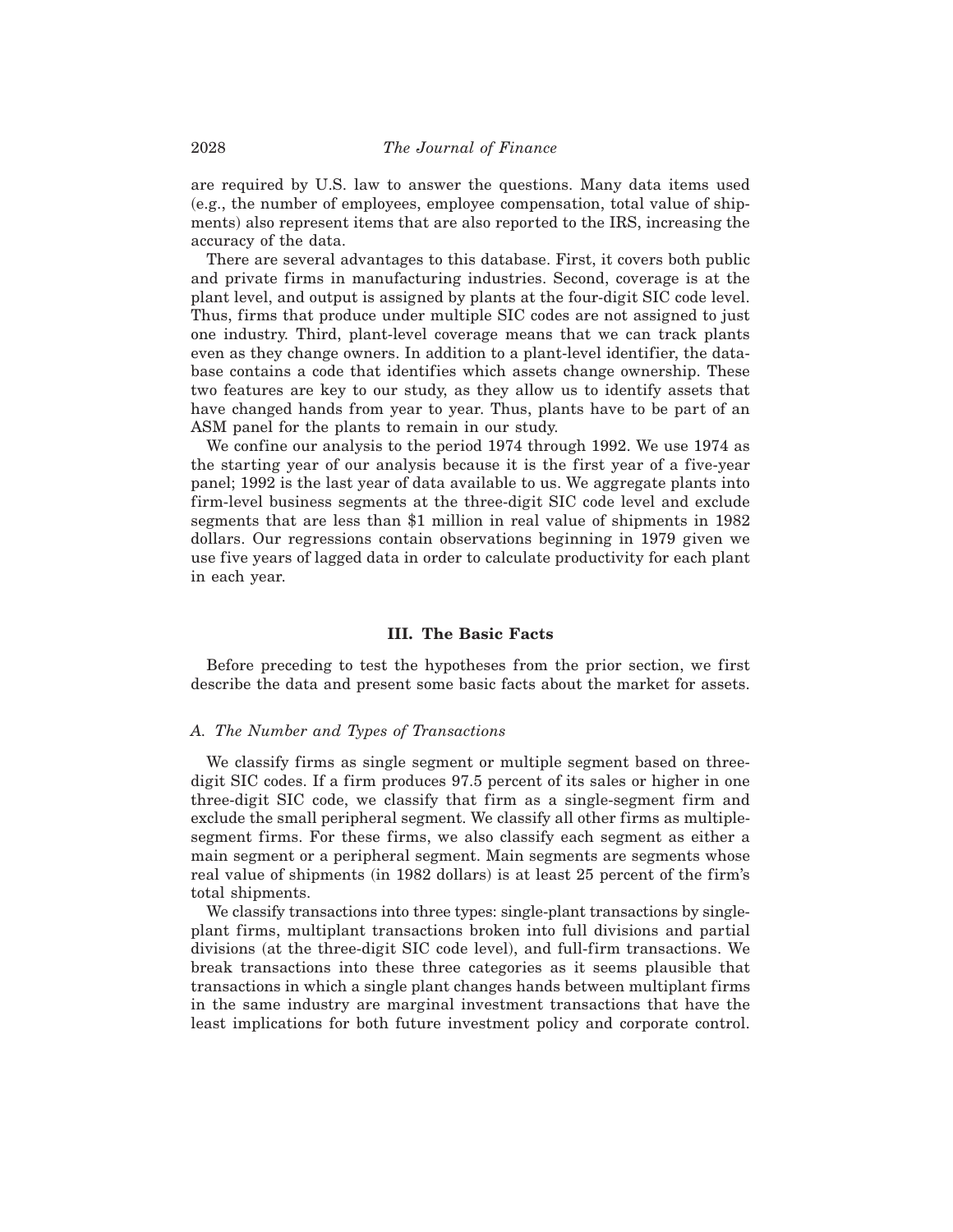Transactions in which a division is sold have greater implications for managerial control. Finally whole-firm transactions (mergers and acquisitions) include the purchase of a whole multisegment firm, and thus buyers may obtain extra assets outside of their area of expertise that they would not otherwise acquire. Gains may thus differ across transaction types.

Table I presents summary statistics for asset reallocations in our data set between 1974 and 1992. We break out the transactions into whole-firm dispositions (mergers and takeovers) and sales of assets by firms that remain in existence.16

Table I shows that from 1974 to 1992, the total number of plants reallocated in mergers and takeovers was approximately equal to the total number of plants reallocated in sales by ongoing firms. On average, 1.95 percent of plants are reallocated annually through takeovers and mergers, whereas 0.95 percent and 0.99 percent are reallocated through sales of entire and partial divisions, respectively. In each case, the plants reallocated tend to be below average in size (real value of shipments) for their industry. More plants than not are sold to buyers whose major focus is producing in the same industry, defined at the three-digit SIC code level.17 The proportion of same industry buyers is lowest for whole-firm dispositions, and highest for partialdivision sales. Table I also shows that more transactions occur in industries that are in expansion than in recession.

Table I also shows the two-digit SIC code industries with the highest and lowest rates of reallocations in our sample. The highest annual rate is 4.72 percent, for Rubber and Plastics, followed by Electronics, Primary Metal products, Optical Equipment, and Processed Food Products. The lowest annual reallocation rate is 2.77 percent, for Leather and Leather Products, followed by Clothes and Apparel, Printing and Publishing, Lumber and Wood products, and Oil Refining. Comparing the types of transactions across industries, it is evident that the rates of partial- and full-division sales in particular differ considerably within these industries. Thus, for example, the full-division sales rates for Rubber and Plastics and Leather and Leather Products are 1.33 percent and 0.68 percent, respectively. The corresponding rates for partial-division sales are 1.36 percent and 0.46 percent, respectively.

### *B. Who Are the Buyers and Sellers?*

Table II shows the characteristics of the firms that sell and acquire assets, by transaction category. In the table, we also break out mergers and acquisitions into those that involve sellers with just one plant, sellers in just one industry, and sellers who operate in more than one industry. In all cases, the characteristics are measured in the year prior to the transaction. The acquiring firm in the case of partial and full divisional sales is the buying

<sup>&</sup>lt;sup>16</sup> Thus, a firm that sells its only division is classified as a merger.

 $17$  More precisely, buyers for whom that industry is one of the top two industries in which they operate, and who produce at least 25 percent of their output in that industry.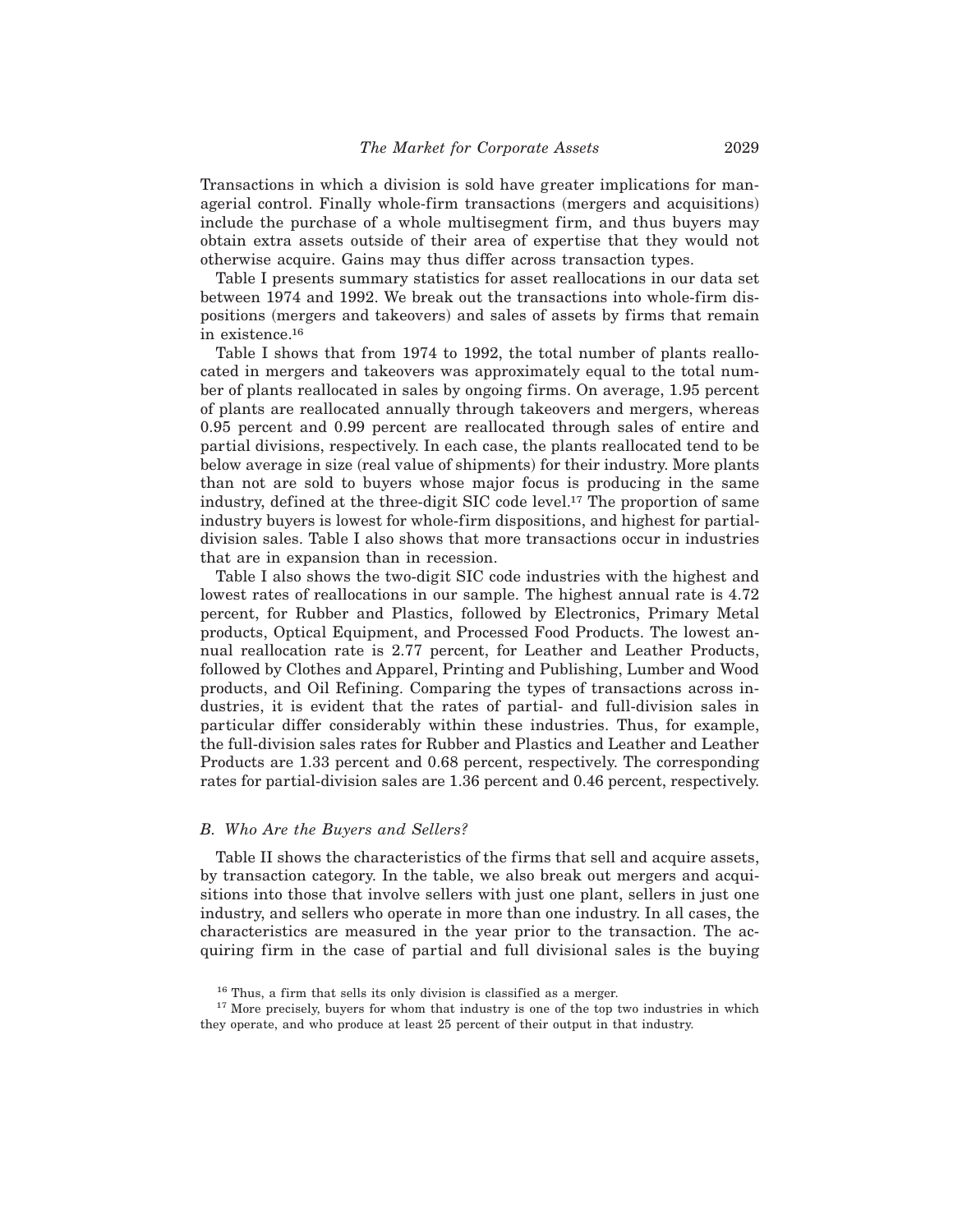### **Table I**

### **Asset Reallocations: Summary Statistics**

Sample characteristics for asset reallocations for the years 1974 to 1992. Reallocations include partial firm asset sales and sales through mergers and acquisitions in which the selling firm disposes of all its assets. Plant-level data is obtained from the Annual Survey of Manufactures from the Bureau of the Census, U.S. Department of Commerce. The average annual percentage of plants reallocated is the number of plants reallocated in <sup>a</sup> given year divided by the total plants, averaged over all years. The percentage sold to buyer inside industry excludes plant sales to buyers with no existing plants in manufacturing prior to the purchase. Average plant sizes are the total value of shipments in thousands of dollars for each plant deflated by three-digit SIC code deflators from the Bureau of Economic Analysis.

|                                            |          | Sample of Firms                                          |                     |                 |  |
|--------------------------------------------|----------|----------------------------------------------------------|---------------------|-----------------|--|
|                                            |          | Mergers and<br>Acquisitions<br>Total                     |                     | Asset Sales     |  |
|                                            |          |                                                          | <b>Full Segment</b> | Partial Segment |  |
|                                            |          | Panel A: Reallocation rates across and within industries |                     |                 |  |
| Full period: 1974 to 1992                  |          |                                                          |                     |                 |  |
| Number of plants reallocated               | 35,291   | 17,720                                                   | 8,556               | 9,015           |  |
| Average annual % of plants reallocated     | $3.89\%$ | $1.95\%$ <sup>a,c</sup>                                  | $0.95\%$            | 0.99%           |  |
| % Plants sold to buyer inside industry     |          |                                                          |                     |                 |  |
| Same three-digit SIC code                  | 56.8%    | $54.1\%$ <sup>b,c</sup>                                  | 55.5%               | 63.1%           |  |
| Same four-digit SIC code                   | 47.7%    | $44.9\%$ <sup>a,c</sup>                                  | 47.9%               | 53.0%           |  |
| Average plant size                         | \$30,332 | \$28,435                                                 | \$30,916            | \$33,506        |  |
| (Real \$ in thousands, value of shipments) |          |                                                          |                     |                 |  |
| Average industry plant size                | \$35,790 | \$34,569                                                 | \$36,440            | \$37,574        |  |
| (Real \$ in thousands, value of shipments) |          |                                                          |                     |                 |  |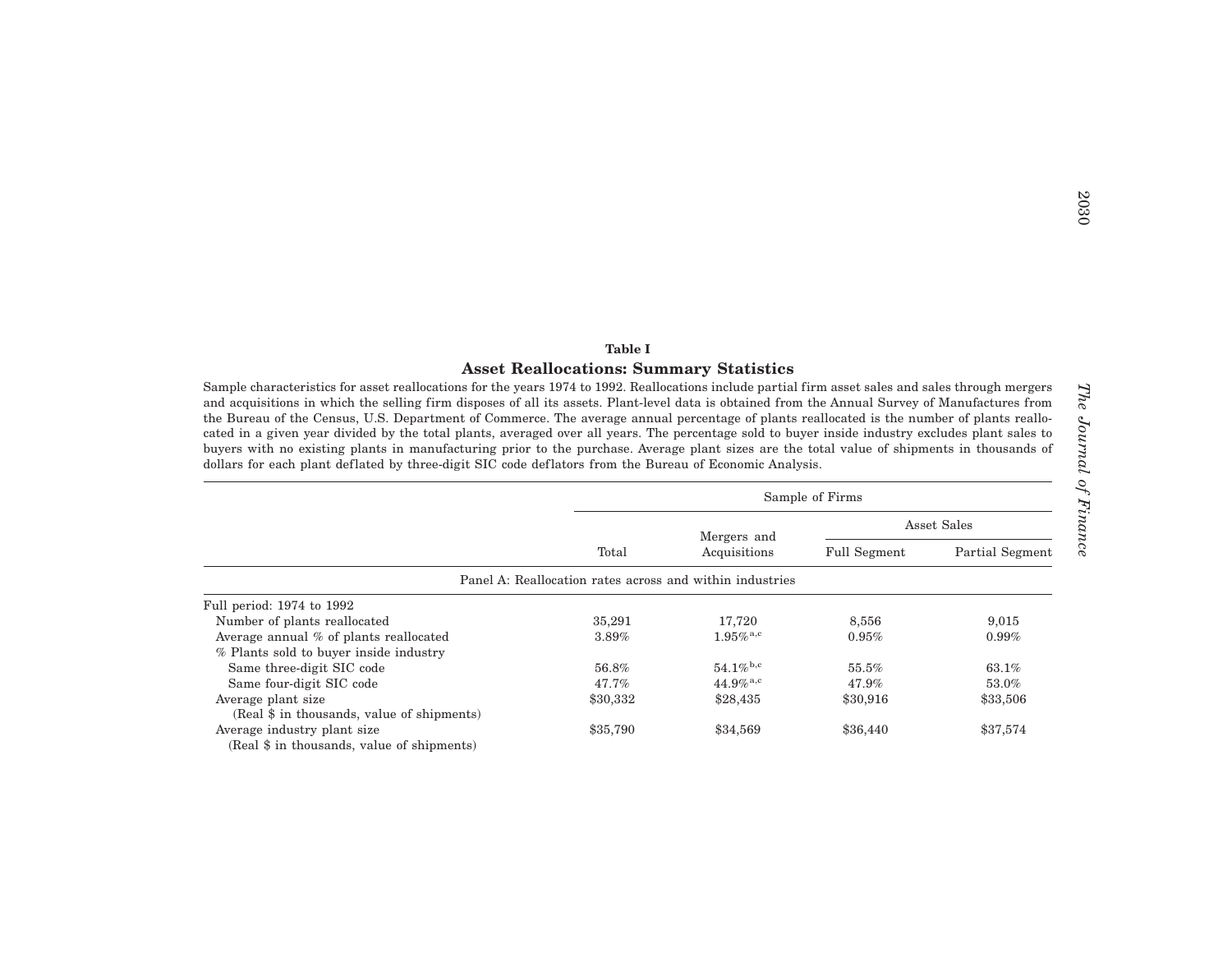|                                                                                               |                                                 | Sample of Firms |                |                 |  |
|-----------------------------------------------------------------------------------------------|-------------------------------------------------|-----------------|----------------|-----------------|--|
|                                                                                               |                                                 | Mergers and     |                | Asset Sales     |  |
|                                                                                               | Total                                           | Acquisitions    | Full Segment   | Partial Segment |  |
|                                                                                               | Panel B: Reallocation rates by 2-digit SIC code |                 |                |                 |  |
| Industry reallocations: Highest quartile                                                      |                                                 |                 |                |                 |  |
| SIC Code: 30, Rubber and plastic products                                                     | $4.72\%$ (2167)                                 | $2.03\%$ (974)  | $1.33\%$ (577) | $1.36\%$ (616)  |  |
| Yearly percentage plant sales (number of sales)                                               |                                                 |                 |                |                 |  |
| SIC Code: 36, Electronics/communications                                                      | 4.61% (3037)                                    | 2.12% (1397)    | $1.28\%$ (840) | $1.21\%$ (800)  |  |
| Yearly percentage plant sales (number of sales)                                               |                                                 |                 |                |                 |  |
| SIC Code: 33, Primary metal products                                                          | 4.49% (1663)                                    | $1.95\%$ (732)  | $1.33\%$ (487) | $1.20\%$ (444)  |  |
| Yearly percentage plant sales (number of sales)                                               |                                                 |                 |                |                 |  |
| SIC Code: 38, Scientific/optical equipment                                                    | $4.38\%$ (1113)                                 | $2.22\%$ (570)  | $1.32\%$ (332) | $0.83\%$ (211)  |  |
| Yearly percentage plant sales (number of sales)                                               |                                                 |                 |                |                 |  |
| SIC Code: 20, Processed food products                                                         | 4.24% (2358)                                    | 2.23% (2358)    | $0.58\%$ (603) | $1.40\%$ (1491) |  |
| Yearly percentage plant sales (number of sales)                                               |                                                 |                 |                |                 |  |
| Industry reallocations: Lowest quartile                                                       |                                                 |                 |                |                 |  |
| SIC Code: 29, Oil refining                                                                    | $3.21\%$ (307)                                  | $2.13\%$ (307)  | $0.51\%$ (71)  | $0.58\%$ (82)   |  |
| Yearly percentage plant sales (number of sales)                                               |                                                 |                 |                |                 |  |
| SIC Code: 24, Lumber and wood products                                                        | $3.04\%$ (1436)                                 | $1.54\%$ (743)  | $0.59\%$ (273) | $0.90\%$ (420)  |  |
| Yearly percentage plant sales (number of sales)                                               |                                                 |                 |                |                 |  |
| SIC Code: 27, Printing and publishing                                                         | $2.99\%$ (1104)                                 | $1.84\%$ (1104) | $0.57\%$ (331) | $0.57\%$ (344)  |  |
| Yearly percentage plant sales (number of sales)                                               |                                                 |                 |                |                 |  |
| SIC Code: 23, Clothes and apparel                                                             | $2.95\%$ (1495)                                 | 1.78% (893)     | $0.55\%$ (275) | $0.62\%$ (327)  |  |
| Yearly percentage plant sales (number of sales)                                               |                                                 |                 |                |                 |  |
| SIC Code: 31, Leather and leather products<br>Yearly percentage plant sales (number of sales) | $2.77\%$ (253)                                  | $1.63\%$ (143)  | $0.68\%$ (63)  | $0.46\%$ (47)   |  |
|                                                                                               |                                                 |                 |                |                 |  |

a, b Test of whether the proportion of mergers is significantly different from the proportion of full-segment sales at the 1 percent and 5 percent levels, respectively, using <sup>a</sup> two-tailed test.

c Test of whether the proportion of mergers is significantly different from the proportion of combined full- and partial-segment sales at the 1 percent level using <sup>a</sup> two-tailed test.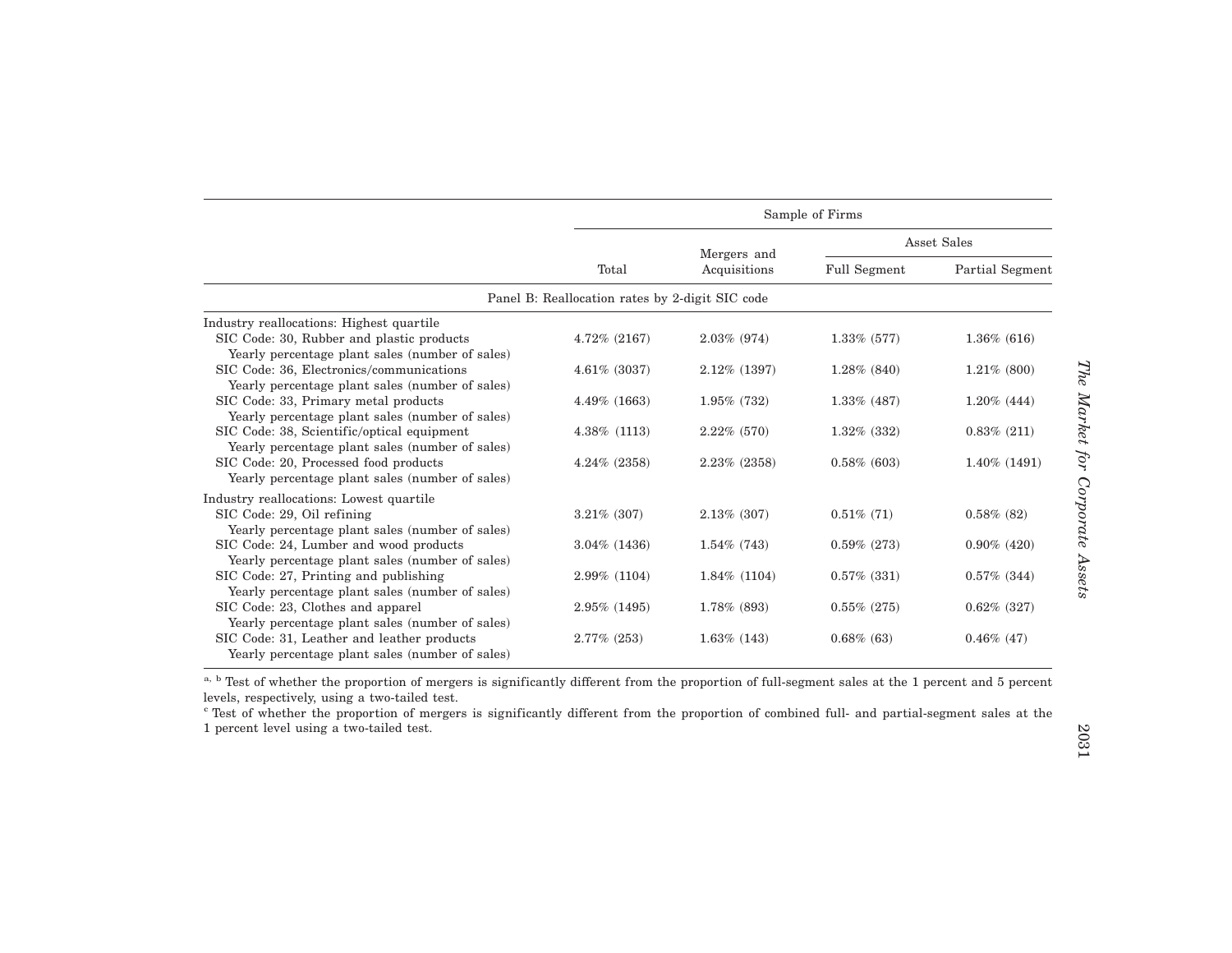# **Table IIAsset reallocations: Summary Statistics**

Sample characteristics for asset reallocations for the years 1974 to 1992. Reallocations include partial firm asset sales and sales through takeovers and mergers in which the selling firm disposes of all its assets. Plant-level data is obtained from the Annual Survey of Manufactures from the Bureau of the Census, U.S. Department of Commerce. Recession (expansion) years are the three years classified as having the largest decline ~expansion! in the aggregate real value of industrial production. Industry capacity utilization quartiles are yearly quartiles based on the rates reported by the Department of the Census. Long-run industry growth/decline quartiles are calculated using growth rates for aggregate industry shipments over <sup>a</sup> 15-year period, with beginning and ending periods representing three-year averages for 1974 to 1976 and 1990 to 1992.

|                                                                                           | Sample of Firms     |                    |                      |                    |
|-------------------------------------------------------------------------------------------|---------------------|--------------------|----------------------|--------------------|
|                                                                                           |                     | Mergers and        |                      | Asset Sales        |
|                                                                                           | Total               | <b>Takeovers</b>   | <b>Full Division</b> | Partial Division   |
| Transactions by aggregate economy conditions                                              |                     |                    |                      |                    |
| Recession years (1981, 1982, 1991)                                                        |                     |                    |                      |                    |
| Average % reallocated (total number)                                                      | $3.57\%$ (5,148)    | $2.16\%$ $(3,112)$ | $0.70\%$ $(1,003)$   | $0.72\%$ $(1,033)$ |
| Expansion years (1986, 1987, 1988)                                                        |                     |                    |                      |                    |
| Average % reallocated (total number)                                                      | $6.19\%$ $(8,989)$  | $2.69\%$ $(3.904)$ | $1.73\%$ $(2.509)$   | $1.77\%$ $(2,576)$ |
| Indeterminate Years                                                                       | 3.21%               | 1.73%              | 0.70%                | 0.78%              |
| Transactions by industry capacity utilization                                             |                     |                    |                      |                    |
| Low industry capacity utilization (bottom quartile)                                       |                     |                    |                      |                    |
| Average % reallocated (total number)                                                      | $3.86\%$ $(8.618)$  | $1.90\%$ $(4,244)$ | $0.99\%$ $(2,210)$   | $0.97\%$ $(2,164)$ |
| High industry capacity utilization (top quartile)                                         |                     |                    |                      |                    |
| Average % reallocated (total number)                                                      | $3.69\%$ $(8,413)$  | $1.92\%$ $(4.375)$ | $0.87\%$ $(1,977)$   | $0.90\%$ $(2,061)$ |
|                                                                                           |                     |                    |                      |                    |
| Transactions by long-run industry growth/decline<br>Quartile 1: Declining industry growth |                     |                    |                      |                    |
| Average % reallocated (total number)                                                      | $4.01\%$ $(6,290)$  | $1.95\%$ $(3,058)$ | $1.09\%$ $(1,707)$   | $0.97\%$ $(1,525)$ |
| Quartile 2                                                                                |                     |                    |                      |                    |
| Average % reallocated (total number)                                                      | $3.86\%$ $(5,250)$  | $1.96\%$ $(2,666)$ | $1.05\%$ $(1,425)$   | $0.85\%$ $(1,160)$ |
|                                                                                           |                     |                    |                      |                    |
| Quartile 3                                                                                |                     |                    |                      |                    |
| Average % reallocated (total number)                                                      | $3.52\%$ (10,008)   | $1.80\%$ (5,131)   | $0.88\%$ $(2,505)$   | $0.83\%$ $(2,372)$ |
| Quartile 4: High industry growth                                                          |                     |                    |                      |                    |
| Average % reallocated (total number)                                                      | $4.03\%$ $(15,746)$ | $2.01\%$ $(7,870)$ | $0.87\%$ $(3,405)$   | $1.14\%$ $(4.471)$ |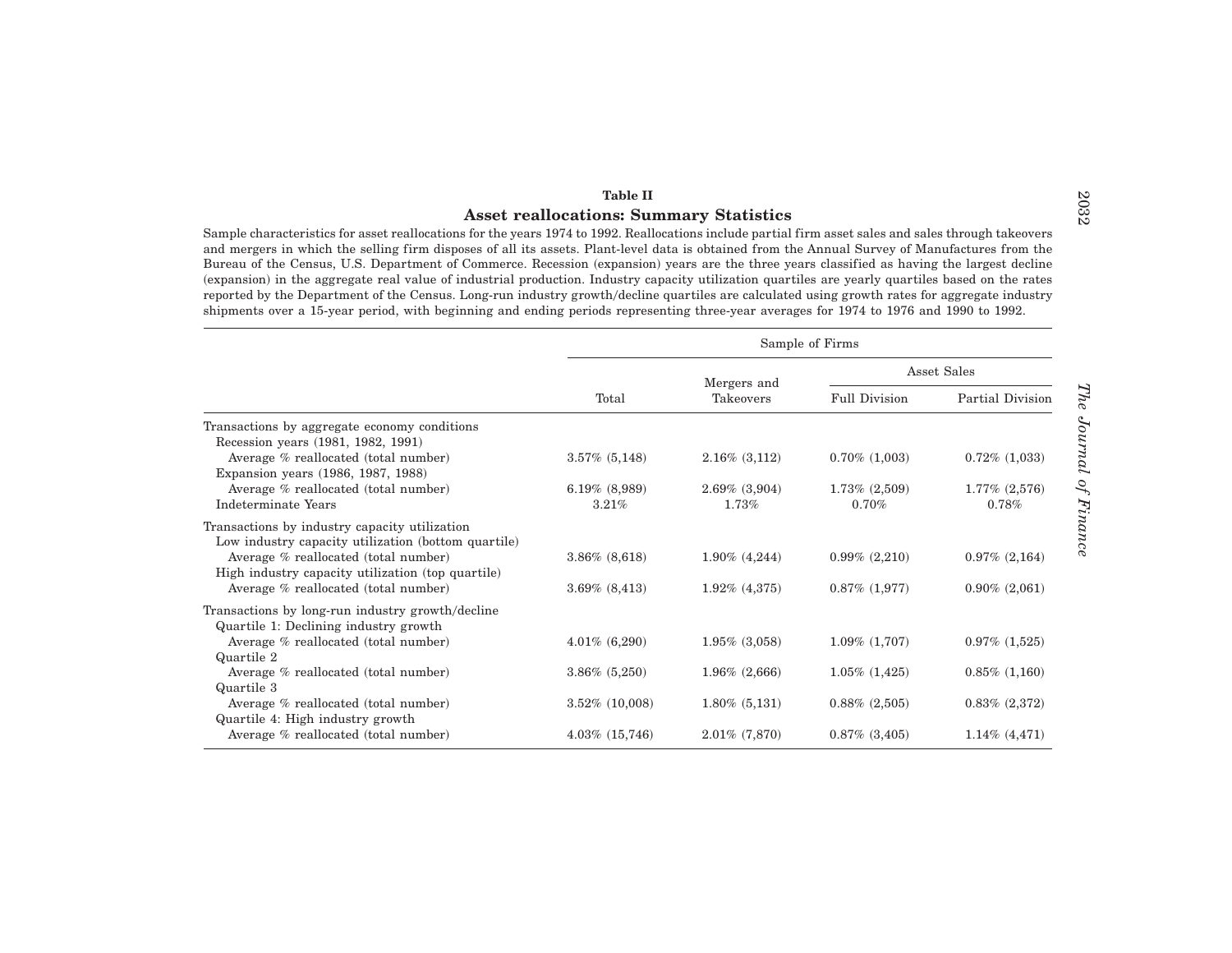firm. In the case of mergers and acquisitions, these are the surviving firms. For mergers we also report the characteristics of buyers who operate in multiple three-digit SIC code industries.

Firms that sell full and partial divisions tend to be quite large (average) revenues of \$1.328 and \$1.849 billion) and operate in an average of approximately eight three-digit industries. Sellers of partial divisions tend to operate a greater number of plants (an average of  $31.48$  in contrast to an average of 23.72 plants operated by sellers of entire divisions). Only approximately a quarter of the plants sold in the sales of entire divisions belong to one of the seller's main divisions, whereas approximately half of plants sold in partial division sales belong to one of the seller's main divisions.

Buyers of entire divisions are of similar size and operate a similar number of plants as the sellers, whereas the buyers of partial divisions are on average about two thirds as large as the sellers. Buyers in both categories tend to be slightly more focused than the sellers, operating in an average of approximately six three-digit SIC code industries. The buyers' main divisions acquired 53.8 percent and 63.1 percent of the plants purchased in entire and partial-division transactions, respectively. Thus, the market for asset sales is one in which both the buyers and sellers are conglomerate firms. The sellers sell peripheral divisions and marginal plants to the main divisions of the buyers. Although the buyers are somewhat smaller and more focused than the sellers, the differences between them are not large.

In contrast, the average seller in a merger operates 1.78 plants and has sales of \$51 million. Approximately 80 percent of all full-firm sales (mergers and purchases) involve the sale of small, one-plant firms. About 10 percent of all mergers involve multiplant single-industry firms (average number of plants, 5.15) and approximately 10 percent involve multiple-industry firms. Even in this last category, the sellers have an average of only 7 plants, have sales of \$239 million, and operate in an average of approximately three threedigit SIC code industries. Buyers of whole firms are larger than the sellers. On average, they operate 16.64 plants, produce in 4.66 three-digit SIC code industries, and have annual sales of \$856 million. About a half of the acquired plants are operated by the buying firms' main divisions.

To summarize, we find several differences between the buyers in partial firm dispositions and mergers. On average, buyers of full or partial divisions tend to be larger than buyers in mergers, they operate more plants, and tend to operate in a larger number of industries. These differences arise because a larger proportion of buyers in mergers are single-industry firms. The subset of buyers in mergers who operate in multiple industries are slightly bigger in size and in the number of industries in which they operate.

### *C. Aggregate and Industry Demand and Asset Reallocations*

We compare asset reallocations during economic expansions and recessions. We classify years as recession or expansion years by using aggregate and aggregate-detrended industrial production. Detrended industrial pro-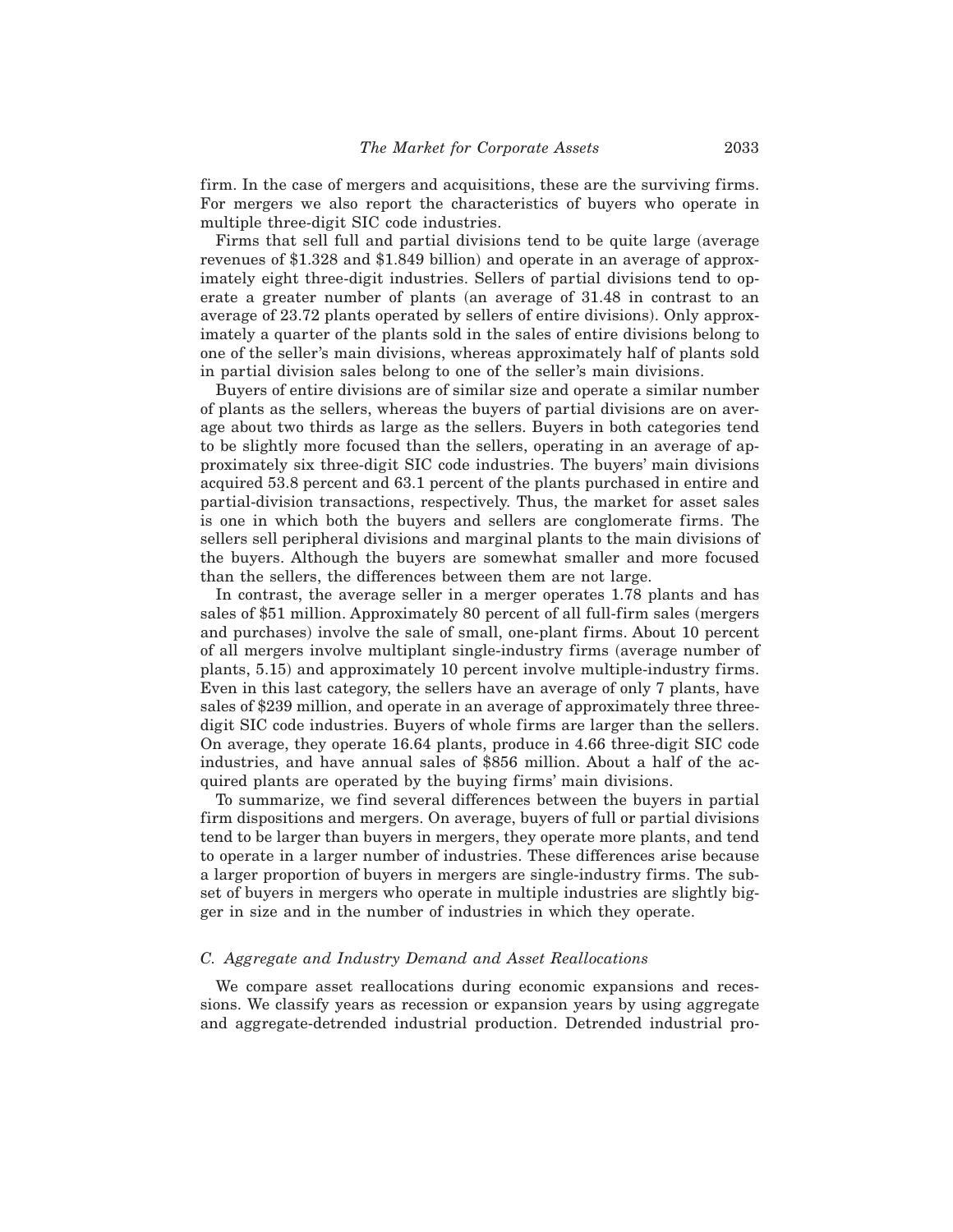duction is defined as the actual less predicted industrial production, where we calculate predicted industrial production from a regression of industrial production on a yearly time trend. Recession years are years in which both real and detrended industrial production decline relative to the previous year. We classify years as expansion years when both real and detrended industrial production increase relative to the previous year.

This procedure gives us results similar to the NBER recession dating procedure, which the NBER does quarterly. This procedure also allows us to classify a year such as 1980, which, according to the NBER, had a recession of less than six months. Using this procedure, we classify 1981, 1982, and 1991 as recession years. For comparability, we also take the top three expansion years—1986 through 1988. (Other expansion years were 1976 through 1978 and 1984 through 1985.) Given that actual and detrended industrial production did not move in the same direction, 1979, 1980, 1983, 1989, and 1992 are indeterminate years.

Table III shows that more assets are reallocated in expansions. The rates of reallocations during expansion years (the three years with the highest increases in the aggregate real value of industries production) and recession years (the three years with the largest decline in the aggregate real value of industries production) are 6.20 percent and 3.57 percent, respectively. The rates of full- and partial-division sales, in particular, are much higher in expansions  $(1.73$  percent and  $1.78$  percent, respectively), than in recession years  $(0.70$  percent and  $0.72$  percent, respectively). The reallocations rate due to mergers is somewhat higher in expansions than in recessions  $(2.69 \text{ per-}$ cent compared to 2.16 percent). By contrast, the total reallocation rate in the remaining indeterminate years is 3.21 percent, the reallocation rate due to mergers is a low 1.73 percent, whereas the partial- and full-division sales rates are 0.78 percent and 0.70 percent, respectively. Thus, the partial- and full-division sales are sharply higher in expansion years.

We find that the number of transactions is sharply higher in expansions. The fact that transactions are lower in recessions is consistent with the overall positive growth trend in the economy causing firms to expect to need more capacity in the future, when growth resumes. In addition, transactions in recessions may result in gains that are less likely to offset transactions costs because the opportunity cost of an asset being operated outside its best use is lower in a recession.

We next explore differences in capacity utilization on the rate of transactions. We use industry-level capacity utilization data from the Bureau of the Census. For each year we use capacity utilization to classify into quartiles all the three-digit SIC industries. We report the average rate of transactions over the sample period for the top and bottom quartile. As Table II shows, the rates of reallocation do not differ materially across capacity utilization quartiles.

We also report the rates of reallocations by long-run industry growth. As Table III shows, more reallocations take place in the fastest growing industries—15,746 in the fastest growing quartile compared to 6,290 in the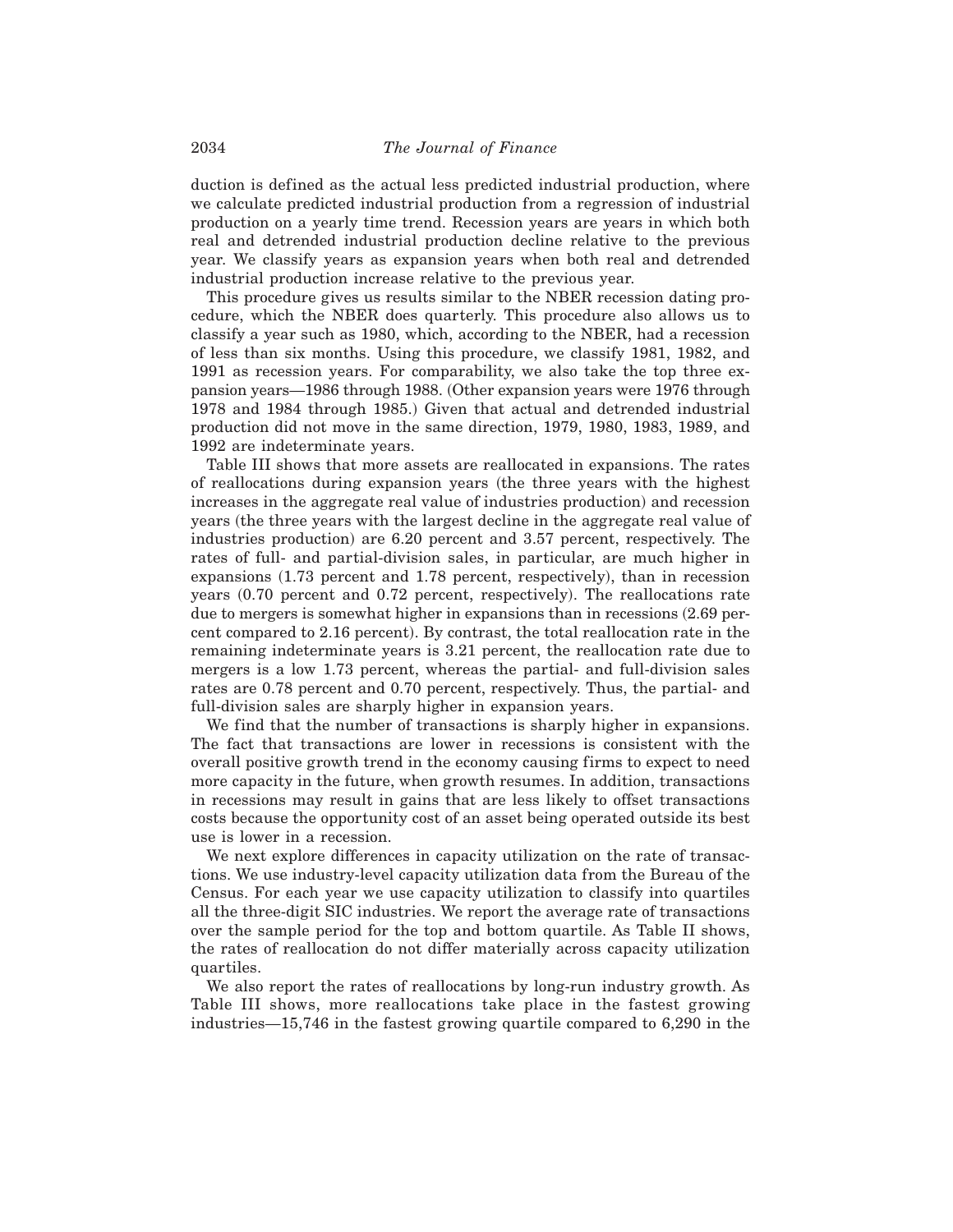# **Table IIIBuyer and Seller Characteristics**

Sample characteristics of purchasing firms prior to asset purchases for the years 1974 to 1992. Data is aggregated to firm-level from individual manufacturing plants. Plant-level data is from the Annual Survey of Manufactures from the Bureau of the Census, U.S. Department of Commerce. Buyers without any prior manufacturing plants (foreign buyers, outside manufacturing buyers) are excluded as prepurchase characteristics can not be calculated. Average buyer and seller size is the average value of total shipments deflated by industry price deflators from the Bureau of Economic Analysis. 1992 was the last year available at the time the study was conducted.

|                                                                                                       |                  |                     |                            | Sample of Firms            |                                                   |
|-------------------------------------------------------------------------------------------------------|------------------|---------------------|----------------------------|----------------------------|---------------------------------------------------|
|                                                                                                       | Asset Sales      |                     |                            | Mergers and Takovers       |                                                   |
|                                                                                                       | Full<br>Division | Partial<br>Division | Firms with<br>$Plants = 1$ | Firms with<br>Plants $> 1$ | Multiple Industry Firms<br>(Three-digit SIC Code) |
| Seller characteristics prior to sale<br>Full period: 1974 to 1992                                     |                  |                     |                            |                            |                                                   |
| Number of selling firms                                                                               | 3,774            | 4,205               | 9,480                      | 2,204                      | 1,224                                             |
| Average number of plants                                                                              | 23.72            | 31.48               | 1.00                       | 5.15                       | 7.0                                               |
| Average seller size (millions $\})$                                                                   | 1,328            | 1,849               | 22                         | 176                        | 239                                               |
| Average number of three-digit industries                                                              | 7.56             | 7.77                | 1.00                       | 2.21                       | 3.17                                              |
| Average number of four-digit industries<br>% of plants sold by seller in its primary line of business | 9.58             | 10.56               | 1.00                       | 2.53                       | 3.61                                              |
| Seller's primary three-digit line( $s$ )*                                                             | 28.2%            | 50.8%               | $100.0\%$                  | 70.6%                      | 62.2%                                             |
| Seller's primary four-digit line( $s$ )*                                                              | 25.6%            | 36.3%               | 100.0%                     | $61.6\%$                   | 54.9%                                             |
| Buyer characteristics prior to purchase<br>Full period: 1974 to 1992                                  |                  |                     |                            |                            |                                                   |
| Number of buyers                                                                                      | 2,267            | 2,755               | 1,648                      | 4,530                      | 3,627                                             |
| Average number of plants                                                                              | 23.50            | 23.38               | 1.00                       | 22.33                      | 26.80                                             |
| Average buyer size (millions $\})$                                                                    | 1,307            | 1,357               | 27.9                       | 1,157                      | 1,410                                             |
| Average number of three-digit industries                                                              | 6.24             | 5.75                | 1.00                       | 6.00                       | 7.24                                              |
| Average number of four-digit industries                                                               | 8.21             | 7.58                | 1.00                       | 7.87                       | 9.51                                              |
| % of plants bought that are in buyer's home industry                                                  |                  |                     |                            |                            |                                                   |
| At the three-digit SIC code                                                                           | 53.8%            | 63.1%               | 59.1%                      | 30.8%                      | 26.3%                                             |
| At the four-digit SIC code                                                                            | 47.9%            | 55.2%               | 49.9%                      | 21.0%                      | 17.4%                                             |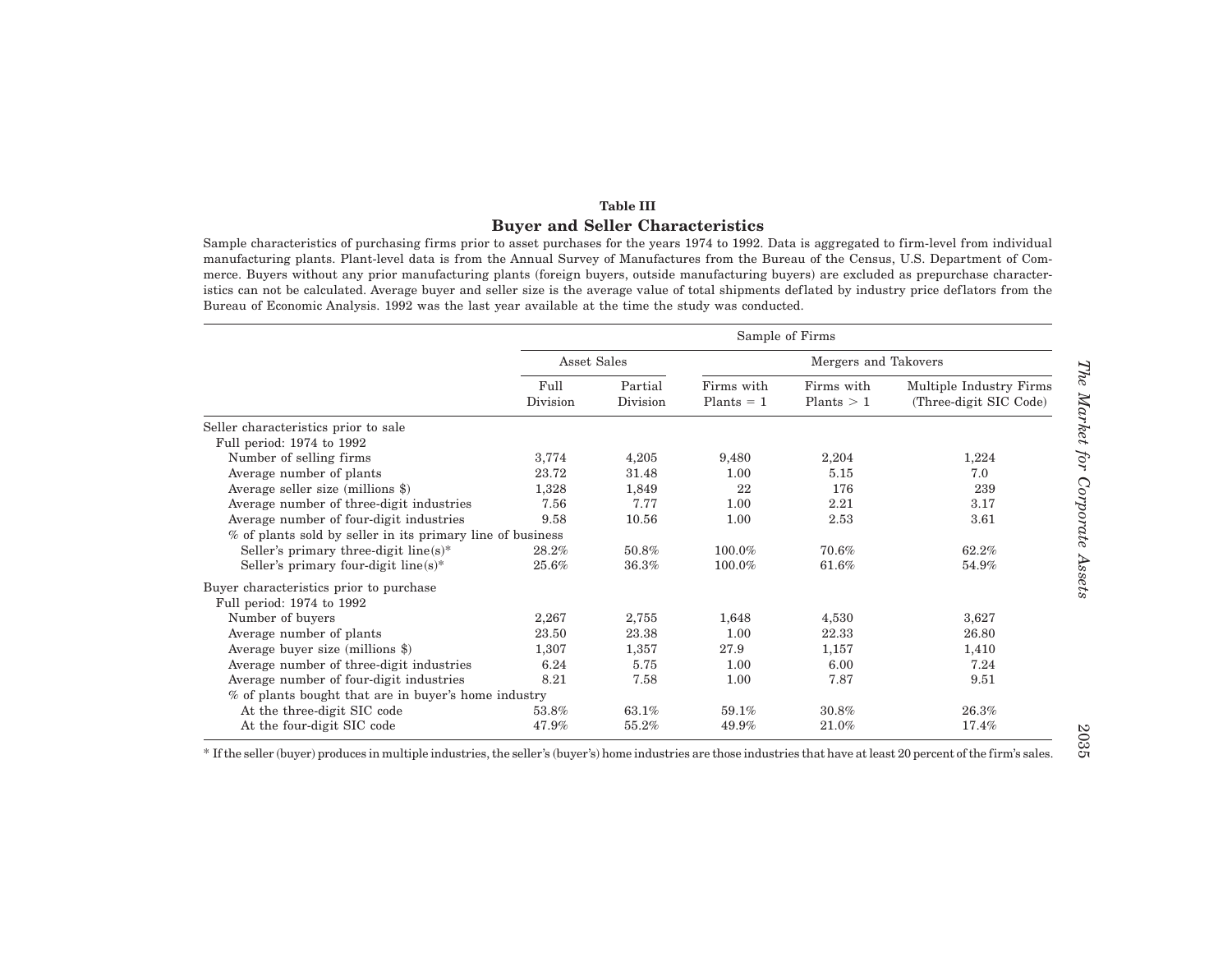

**Figure 1. Left-hand scale is the total percentage of plants changing ownership by year.** Right-hand scale is aggregate real industrial production detrended.

slowest growing quartile of industries. However, the overall rate of transactions is similar at approximately four percent. There is some limited evidence that industries which have more moderate growth rates have a somewhat lower rate of transactions, but the effect, if it exists, is relatively small.

We also subclassify the reallocations into those that occurred in years in which the industry (at the three-digit SIC level) was in expansion, and those that occurred in years in which the industry was in recession. For an industry to be classified as being in expansion, its real production in that year has to increase and its real level of output has to exceed its long-term trend level. For an industry to be classified as being in recession, the industry's real output has to decline in that year and the real level of output has to be below the long-term trend level.

Table III suggests that the average rate of reallocations, and in particular the rate of partial firm sales, is higher in periods of macroeconomic expansion. There is less evidence that differences in industry conditions have a material effect.

A similar pattern emerges when the time series of sales is plotted. Figure 1 shows both the annual rate of reallocations and detrended aggregate industrial production. Detrended industrial production is calculated as described earlier.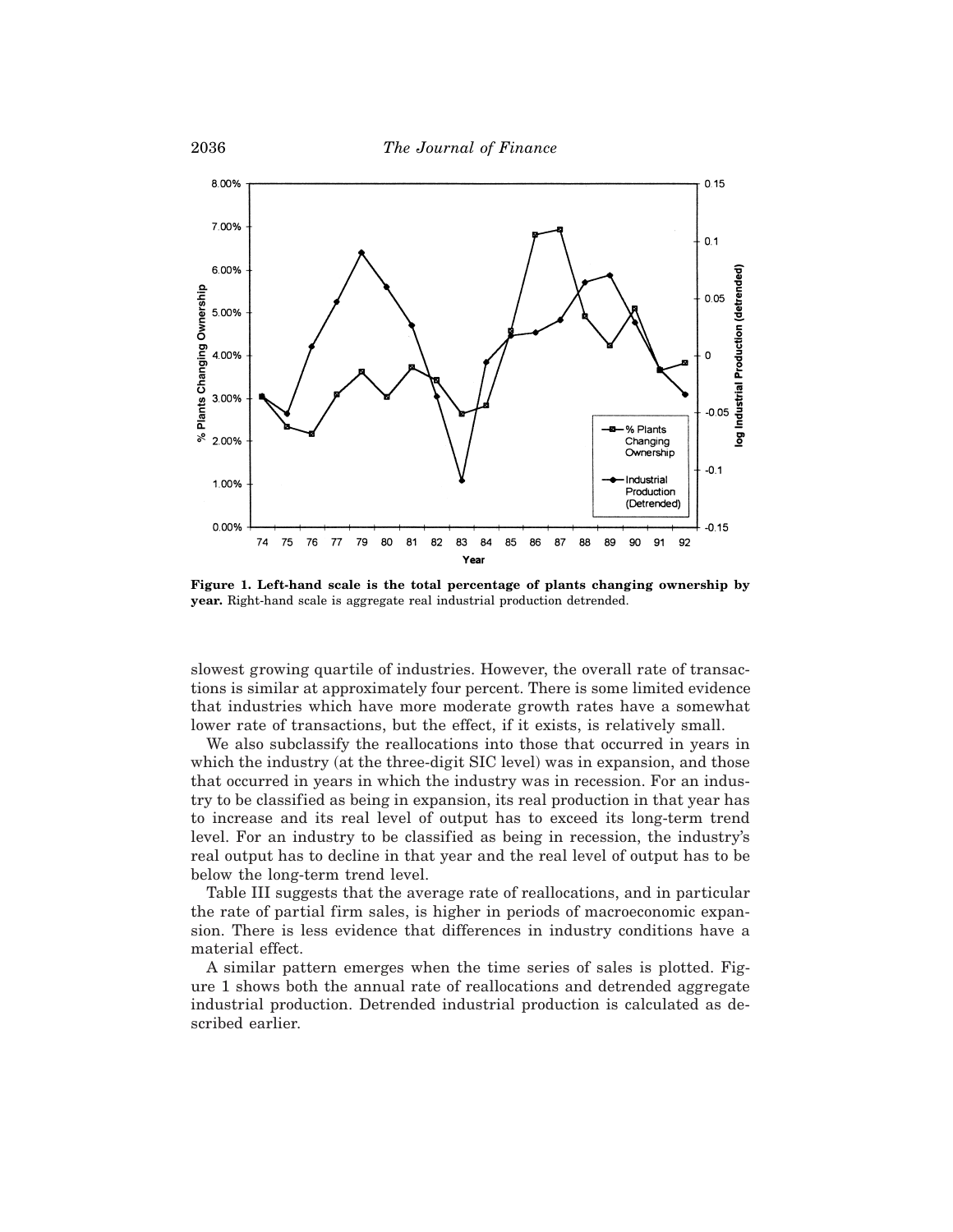

**Figure 2. Change of ownership by type of industry.** Expansion (recession) industries are the industries in which real and detrended value of shipments at the industry level increase (decline).

Figure 1 shows that, consistent with Table II, the annual percentage of plants that transferred ownership is high in expansions. It is highest in 1986 and in 1987, when nearly seven percent of the plants change ownership (adding up mergers and full- and partial-firm asset sales). The proportion of transactions that occur in industries that are in expansion also varies considerably, and is procyclical. In 1987 and 1988, when few industries are in recession, the number of plants transacted in these industries clearly declines.

However, when we plot the time series of the proportion of plants transacted in industries that were in recession and expansion in Figure 2, we find that the proportions are very similar. The reason for this result is that few industries are in recession when the overall economy is in expansion. Those that are in recession have a similar proportion of plants transacted. Thus, time series variation in the overall rate of asset reallocations is driven by economy-wide factors.

We next examine the time series variation in the percentage of plants broken down by mergers and acquisitions, division sales and partial-division sales. Figure 3 breaks the transactions into these categories. In particular, mergers are strongly procyclical, rising in the years before the 1982 recession to over three percent of plants, before falling to one percent of plants in 1984. The rate of mergers and acquisitions increased again to almost four percent of plants by 1987. Partial-firm asset sales vary less year by year; however they still hit a peak of over four percent (combining full and partial segment sales) in 1987.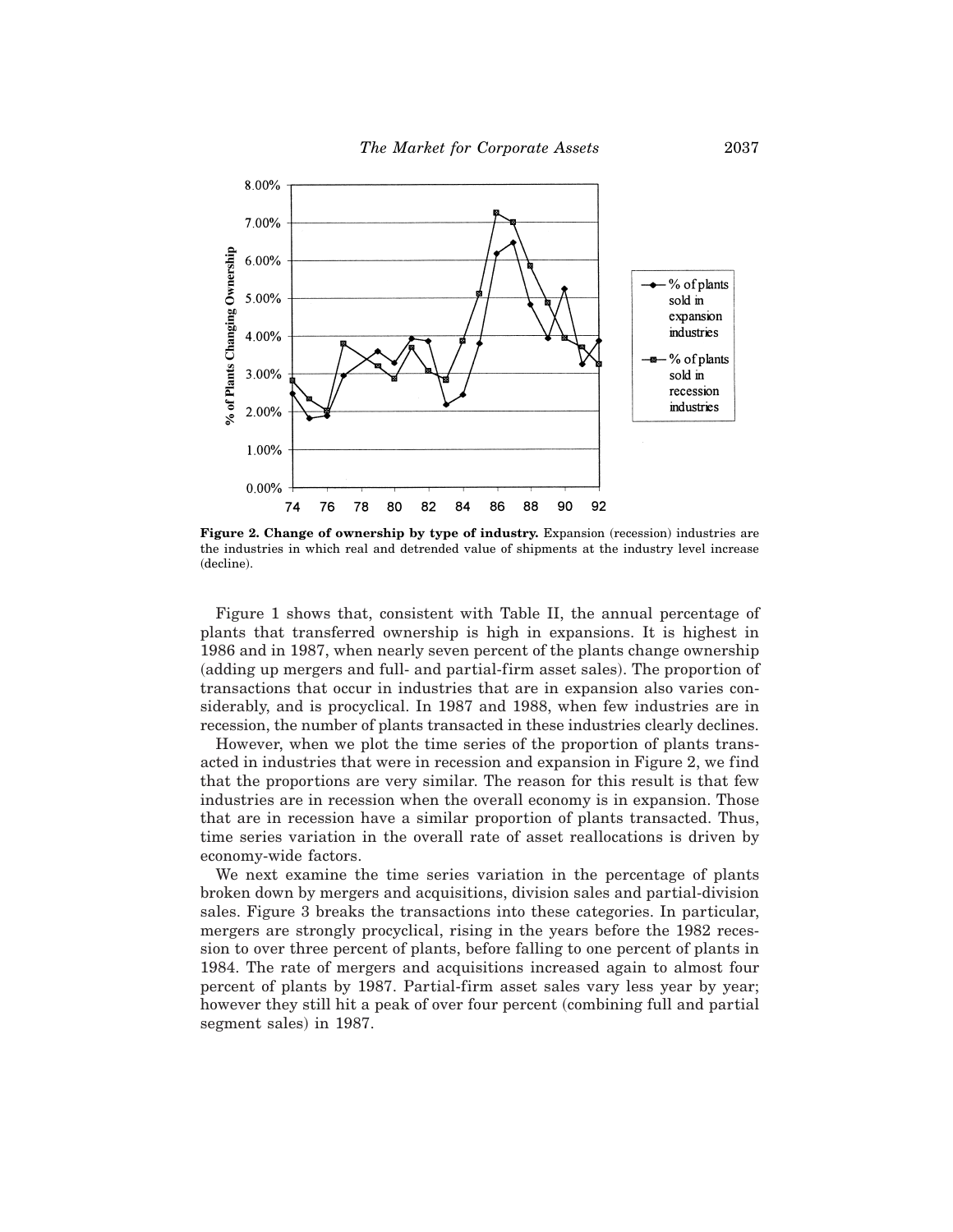

**Figure 3. Percentage of plants reallocated through mergers, full-segment sales, and partial-segment sales by year.**

The summary statistics suggest that the rate of asset sales, and in particular of full- and partial-divisions sales, is affected by economy-wide factors. There is less evidence that the average rate of transactions is affected by industry factors, such as capacity utilization and long-term growth. We next explore how within-industry and within-firm characteristics affect which firms sell plants and what plants firms choose to sell.

### **IV. The Probability of an Asset Sale**

### *A. How Sales Vary with Firm Organization*

In Figure 4, we show how the proportion of assets sold by division rank, where rank equals one for the largest segment by real value of shipments.

For firms with a given number of segments, as the segment rank of a particular segment increases, the proportion of its assets sold also increases sharply. The plants in the largest segment of a firm are the least likely to be sold. For example, the proportion of largest segment plants sold is less than one percent for firms with seven or more segments, whereas the proportion of plants that these firms sell in their smallest segments rises to three and four percent. Schlingemann et al.  $(2002)$  find using accounting data on whole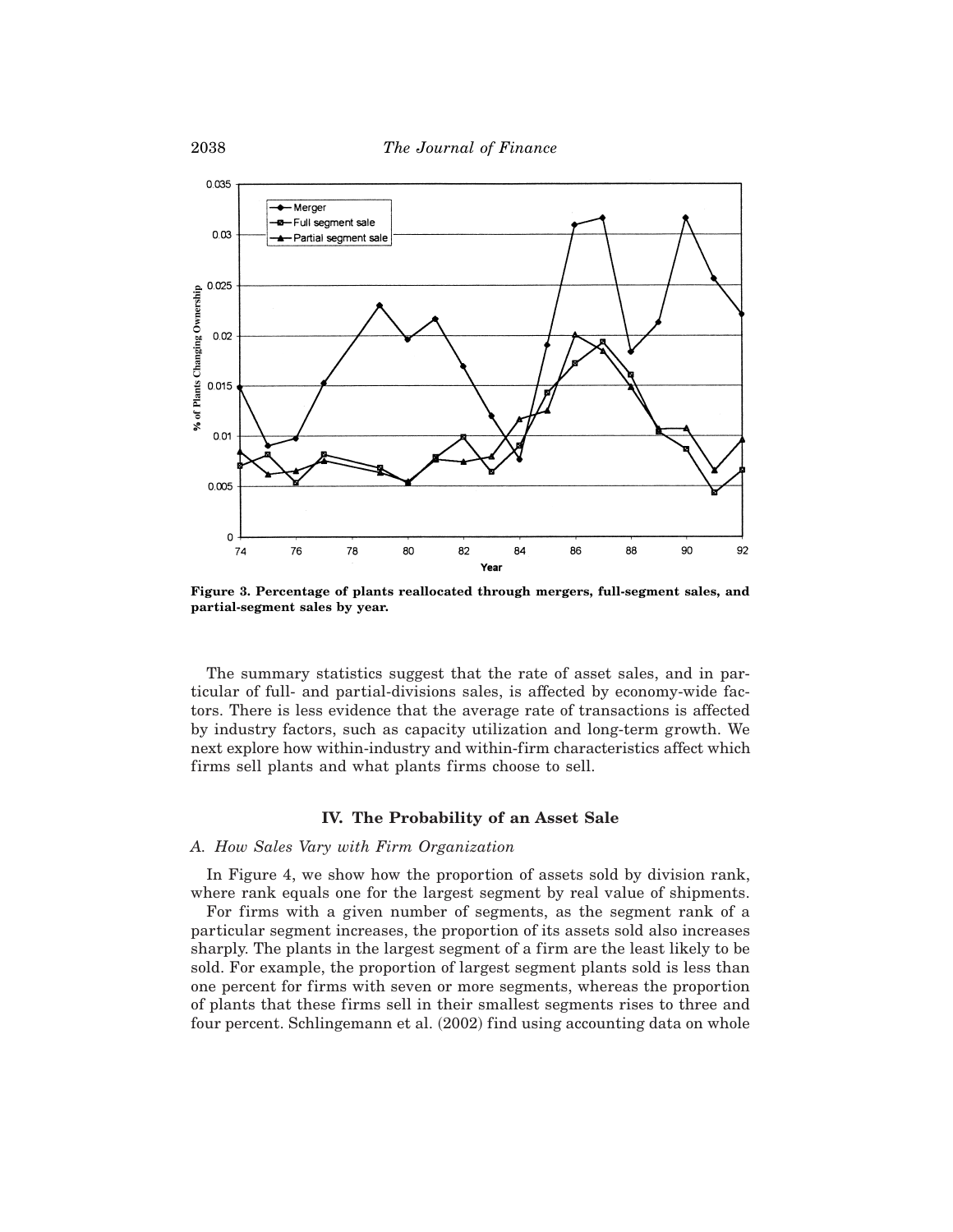

**Figure 4. Percentage of plants sold via asset sale by segment rank as the number of segments the firm operates increases.** Segment rank equals one for the largest segment a firm operates.

segments that a firm is more likely to sell small rather than large segments. Maksimovic and Phillips (2002) find that there is an inverse relation between the rank of a segment and its efficiency, and that the equally ranked segments of larger firms tend to be more efficient than those of smaller firms. Thus, Figure 4 accords well with the hypothesis that firms are more likely to sell their least efficient plants and also that, holding segment ranks constant across firms, the rate of plant sales is lower for more efficient segments.

There also exists an inverse relation between the number of segments a firm possesses and the probability that it will be acquired. Three percent of single-segment firms are bought out or merged, whereas only 1.5 percent of firms with six and seven segments are merged.

#### *B. Measurement of Productivity and Demand in Business Segments*

To analyze the relation between demand and firms'productivity on asset sales, we need measures of both these variables. We discuss our measures next.

# *B.1. Productivity of Business Segments*

We calculate productivity for all firm segments at the plant level. Our primary measure of performance is total factor productivity (TFP). TFP takes the actual amount of output produced for a given amount of inputs and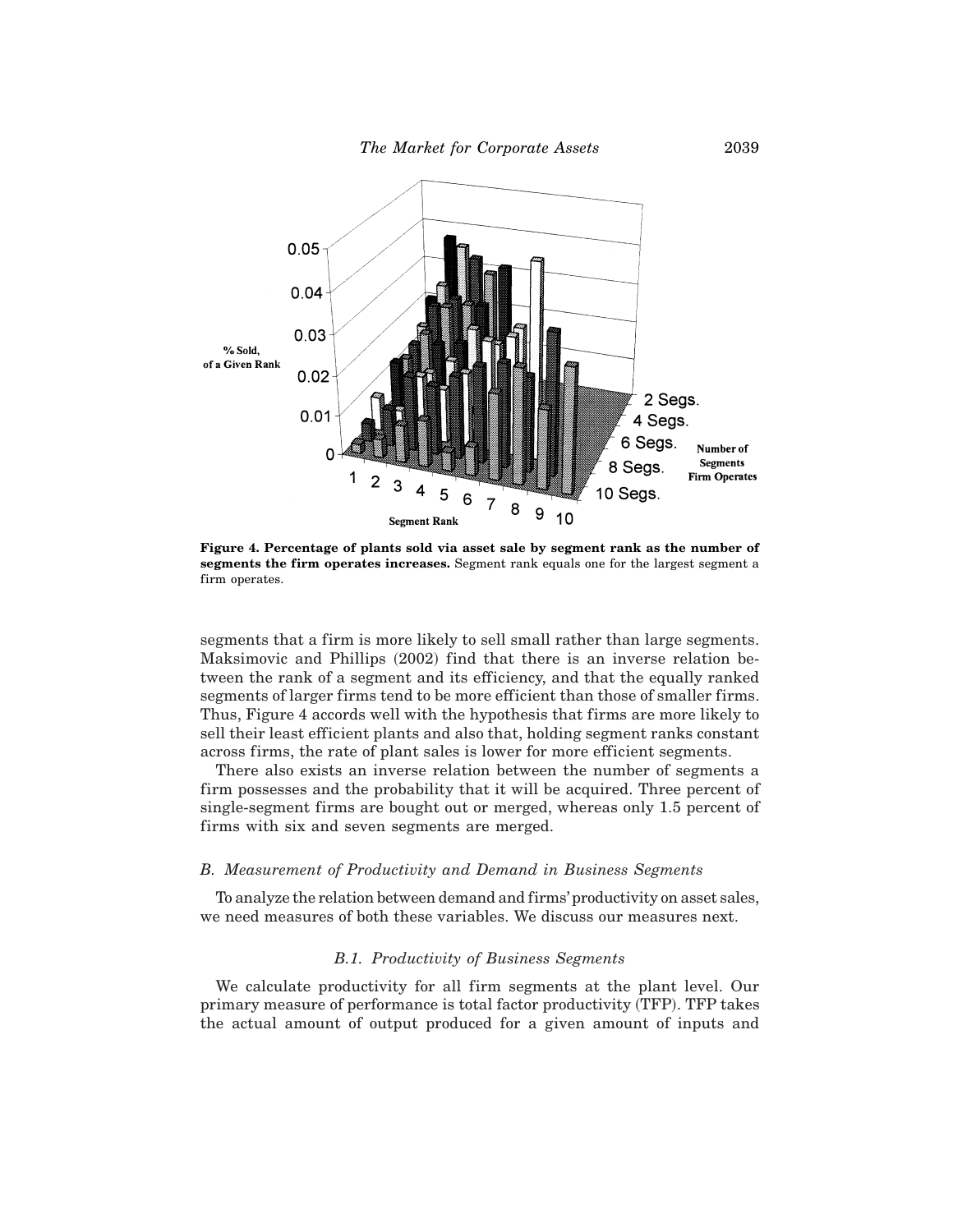compares it to a predicted amount of output. "Predicted output" is what the plant should have produced, given the amount of inputs it used and the mean industry production technology in place. A plant that produces more than the predicted amount of output has a greater-than-average productivity. This measure is more flexible than a cash-flow measure of performance, and does not impose the restrictions of constant returns to scale and constant elasticity of scale that a "dollar in, dollar out" cash-flow measure requires.

In calculating the predicted output of each plant, we assume that for each industry there exists a production function that defines the relation between a plant's inputs and outputs. Then, for each industry, we estimate this production function using an unbalanced panel with plant-level fixed effects, using all plants in the industry within our 1974 to 1992 time frame. If a plant changes owners, we effectively treat the years under each owner as separate plants, allowing plant-level fixed effects to differ by each owner. For each industry, we calculate productivity using up to five years of lagged data. Thus we can calculate productivity for the 1979 to 1992 period. In addition, each plant has to have at least two years of productivity to be included. Finally, each input has to have a nonzero reported value.

In calculating productivity, we assume that the plants in each industry have a translog production function.<sup>18</sup> This functional form is a seconddegree approximation to any arbitrary production function, and therefore takes into account interactions between inputs. To estimate predicted outputs, we take the translog production function and run a regression of log of the total value of shipments on the log of inputs, including cross-product and squared terms:

$$
\ln Q_{it} = a_i + A + \sum_{j=1}^{N} a_j \ln L_{jit} + \sum_{j=1}^{N} \sum_{k=j}^{N} a_{jk} \ln L_{jit} \ln L_{kit}, \qquad (1)
$$

where  $Q_{it}$  represents output of plant *i* in year *t*,  $a_i$  is a plant-level fixed effect, and  $L_{ijt}$  is the quantity of input *j* used in production for plant *i* for time period  $\hat{t}$ . The parameter  $A$  is a technology shift parameter, assumed to be constant by industry, and  $a_j = \sum_{i=1}^{N} a_{ji}$  indexes returns to scale. Plants that change ownership have a different fixed effect for each owner, allowing the plant-level fixed effect to differ by owner.

Our measure of TFP is the residual from equation  $(1)$  plus the plant-level fixed effect. We standardize plant-level TFP by dividing by the standard deviation of TFP for each industry. Thus, our comparisons of plants' TFP are not driven by differences in the dispersion of productivity within each industry. We discuss the details of the variables used and present some summary statistics from our estimation of TFP in the Appendix.

To check robustness of our regression results, we also use two alternative measures of productivity. First we use value added per worker. Value added per worker is defined as total sales less materials cost of goods sold, divided

<sup>&</sup>lt;sup>18</sup> See Caves and Barton  $(1990)$  and especially Jorgenson  $(1986)$  for more details and extensive references on estimating firm production functions.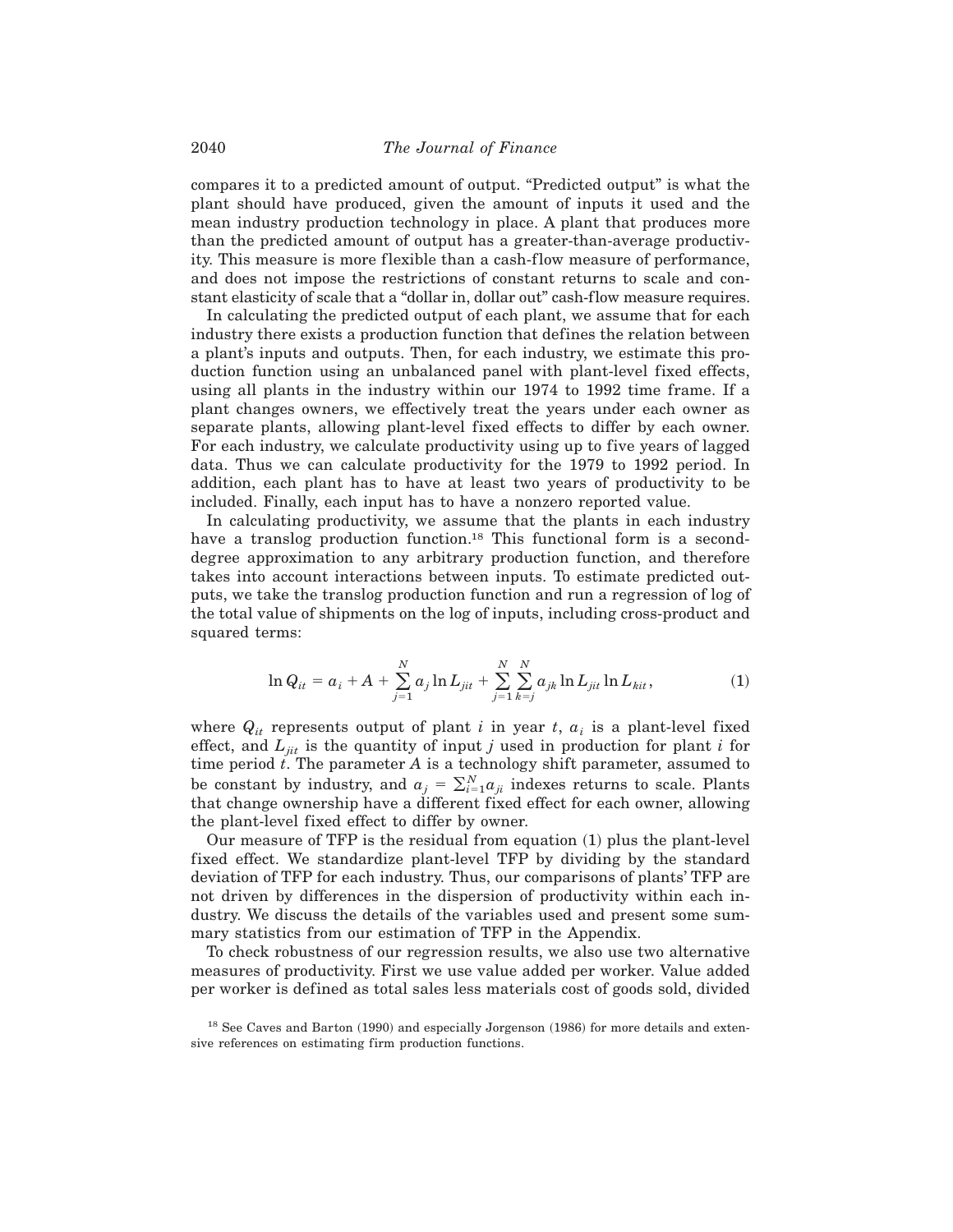by the number of workers. This measure has been used in McGuckin and Nguyen (1995). Second, we use cash flow per dollar of sales. Cash flow is defined as sales less the sum of the materials cost of goods sold and the capital expenditures, all divided by the value of sales. Neither of these measures has the desirable theoretical properties of TFP. However, they have the advantage of being familiar, and since they are not computed from a regression, may have desirable statistical properties.

#### *B.2. Demand in Business Segments*

To examine the effect of demand on asset sales, we include measures of both aggregate and industry demand. For aggregate demand we use detrended aggregate industrial production, as described earlier.19 We capture changes in demand for an industry's output using an indicator of economic activity in downstream industries. By using a downstream demand indicator we avoid potential endogeneity problems that may arise if we were to use changes in the value of an industry's own shipments to proxy for demand shocks. Our measure of downstream industry demand is based on a four-digit industry measure of downstream economic activity from Baily, Bartelsman, and Haltiwanger (1998). This measure is constructed by using the 1977 input–output matrix to construct a weighted average index of downstream economic activity, with weights equal to the share of total shipments from the industry in question.20

# *C. Probability of Asset Sales*

We next analyze how seller characteristics and firm organization influence partial firm sales. We separately examine sellers who are singlesegment firms, and those that are multiple-segment firms. To be included in the subsample of firms that might have a partial-firm sale, the singlesegment firms must have at least two plants. The regressions in this table (and all subsequent tables) cover the years from  $1978$  to  $1992.<sup>21</sup>$ 

Hypothesis 2 above suggests that a multiple-segment firm's decision to sell plants or an entire segment is influenced by its performance in other segments. We test for this effect, and for the effect of industry- and economy-

<sup>19</sup> Results are similar using actual industrial production. We use detrended industrial production to capture the idea that reallocations take place in response to a shock to the marginal value of production.

 $^{20}$  The measure was first used in Bartelsman, Caballero, and Lyons  $(1994)$  (BCL). The BCL measure is still subject to simultaneity bias if a demand shock to the upstream industry affects activity in the downstream industry. To avoid this problem, in constructing each upstream industry's index of downstream demand, we exclude all downstream industries from the index if they purchase a large share of their inputs from that upstream industry (see Shea  $(1993)$ ). Our results are similar using either this series or the original one constructed by BCL. We would like to thank John Haltiwanger for kindly providing both of these data series to us.

 $21$  The beginning year for these regressions is 1978 as that is the first year the change in downstream industry demand is available. A previous version of the paper used the change in own industry shipments (beginning in 1975) and found similar results. We also included industry profitability in the regressions. This variable is insignificant when added to the existing variables.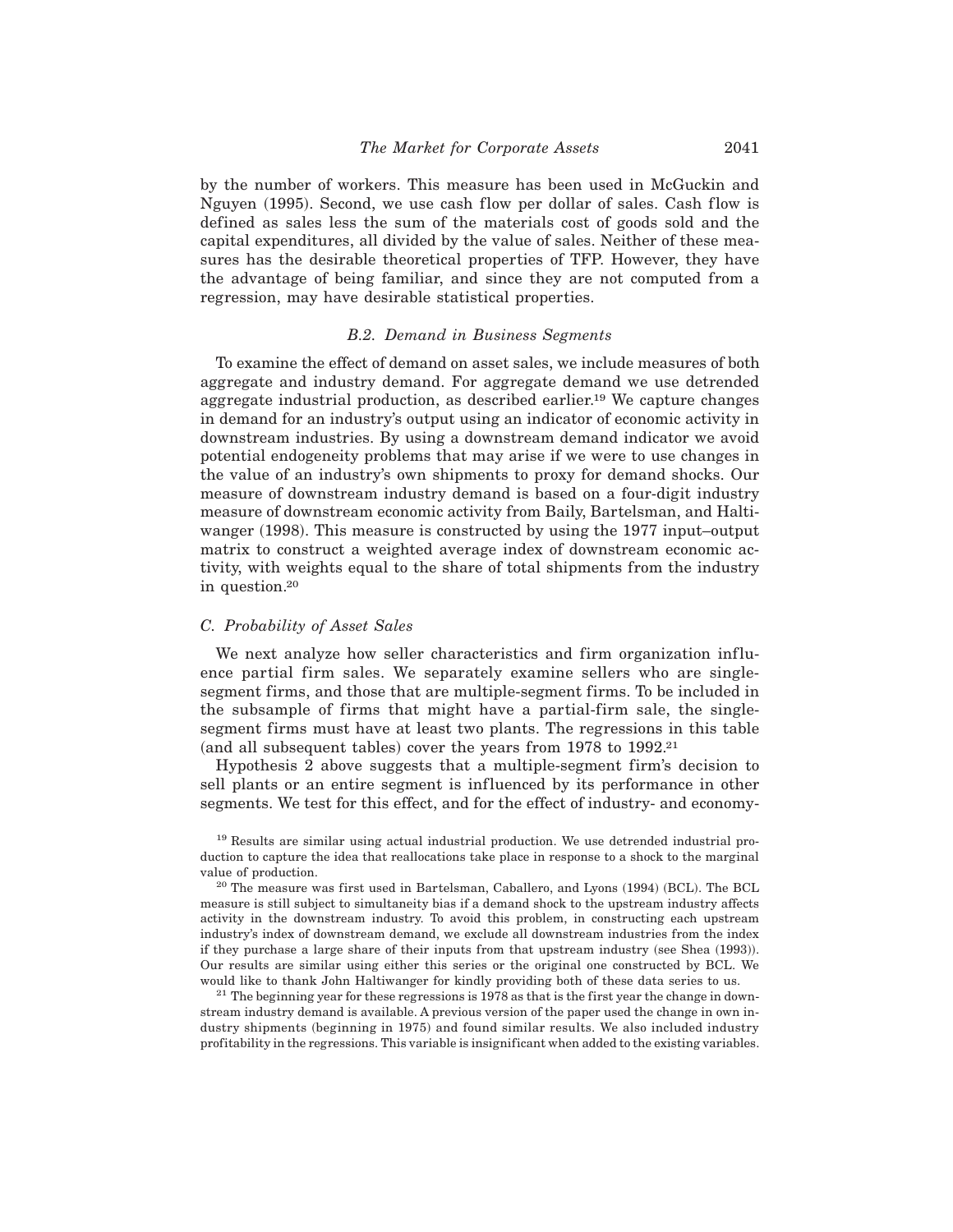wide conditions.<sup>22</sup> In each case, we run an unbalanced panel probit regression allowing for correlated residuals within panel units, and we report heteroskedasticity-consistent standard errors. We control for firm size, number of plants, and relative segment rank. Relative segment rank is defined as the segment rank, with the largest segment having rank equal to one, divided by the total number of segments.

The results in Table IV show that demand at the aggregate level affects the probability of a partial sale of plants. Plants and segments are more likely to be sold when aggregate industrial production is high. This effect is stronger for multiple-segment firms.

Productivity strongly affects the probability a plant is sold for multisegment firms. The probability of a sale declines as the plant productivity increases and as the plant's segment productivity increases. This is consistent with the firm selling its worst plants in its worst divisions.<sup>23</sup> Thus, the behavior of sellers is consistent with the hypothesis that they are selling plants for which they do not have superior expertise.

For multisegment firms, a firm's other segments' productivity affects the probability of a plant sale. The probability of sale is positively and significantly related to the segment's rank within the firm: The probability that a plant in a smaller segment is sold is higher, holding industry shocks and productivity constant. The probability of a plant sale is also higher if the firm's other segments are more productive. This effect is strongly significant. In addition, the probability that a plant is sold is higher when the firm's other segments are productive *and* the firm's other industries have a positive increase to demand. The estimated magnitude of this effect can be shown by varying the magnitude of the other segments' weighted TFP while holding all the remaining variables at their median values. The predicted probability that the segment is sold is 3.35 percent when the other segments' weighted TFP is relatively low (at the 10th percentile) and the other segment's relative demand is high. This probability increases to 4.16 percent when the other segments' weighted TFP is relatively high (at the 90th percentile), and relative demand is also high.

In Table V, we present robustness tests of our results using two alternative measures of efficiency: value added per worker and plant cash flow. The alternative measures of productivity yield similar results as those in Table IV.

In sum, the results in Tables IV and V confirm the importance of aggregate demand on the rate of transactions. They are also consistent with profit maximizing behavior by sellers. Plants are more likely to be sold when they

 $22$  In unreported regressions, we also analyze partial-segment and full-segment sales separately. We have also estimated the equation for main and peripheral divisions of multiplesegment firms separately. In all material respects, the results are qualitatively similar. In addition we analyzed alternative specifications in which the firm multiple segment variables were weighed by the size of each segment. The results do not differ in any material respect.

<sup>23</sup> In unreported regressions, we also examine the choice of which plant to sell within a segment. The probability that a plant is sold is negatively related to the difference between its productivity and that of the other plants in the segment.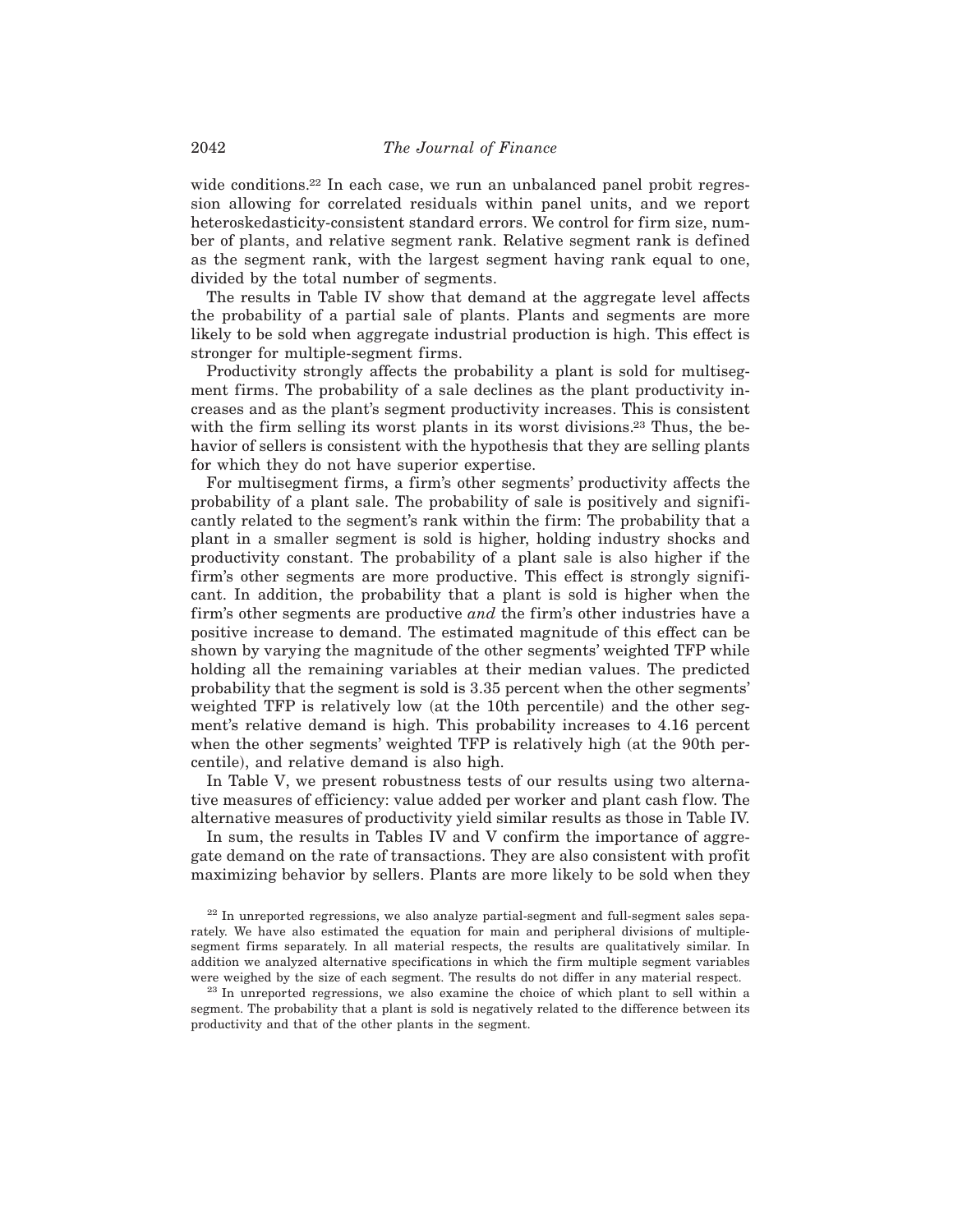### **Table IV**

# **Partial Firm Sales**

Regressions test the effects of plant-level productivity and industry-level demand on the decision to sell plants for single-segment and multiple-segment firms. The dependent variable is a binary variable that indicates that the firm sells a plant, while still remaining in operation the next year. Observations are at the plant level for all firms. Detrended aggregate industrial production is actual minus predicted U.S. aggregate industrial production where predicted industrial prediction is obtained by regressing industrial production on a yearly time trend. Productivity variables are industry and year adjusted. Segment variables are aggregated into three-digit SIC codes for industry segments from underlying plant-level data. We estimate the regressions using unbalanced panel probit regressions allowing for correlated residuals within panel units. Significance tests are conducted using heteroskedasticity consistent standard errors. Data are vearly from 1979 to 1992. (*p*-values are in parentheses.)

|                                                                               | Dependent Variable:<br>Plant Sale            | Test for<br>Significant Diff.: |                                                               |  |
|-------------------------------------------------------------------------------|----------------------------------------------|--------------------------------|---------------------------------------------------------------|--|
| Variable                                                                      | Single<br>segment firms<br>$(with >1$ Plant) | Multiple<br>segment<br>firms   | Single vs.<br>Conglomerate<br>Firms $(p$ -Value) <sup>a</sup> |  |
| Constant                                                                      | $-6.162$<br>$(0.000)*$                       | $-1.774$<br>$(0.000)*$         | $(0.000)*$                                                    |  |
| Aggregate industrial production<br>(detrended)                                | 0.831<br>$(0.000)*$                          | 1.104<br>$(0.000)*$            | $(0.000)*$                                                    |  |
| Industry sensitivity to aggregate<br>industrial production                    | 0.009<br>(0.277)                             | $-0.006$<br>$(0.003)*$         | $(0.056)$ ***                                                 |  |
| Lagged productivity (TFP) of plant <sup>b</sup>                               | $-0.021$<br>(0.797)                          | $-0.075$<br>$(0.001)^*$        | $(0.042)$ **                                                  |  |
| Lagged segment TFP                                                            | 0.026<br>(0.705)                             | $-0.338$<br>$(0.000)*$         | $(0.000)*$                                                    |  |
| Segment TFP * change in<br>downstream industry demand                         | $-0.055$<br>(0.317)                          | 0.000<br>(0.987)               | (0.812)                                                       |  |
| Lagged firm size (coefficient * 10,000,000)                                   | 0.642<br>$(0.000)*$                          | $-0.038$<br>$(0.000)*$         | $(0.000)*$                                                    |  |
| Average number of plants per<br>industry segment                              | $-0.002$<br>(0.378)                          | $-0.022$<br>$(0.000)*$         | $(0.000)*$                                                    |  |
| Firm multiple segment variables<br>Segment rank/number of segments            |                                              | 0.080<br>$(0.000)*$            |                                                               |  |
| Other segment's weighted TFP <sup>c</sup>                                     |                                              | 0.240<br>$(0.000)*$            |                                                               |  |
| Relative demand * other segments<br>weighted TFP <sup>d</sup>                 |                                              | 0.073<br>$(0.003)*$            |                                                               |  |
| Total plant years<br>Chi-squared statistic<br>Significance level $(p$ -value) | 45,959<br>108.44<br>$<$ 1%                   | 259,065<br>1940.91<br>$<$ 1%   |                                                               |  |

\*, \*\*, \*\*\* Significantly different from zero at the 1 percent, 5 percent, and 10 percent levels, respectively, using a two-tailed test.

<sup>a</sup> Significance test for a multiple-segment dummy variable interacted with each independent variable in a regression with all firms with greater than one plant.<br><sup>b</sup> Total Factor Productivity (TFP) is calculated using a translog production function.

 $\cdot$  Other segments' productivity is weighted average of the firm's other segment(s) weighted by the segment(s) sales. demand equals one (zero, minus one) when the segment's change in down-

stream industry demand is greater (equal, less) than the change in downstream demand of the firm's median segment. Relative industry demand is interacted with the firm's other segments' weighted TFP.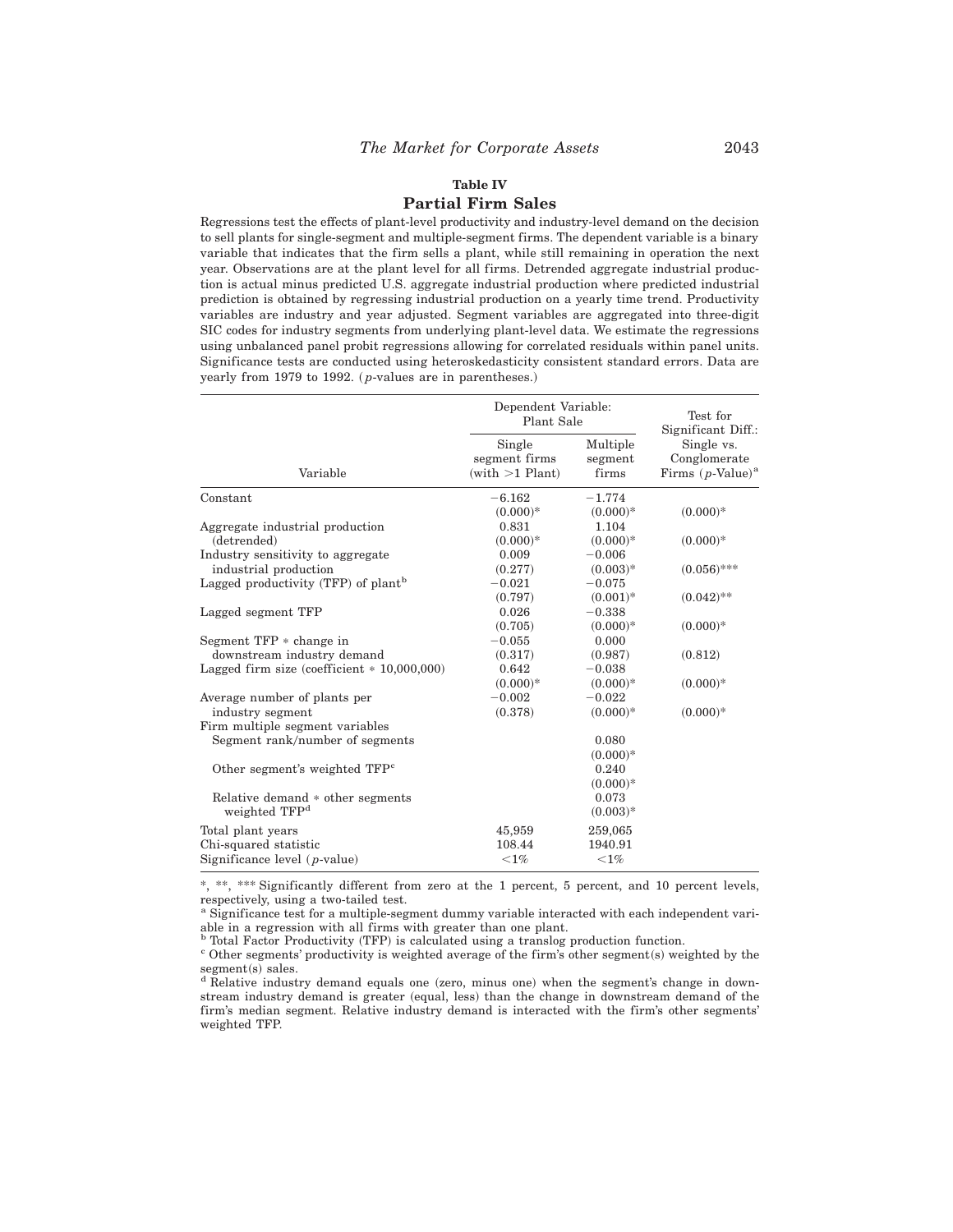#### **Table V**

#### **Robustness Tests: Alternative Measures of Efficiency**

Regressions test the effects of plant-level efficiency measures and industry-level demand on the decision to buy out another firm for single-segment and multiple-segment firms. The dependent variable is a binary variable which indicates that the firm sells a plant, while still remaining in operation the next year. Observations are at the plant level for all firms. Efficiency variables are industry and year adjusted. Segment variables are aggregated into three-digit SIC codes. Detrended aggregate industrial production is actual minus predicted U.S. aggregate industrial production where predicted industrial prediction is obtained by regressing industrial production on a yearly time trend. Columns one and two use value added per worker as the measure of efficiency. Value added is sales less materials divided by the number of workers. Columns three and four use plant cash flow as the measure of efficiency. Cash flow is sales less materials cost of goods sold less capital expenditures divided by sales. We estimate the regressions using unbalanced panel probit regressions allowing for correlated residuals within panel units. Significance tests are conducted using heteroskedasticity consistent standard errors. Coefficients for the value added measure of efficiency are multiplied by one hundred. *p*-values are in parentheses.)

|                                                                      | Dependent Variable: Plant Sale                |                                |                                        |                                      |
|----------------------------------------------------------------------|-----------------------------------------------|--------------------------------|----------------------------------------|--------------------------------------|
|                                                                      | Efficiency measure:<br>Value added per worker |                                | Efficiency measure:<br>Plant cash flow |                                      |
| Variable                                                             | Single-segment                                | Multiple-                      | Single-segment                         | Multiple-                            |
|                                                                      | Firms                                         | segment                        | Firms                                  | segment                              |
|                                                                      | $(with >1$ Plant)                             | Firms                          | $(with >1$ Plant)                      | Firms                                |
| Constant                                                             | $-6.364$                                      | $-6.236$                       | $-6.004$                               | $-1.799$                             |
|                                                                      | $(0.000)*$                                    | $(0.000)*$                     | $(0.000)*$                             | $(0.000)*$                           |
| Aggregate industrial production                                      | 0.880                                         | 0.980                          | 0.802                                  | 1.100                                |
| (detrended)                                                          | $(0.000)*$                                    | $(0.000)*$                     | $(0.000)*$                             | $(0.000)*$                           |
| Lagged plant efficiency measure                                      | $-0.166$                                      | $-0.184$                       | $-0.404$                               | $-0.363$                             |
|                                                                      | $(0.000)*$                                    | $(0.000)*$                     | $(0.003)*$                             | $(0.000)*$                           |
| Lagged segment efficiency measure                                    | $-0.004$                                      | $-0.001$                       | 0.345                                  | $-0.162$                             |
|                                                                      | (0.597)                                       | $(0.670)*$                     | $(0.040)$ **                           | $(0.015)$ **                         |
| Lagged segment efficiency * change in                                | 0.061                                         | 0.046                          | $-0.449$                               | 0.325                                |
| downstream industry demand                                           | (0.661)                                       | (0.633)                        | (0.147)                                | (0.748)                              |
| Lagged firm size (coefficient $* 10,000,000$ )                       | 0.710                                         | 0.066                          | 0.671                                  | $-0.037$                             |
|                                                                      | $(0.000)*$                                    | $(0.000)*$                     | $(0.000)*$                             | $(0.000)*$                           |
| Average number of plants per                                         | $-0.003$                                      | $-0.024$                       | $-0.003$                               | $-0.022$                             |
| industry segment                                                     | (0.184)                                       | $(0.000)*$                     | (0.224)                                | $(0.000)*$                           |
| Firm multiple segment variables<br>Segment rank/number of segments   |                                               | 0.489                          |                                        | 0.124                                |
| Other segment's weighted efficiency <sup>a</sup>                     |                                               | $(0.000)*$<br>0.006<br>(0.792) |                                        | $(0.000)*$<br>0.109<br>$(0.097)$ *** |
| Relative demand * other segments<br>weighted efficiency <sup>b</sup> |                                               | 0.129<br>$(0.005)*$            |                                        | $-0.040$<br>(0.450)                  |
| Total plant years                                                    | 45,959                                        | 259,065                        | 45,959                                 | 259,065                              |
| Chi-squared statistic                                                | 115.66                                        | 1561.24                        | 95.39                                  | 623.74                               |
| Significance level $(p$ -value)                                      | $<$ 1%                                        | $<$ 1%                         | $<$ 1%                                 | $<$ 1%                               |

\*, \*\*, \*\*\* Significantly different from zero at the 1 percent, 5 percent, and 10 percent levels, respectively, using a two-tailed test.

 $a$  Other segments' efficiency is weighted average of the firm's other segment(s) weighted by the segment(s) sales.

 $<sup>b</sup>$  Relative industry demand equals one (zero, minus one) when the segment's change in downstream industry</sup> demand is greater (equal, less) than the change in downstream demand of the firm's median segment. Relative industry demand is interacted with the firm's other segments' weighted TFP.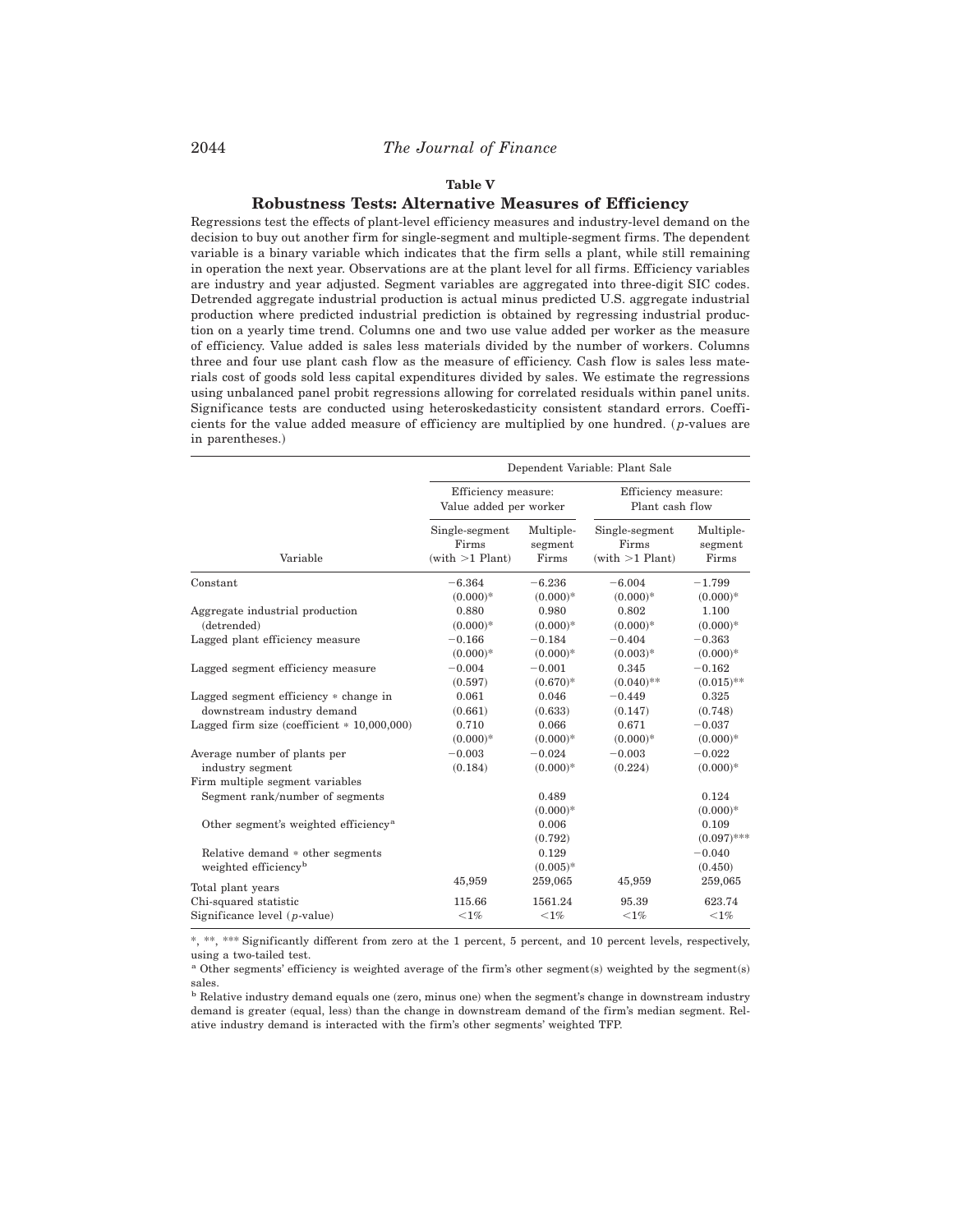are not productive, when their segment is less productive, and when the firm has better performing assets elsewhere. This finding supports our Hypotheses 2 and 3.

In Table VI we analyze the economic significance of our regression results. Specifically, we analyze how the probability of a sale by a single-segment firm or a division of a conglomerate varies as the level of industrial production and the productivity of the asset vary, holding all other variables at their sample medians. The probability of a sale is derived using regression coefficients computed in Tables IV and V.

Panel A of Table VI shows how the probability that an asset is sold depends on the initial owner's corporate structure and the asset's productivity. In general, the probability that an asset is sold by a conglomerate firm rather than by a single-segment firm is higher by a factor of approximately four. Using our standard productivity measure, TFP, the probability that a median level asset is sold by a conglomerate firm in any year is 3.71 percent, whereas the corresponding probability for a single-segment firm is 0.85 percent. Assets operated by peripheral divisions of conglomerates are sold at a somewhat higher rate.24 We also find that more efficient assets at the 90th percentile have a lower probability of being sold than less efficient assets  $(10th$  percentile). The results are not sensitive to the choice of productivity measure used. The table also shows that smaller peripheral divisions are more likely to be sold. The probability a division with segment rank equal to the 90th percentile is sold is 4.13 percent at the median productivity.

Panel B shows how variation in the real level of aggregate industrial production affects the probability of sale. We present results for the median level of detrended industrial production and for levels that correspond to the 90th and 10th percentiles, respectively. The rate of asset sales is very responsive to the variation in aggregate industrial production. Thus, for example, when the aggregate production is at the  $90<sup>th</sup>$  percentile (the second highest) year), the probability that an asset of a conglomerate firm is sold is 4.03 percent, whereas it is only 3.20 percent when the level of industrial production is at the 10th percentile (the second lowest year). The corresponding statistics for single-segment firms are 1.26 percent and 0.57 percent, again illustrating their lower participation in the market for partial-firm asset sales.

Panel C shows the combined effect of the variation in productivity and aggregate industrial production. A low productivity plant owned by a peripheral division of a conglomerate has a 4.82 percent probability of being sold when industrial production is high, whereas a high productivity plant at a time of low aggregate production has a probability of being sold of only 2.50 percent. The corresponding probabilities for single-segment firms are 1.46 percent and 0.48 percent, respectively.

 $24$  The difference between single-segment and conglomerate rates may arise in part because the exit from an industry is classified as a partial-firm sale for a multisegment firm, but a whole-firm sale in the case of a single-segment firm. We return to this point in our discussion of Table IX.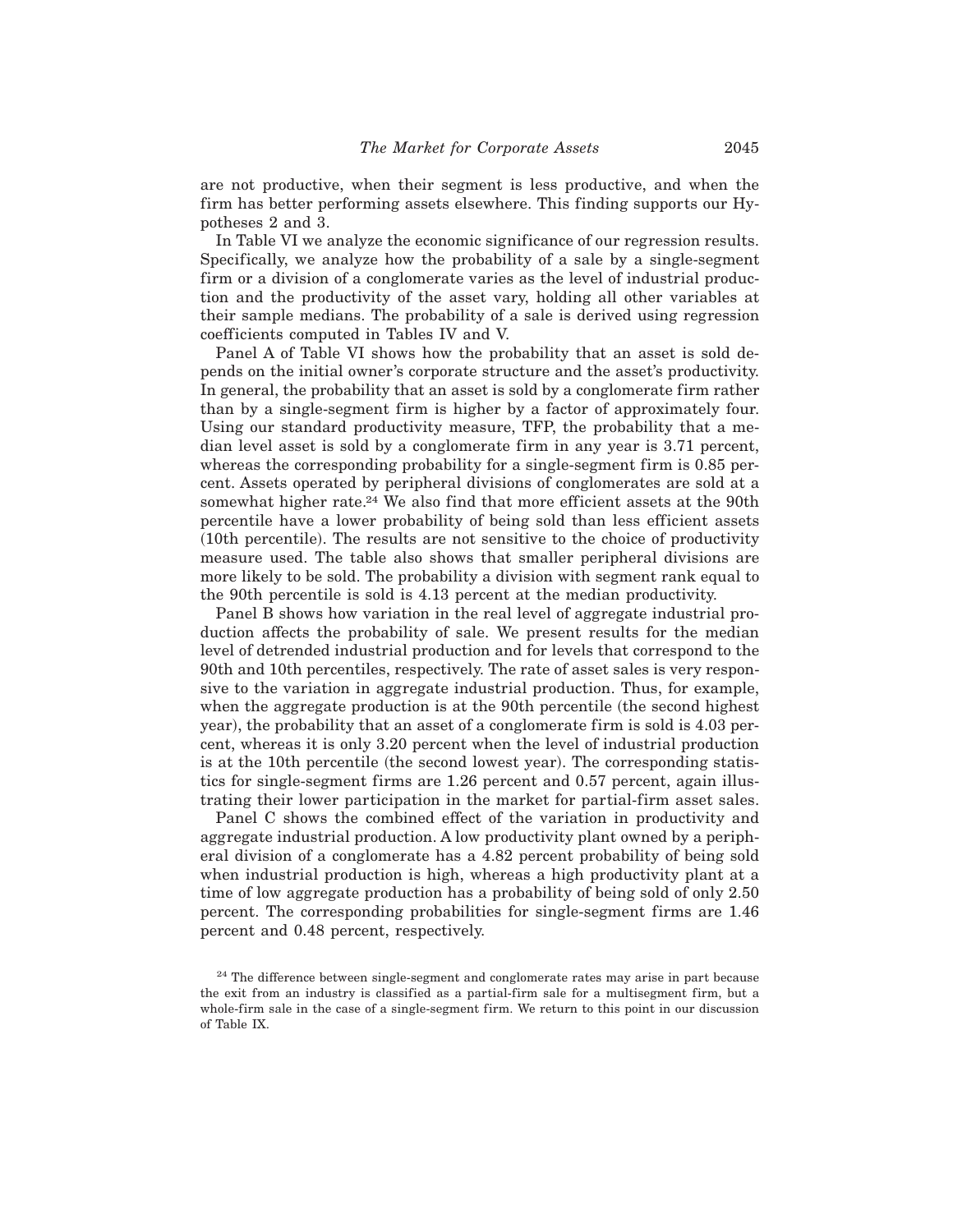### 2046 *The Journal of Finance*

# **Table VI**

# **Probability of an Asset Sale**

Predicted probability of an asset sale varying performance measures and industrial production using the regression coefficients from Tables IV and V. Panel A presents results varying performance measures from the 10th to 90th percentiles. Panel B presents results varying detrended industrial production from its median value using yearly data from 1979 to 1992. Panel C varies both productivity and aggregate industrial production at their median values. We hold all other variables at their sample medians.

| Panel A: Varying Initial Productivity/Performance          |                                |                 |                    |
|------------------------------------------------------------|--------------------------------|-----------------|--------------------|
|                                                            | 10 <sub>th</sub><br>Percentile | Median<br>Level | 90th<br>Percentile |
| Single-segment firms                                       |                                |                 |                    |
| Varying productivity (Table IV, column 1)                  | 1.08%                          | 0.85%           | 0.66%              |
| Varying value added per worker (Table V, column 1)         | 1.02%                          | 0.88%           | 0.72%              |
| Varying cash flow (Table V, column 3)                      | $0.99\%$                       | 0.87%           | $0.77\%$           |
| Conglomerate firms                                         |                                |                 |                    |
| Varying productivity (Table IV, column 2)                  | $4.32\%$                       | 3.71%           | 2.86%              |
| Also decreasing segment rank to 10% (main divisions)       | $4.11\%$                       | 3.52%           | 2.71%              |
| Also increasing segment rank to 90% (peripheral divisions) | 4.80%                          | 4.13%           | 3.20%              |
| Varying value added per worker (Table V, column 2)         | 4.06%                          | 3.66%           | 3.08%              |
| Varying cash flow (Table V, column 4)                      | 4.19%                          | 3.59%           | 3.04%              |

Panel B: Varying Industrial Production

|                                                            | 10 <sub>th</sub><br>Percentile | Median<br>Level | 90 <sub>th</sub><br>Percentile |
|------------------------------------------------------------|--------------------------------|-----------------|--------------------------------|
| Single-segment firms                                       |                                |                 |                                |
| (Table IV, column 1)                                       | 0.57%                          | 0.85%           | 1.26%                          |
| Conglomerate firms                                         |                                |                 |                                |
| All divisions (Table IV, column 2)                         | 3.20%                          | 3.71%           | 4.03%                          |
| Also decreasing segment rank to 10% (main divisions)       | $3.02\%$                       | $3.52\%$        | 3.81%                          |
| Also increasing segment rank to 90% (peripheral divisions) | $3.64\%$                       | $4.13\%$        | 4.56%                          |
| All divisions (Table V, column 2)                          | 3.21%                          | 3.66%           | 4.09%                          |
| All divisions (Table V, column 4)                          | 3.15%                          | 3.59%           | $4.02\%$                       |

Panel C: Varying Industrial Production and Productivity

|                                                            | Productivity    |          | Productivity    |  |
|------------------------------------------------------------|-----------------|----------|-----------------|--|
|                                                            | $10th$ and      |          | 90th and        |  |
|                                                            | Industrial      |          | Industrial      |  |
|                                                            | Production      | Mean     | Production      |  |
|                                                            | 90th percentile | Level    | 10th percentile |  |
| Single-segment firms                                       |                 |          |                 |  |
| Varying productivity (Table IV, column 1)                  | 1.46%           | 0.85%    | 0.48%           |  |
| Varying value added per worker (Table V, column 1)         | $1.39\%$        | 0.88%    | 0.51%           |  |
| Varying cash flow (Table V, column 3)                      | $1.32\%$        | $0.87\%$ | 0.56%           |  |
| Conglomerate firms                                         |                 |          |                 |  |
| All divisions (Table IV, column 2)                         | 4.82%           | 3.71%    | 2.50%           |  |
| Also decreasing segment rank to 10% (main divisions)       | $4.59\%$        | 3.52%    | 2.36%           |  |
| Also increasing segment rank to 90% (peripheral divisions) | 5.34%           | 4.13%    | 2.80%           |  |
| All divisions (Table V, column 2)                          | 5.53%           | $3.66\%$ | 2.70%           |  |
| All divisions (Table V, column 4)                          | $4.67\%$        | 3.59%    | 2.66%           |  |
|                                                            |                 |          |                 |  |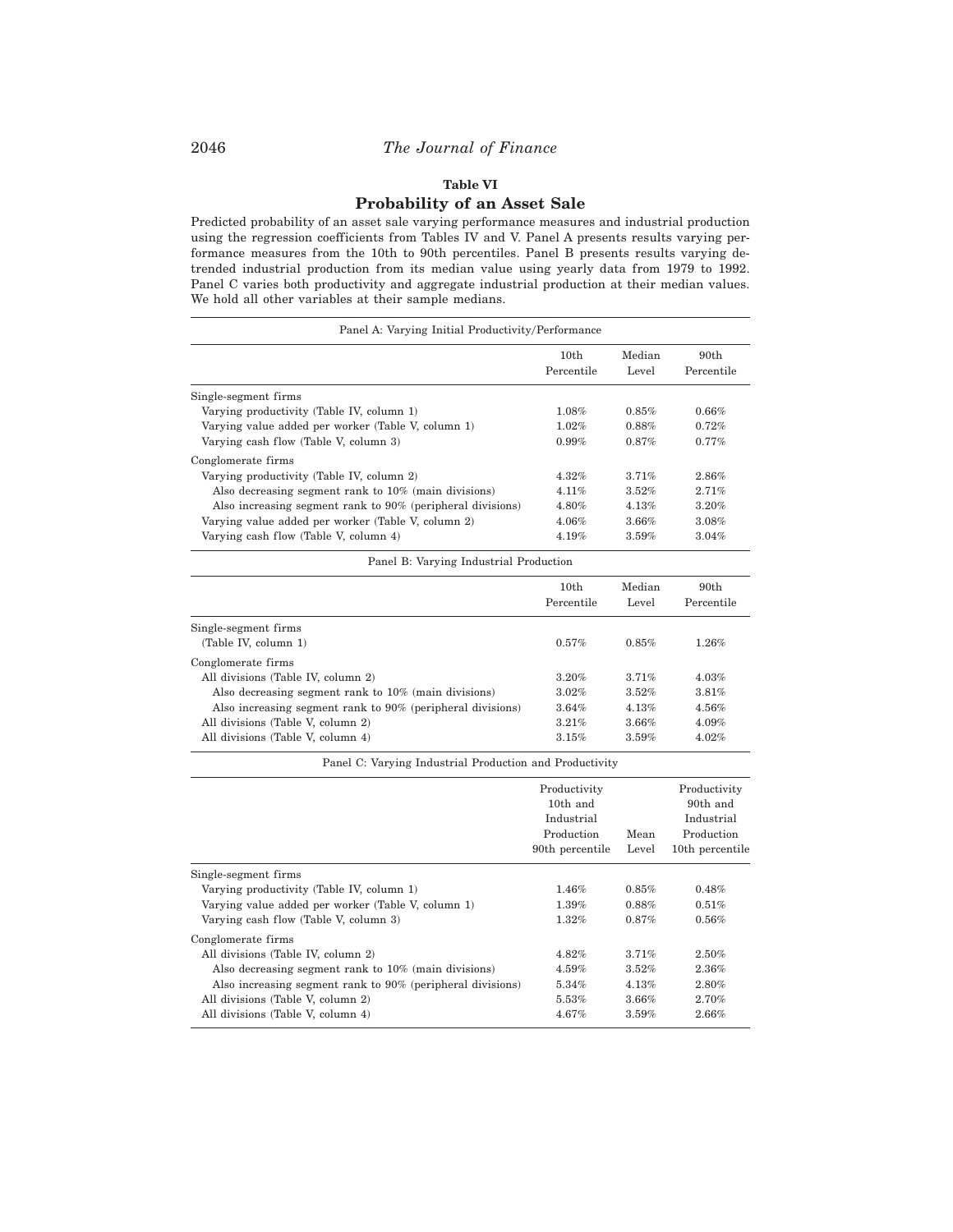Taken together, the estimates in Table VI suggest that the probability that a plant is transferred is considerably higher if the plant belongs to a multisegment firm, particularly a small division of a multisegment firm. Inefficient plants are more likely to be sold than efficient plants, and there are considerably more sales in times of high production. These observations are consistent with the view that the market for plants facilitates the transfer of assets to productive uses, and that transfers occur at times when the marginal value of capital is high. There is no evidence that managers of conglomerate firms are less willing to sell assets than managers of singlesegment firms.

### *D. Probability of Mergers and Acquisitions*

In Table VII we analyze mergers and whole firm sell-offs. As before, we split the sample of selling firms into single-segment and multiple-segment firms. Because the majority of selling firms are small single-plant firms, we also analyze these separately.

The results in Table VII show that industry demand strongly influences mergers and acquisitions. The rate of mergers and firm sell-offs is higher when aggregate demand is high and in industries whose demand is sensitive to aggregate output shocks. In contrast to the case of partial firm sales, the role of productivity in predicting mergers is less clear-cut. The probability that a single-plant firm is sold decreases with its productivity. We find do not find similar significant effects with the sales of other firms. However, we do find that the probability that a multiple-segment firm is sold falls if the firm's productivity is high and when the industries in which it operates experience higher demand. This finding is consistent with the first hypothesis in this paper, that firms are more likely to sell in good times when they are less productive.

The significance of the relation between firm size and the probability of sale also differs across the categories in Table VII. There is a significant positive relation between firm size and the probability of sale for singleplant firms, no relation for multiple-plant single-segment firms, and a significant negative relation for multiple-segment firms. Controlling for size, focused firms are less likely to be sold then diversified firms.

### *E. Buyer Characteristics and the Probability of a Purchase*

In Table VIII we examine the buyers of whole firms. We consider singlesegment and multisegment firms separately. To investigate whether the motives for focus-increasing and diversifying purchases are the same, we classify multisegment buyers into those for whom the purchase increases firm focus and those for whom it decreases focus, as measured by the firm's herfindahl index across the segments it operates.

With only the exception of single-plant firms, we find that the probability that a firm is a buyer in a particular industry increases with the buying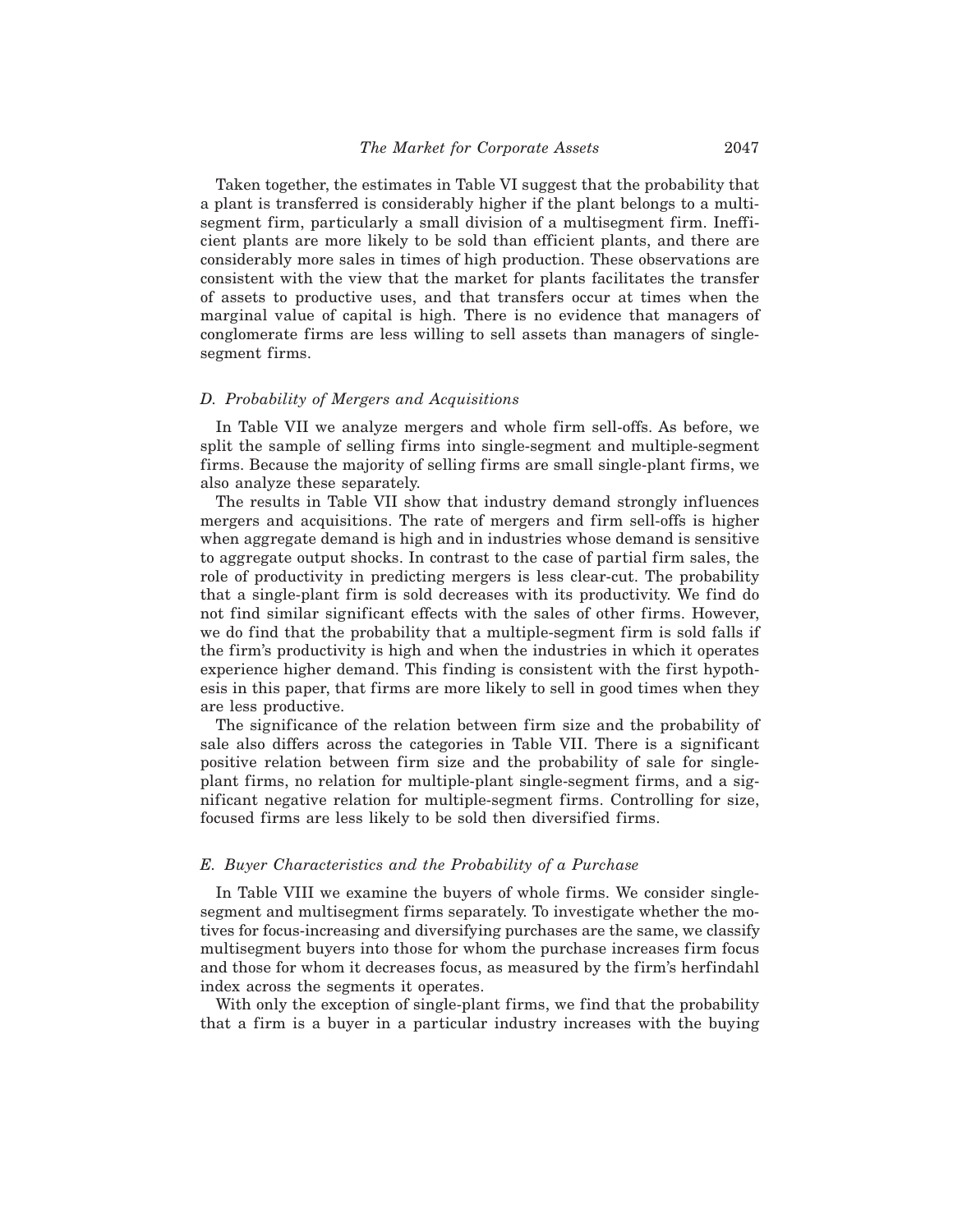# **Table VIIMergers and Firm Selloffs: Selling Firm Characteristics**

Regressions test the effects of plant-level productivity and industry-level demand on the decision to sell out or merge with another firm for single-segment and multiple-segment firms. The dependent variable is <sup>a</sup> binary variable that indicates that the firm sells to another firm. Productivity variables are industry and year adjusted. Firm-level variables are aggregated from plant-level data by weighting each plant by its real value of plant shipments. Industry-level variables are constructed for each firm using as weights the real value of that firm's industry production. We estimate the regressions using unbalanced panel probit regressions allowing for correlated residuals within panel units. Significance tests are conducted using heteroskedasticity-consistent standard errors following Huber–White. (*p*-values are in parentheses.)

|                                                         |                                         | Dependent Variable: Firm Selloff           |                               |                                                                                             |
|---------------------------------------------------------|-----------------------------------------|--------------------------------------------|-------------------------------|---------------------------------------------------------------------------------------------|
| Variable                                                | Single-segment<br>Firms with<br>1 Plant | Single-segment<br>Firms with<br>$>1$ Plant | Multiple-<br>segment<br>Firms | Significant Diff.:<br>Multiple-segment<br>Interaction Variable<br>$(p$ -value) <sup>a</sup> |
| Constant                                                | $-1.833$                                | $-1.987$                                   | $-1.808$                      |                                                                                             |
|                                                         | (0.000)                                 | $(0.000)*$                                 | $(0.000)*$                    | (0.644)                                                                                     |
| Aggregate industrial production (detrended)             | 0.723                                   | 0.716                                      | 0.743                         |                                                                                             |
|                                                         | $(0.000)*$                              | $(0.035)$ **                               | $(0.006)*$                    | (0.952)                                                                                     |
| Industry sensitivity to aggregate industrial production | 0.012                                   | 0.013                                      | 0.018                         |                                                                                             |
|                                                         | $(0.000)*$                              | $(0.054)$ ***                              | $(0.002)*$                    | (0.519)                                                                                     |
| Lagged productivity of firm $(TFP)^b$                   | $-0.023$                                | $-0.018$                                   | $-0.014$                      |                                                                                             |
|                                                         | $(0.041)$ **                            | (0.526)                                    | (0.549)                       | (0.600)                                                                                     |
| Firm TFP * downstream industry shipments                | 0.181                                   | 0.070                                      | $-0.568$                      |                                                                                             |
|                                                         | (0.191)                                 | (0.864)                                    | $(0.028)$ **                  | (0.615)                                                                                     |
| Lagged firm size (coefficient $* 10,000,000$ )          | 2.500                                   | 0.299                                      | $-0.145$                      |                                                                                             |
|                                                         | $(0.000)*$                              | (0.186)                                    | $(0.042)$ **                  | (0.166)                                                                                     |
| Dispersion (herfandahl) across industries               |                                         |                                            | $-0.223$                      |                                                                                             |
|                                                         |                                         |                                            | $(0.000)*$                    |                                                                                             |
| Total firm years                                        | 96,961                                  | 24,772                                     | 42,524                        |                                                                                             |
| Chi-squared statistic                                   | 56.12                                   | 11.62                                      | 39.36                         |                                                                                             |
| Significance level $(p$ -value)                         | $<$ 1%                                  | 0.040                                      | ${<}1\%$                      |                                                                                             |

\*, \*\*, \*\*\* Significantly different from zero at the 1 percent, 5 percent, and 10 percent levels, respectively, using <sup>a</sup> two-tailed test.

<sup>a</sup> Significance test for a multiple-segment dummy variable interacted with each independent variable in a regression with all firms with  $>1$  plant.

 $b$  Total Factor Productivity (TFP) is calculated using a translog production function.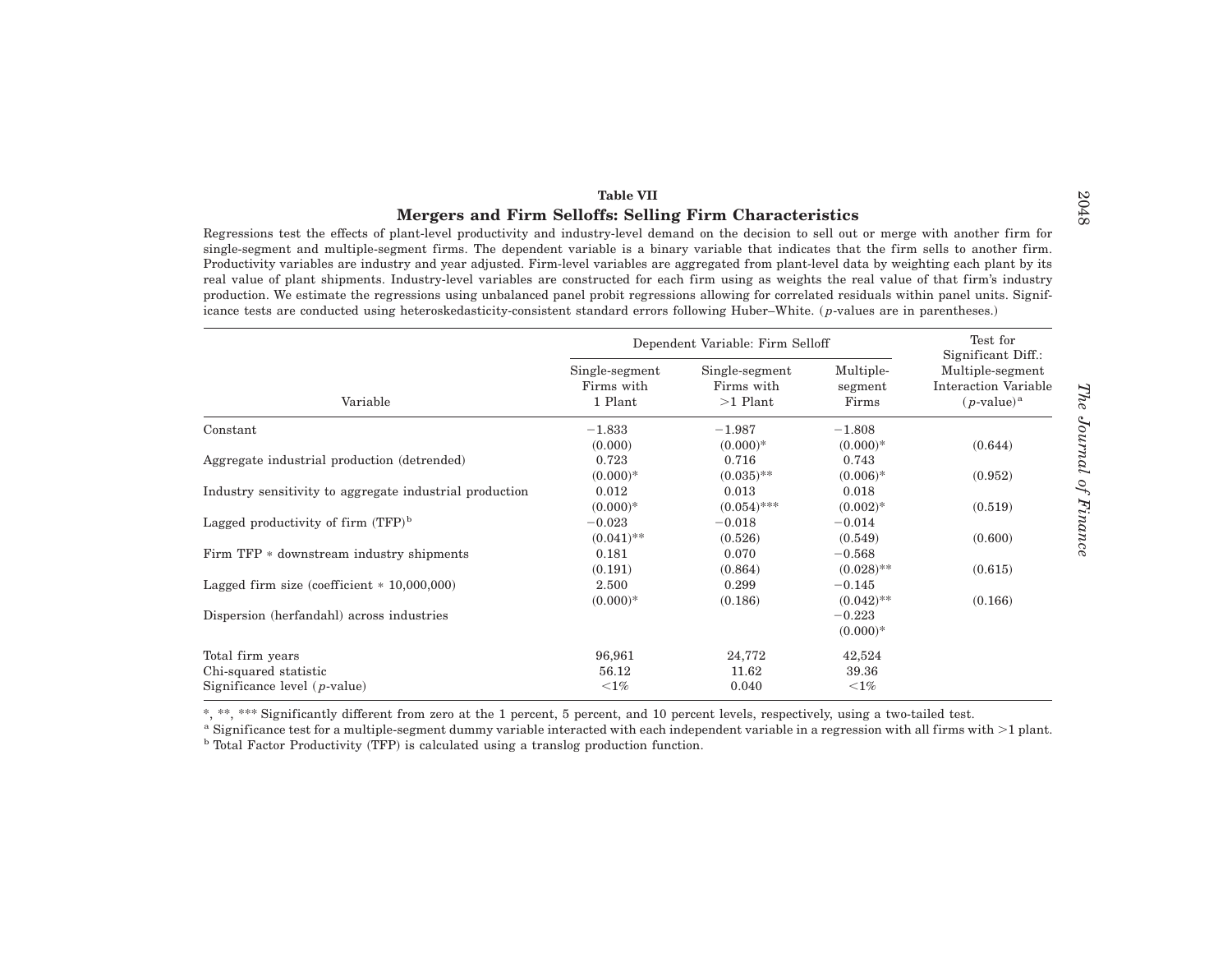### **Table VIII**

#### **Mergers and Firm Selloffs: Buying Firm Characteristics**

Regressions test the effects of plant-level productivity and industry-level demand on the decision to buy out another firm for single-segment and multiple-segment firms. The dependent variable is a binary variable that indicates that the firm buys another firm. Observations are at the firm level for all firms. Productivity variables are industry and year adjusted. Segmentlevel variables are aggregated from plant-level data by weighting each plant by its real value of plant shipments. Industry-level variables are constructed for each firm using as weights the real value of a firm's industry production. We estimate the regressions using unbalanced panel probit regressions allowing for correlated residuals within panel units. Focus-increasing (decreasing) purchases are transactions that result in the buying firm's sum of squared industry market shares (herfandahl) increasing (decreasing). Significance tests are conducted using heteroskedasticity-consistent standard errors following Huber–White. (p-values are in parentheses.)

|                                   | Dependent Variable: Firm Purchase |                      |                        |              |
|-----------------------------------|-----------------------------------|----------------------|------------------------|--------------|
|                                   |                                   |                      | Multiple-segment Firms |              |
|                                   |                                   | Single-segment Firms |                        | Focus-       |
|                                   | With                              | With                 | increasing             | decreasing   |
| Variable                          | 1 Plant                           | $>1$ Plant           | Purchase               | Purchase     |
| Constant                          | $-2.381$                          | $-2.094$             | $-2.122$               | $-1.987$     |
|                                   | $(0.000)*$                        | $(0.000)*$           | $(0.000)*$             | $(0.000)*$   |
| Aggregate industrial production   | 0.551                             | 0.450                | 0.914                  | 0.817        |
| (detrended)                       | $(0.044)$ **                      | (0.206)              | $(0.001)^*$            | $(0.001)^*$  |
| Industry sensitivity to aggregate | 0.007                             | $-0.008$             | $-0.006$               | $-0.004$     |
| industrial production             | (0.216)                           | (0.318)              | (0.371)                | (0.512)      |
| Lagged productivity of industry   | $-0.048$                          | 0.271                | 0.249                  | 0.290        |
| segment $(TFP)^a$                 | (0.413)                           | $(0.004)*$           | $(0.100)$ ***          | $(0.000)*$   |
| Firm TFP * downstream             | 0.618                             | 0.884                | 0.062                  | $-0.047$     |
| industry shipments                | (0.580)                           | (0.643)              | (0.549)                | (0.412)      |
| Lagged firm size                  | 4.330                             | 0.650                | 0.196                  | 0.166        |
| $(coefficient * 10,000,000)$      | $(0.000)*$                        | (0.105)              | $(0.091)$ ***          | $(0.051)$ ** |
| Average number of plants per      |                                   | 0.027                | 0.090                  | 0.075        |
| industry segment                  |                                   | $(0.000)*$           | $(0.000)*$             | $(0.000)*$   |
| Total plant years                 | 77,713                            | 24,774               | 40,152                 | 40,498       |
| Chi-squared statistic             | 21.33                             | 99.85                | 141.37                 | 144.31       |
| Significance level $(p$ -value)   | ${<}1\%$                          | ${<}1\%$             | ${<}1\%$               | $<$ 1%       |

\*, \*\*, \*\*\* Significantly different from zero at the 1 percent, 5 percent, and 10 percent levels, respectively, using a two-tailed test.

<sup>a</sup> Total Factor Productivity (TFP) is calculated using a translog production function.

firm's segment TFP, size, and with the number of plants the firm already owns. Acquisitions are more likely when aggregate industrial production is high. These results indicate that buying firms are growing in industries in which they are productive when demand is high.

Table IX calculates economic significance of the previous regressions in Tables VII and VIII. The table shows how the predicted probabilities of mergers or full firm purchases are affected by variation in firm productivity and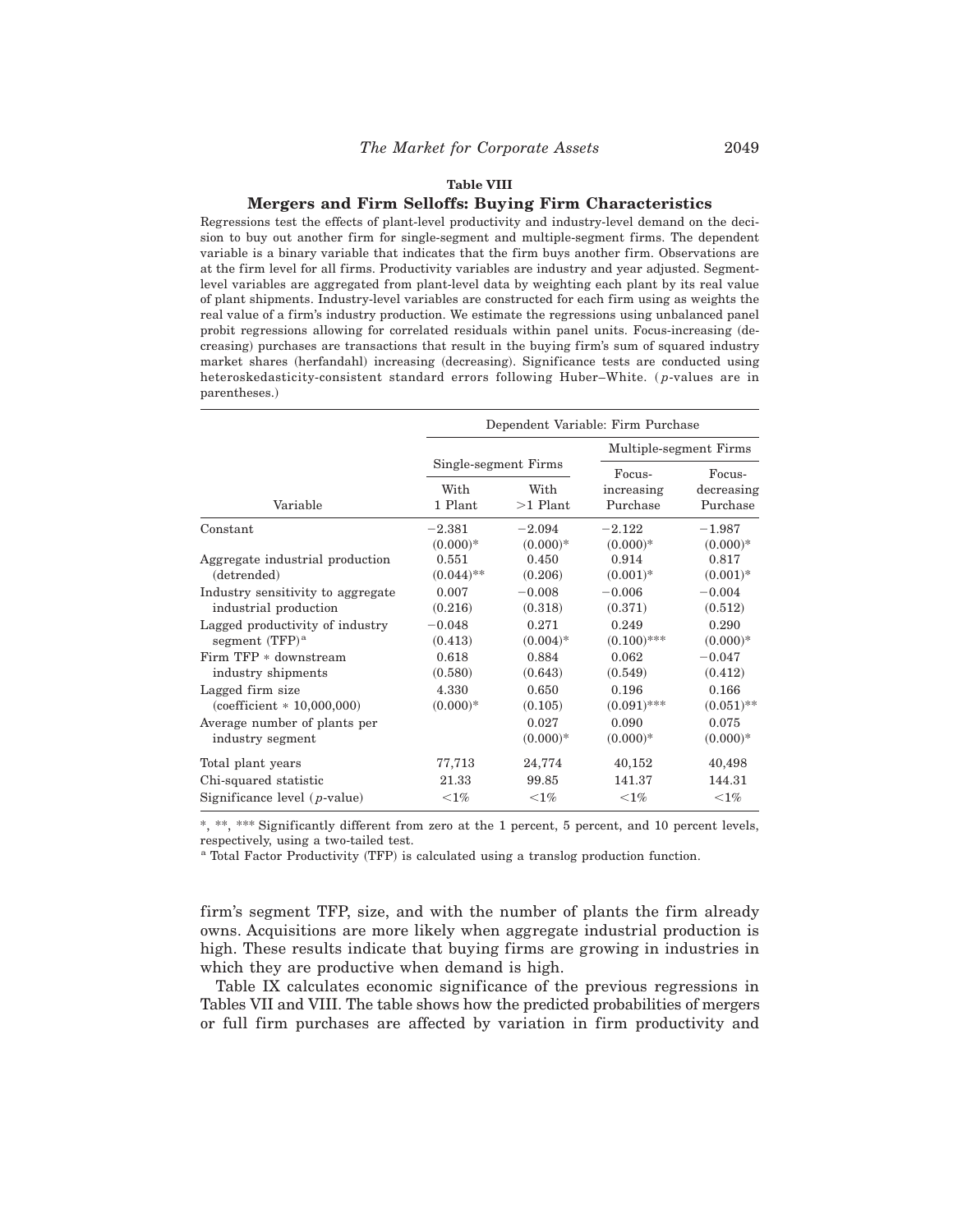### 2050 *The Journal of Finance*

### **Table IX**

# **Probability of Mergers**

Predicted probability of a merger or full-firm purchase varying performance measures and industrial production using the regression coefficients from Tables VII and VIII. Panel A presents results varying performance measures from the 10th to 90th percentiles. Panel B presents results varying detrended industrial production from its median value over 1979 to 1992. Panel C varies both productivity and aggregate industrial production at their median values. We hold all other variables at their sample medians.

|                                                                               | Panel A: Selling Firms                                            |                 |                                                                   |
|-------------------------------------------------------------------------------|-------------------------------------------------------------------|-----------------|-------------------------------------------------------------------|
| Varying productivity                                                          | 10th Percentile                                                   | Median          | 90th Percentile                                                   |
| Single-segment selling firms<br>Conglomerate selling firms                    | 2.63%<br>3.21%                                                    | 2.55%<br>3.01%  | 2.45%<br>2.77%                                                    |
| Varying industrial production                                                 | 10th Percentile                                                   | Median          | 90th Percentile                                                   |
| Single-segment selling firms<br>Conglomerate selling firms                    | 2.33%<br>2.74%                                                    | 2.55%<br>3.01%  | 2.75%<br>3.25%                                                    |
| Varying productivity &<br>industrial production                               | Productivity 10th,<br>Industrial<br>Production<br>90th Percentile | Median<br>Level | Productivity 90th,<br>Industrial<br>Production<br>10th Percentile |
| Single-segment selling firms<br>Conglomerate selling firms                    | 2.83%<br>3.46%                                                    | 2.55%<br>3.01%  | 2.26%<br>2.53%                                                    |
|                                                                               | Panel B: Buying Firms                                             |                 |                                                                   |
| Varying productivity                                                          | 10th Percentile                                                   | Median          | 90th Percentile                                                   |
| Single-segment buying firms<br>Conglomerate buying firms:                     | 1.85%                                                             | 2.13%           | 2.56%                                                             |
| Focus increasing<br>Conglomerate buying firms:<br>Focus decreasing            | 2.30%<br>2.92%                                                    | 2.47%<br>3.27%  | 2.94%<br>3.95%                                                    |
| Varying industrial production                                                 | 10th Percentile                                                   | Median          | 90th Percentile                                                   |
| Single-segment buying firms<br>Conglomerate buying firms:                     | 1.93%                                                             | 2.13%           | 2.17%                                                             |
| Focus increasing<br>Conglomerate buying firms:                                | 2.03%                                                             | 2.47%           | 2.56%                                                             |
| Focus decreasing                                                              | 2.76%                                                             | 3.27%           | 3.37%                                                             |
| Varying productivity &<br>industrial production                               | Productivity 10th,<br>Industrial<br>Production<br>90th Percentile | Median<br>Level | Productivity 90th,<br>Industrial<br>Production<br>10th Percentile |
| Single-segment buying firms<br>Conglomerate buying firms:<br>Focus increasing | 1.78%<br>2.22%                                                    | 2.13%<br>2.47%  | 2.60%<br>3.04%                                                    |
| Conglomerate buying firms:<br>Focus decreasing                                | 2.87%                                                             | 3.27%           | 4.01%                                                             |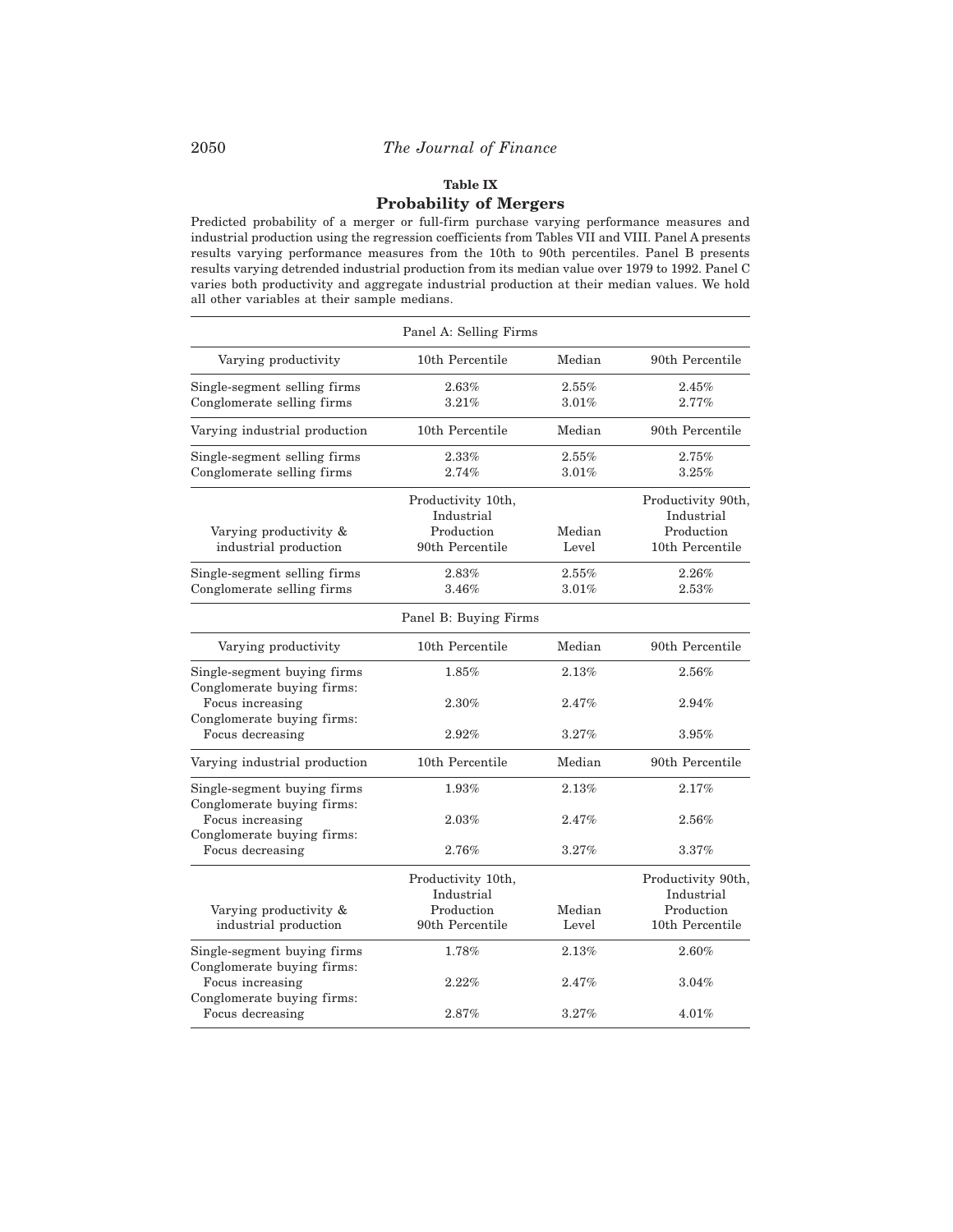demand conditions. For the case of buying firms, the explanatory variables and their variation parallel those discussed in the case of partial firm sales in Table VI.

Panel A shows the predicted probabilities of whole firms sales. As in the case of partial firm sales, whole single-segment firms are less likely to be sold than multisegment firms, at 2.55 percent and 3.01 percent, respectively. The difference between the two types of firms is less than the difference for asset sales. Taken together with the results on partial-firm sales in Table VII, our estimates predict that assets owned by conglomerate firms appear to be "in play" to a greater extent than assets owned by single-segment firms. Overall, predicted sales of multisegment firms are very sensitive to variations in both productivity and aggregate industrial demand.

Panel B shows predicted variation in the probability of purchase. Again, the predicted purchases by multisegment firms are higher than by singlesegment firms. The predicted probability that a firm is a buyer varies with the firm's productivity. However, the predicted probability that a multisegment firm engages in a focus-decreasing purchase depends somewhat more on the buying firm's productivity. Both the probability of a purchase by a single-segment firm and of a focus-decreasing purchase by a multisegment firm are also higher when aggregate industrial output is high. Focusincreasing mergers by multisegment firms are not as sensitive to changes in aggregate industrial production.

### **V. Are There Productivity Gains and What Determines the Gains?**

In this section, we examine the productivity change (industry adjusted in each year) surrounding the asset sales—both for full-firm mergers and sales and for partial-firm sales. To begin the analysis, we first present simple summary statistics on the change in productivity for the manufacturing plants involved in purchases subsequent to the transactions.

In Table X, we analyze the changes in productivity using a three-by-three matrix to capture the internal organization characteristics of the buyer and the seller. We classify both the buyer and the seller as a single-segment firm, or as a main or peripheral division of a multisegment firm. Because the results in Table VII suggest that single-plant firms may behave differently than the rest of the firm population, in the case of mergers we further subclassify single-segment sellers into firms with one plant and firms with more than one plant.

In this table, and in our subsequent tables analyzing productivity changes, we require that both buyer and seller ex ante data exist for each transaction. Transactions for which we have no ex ante data for buying firms include foreign firms purchasing assets for the first time in the United States, nonmanufacturing firms purchasing manufacturing assets, new firms formed to purchase existing assets, assets spun off or carved out from existing firms,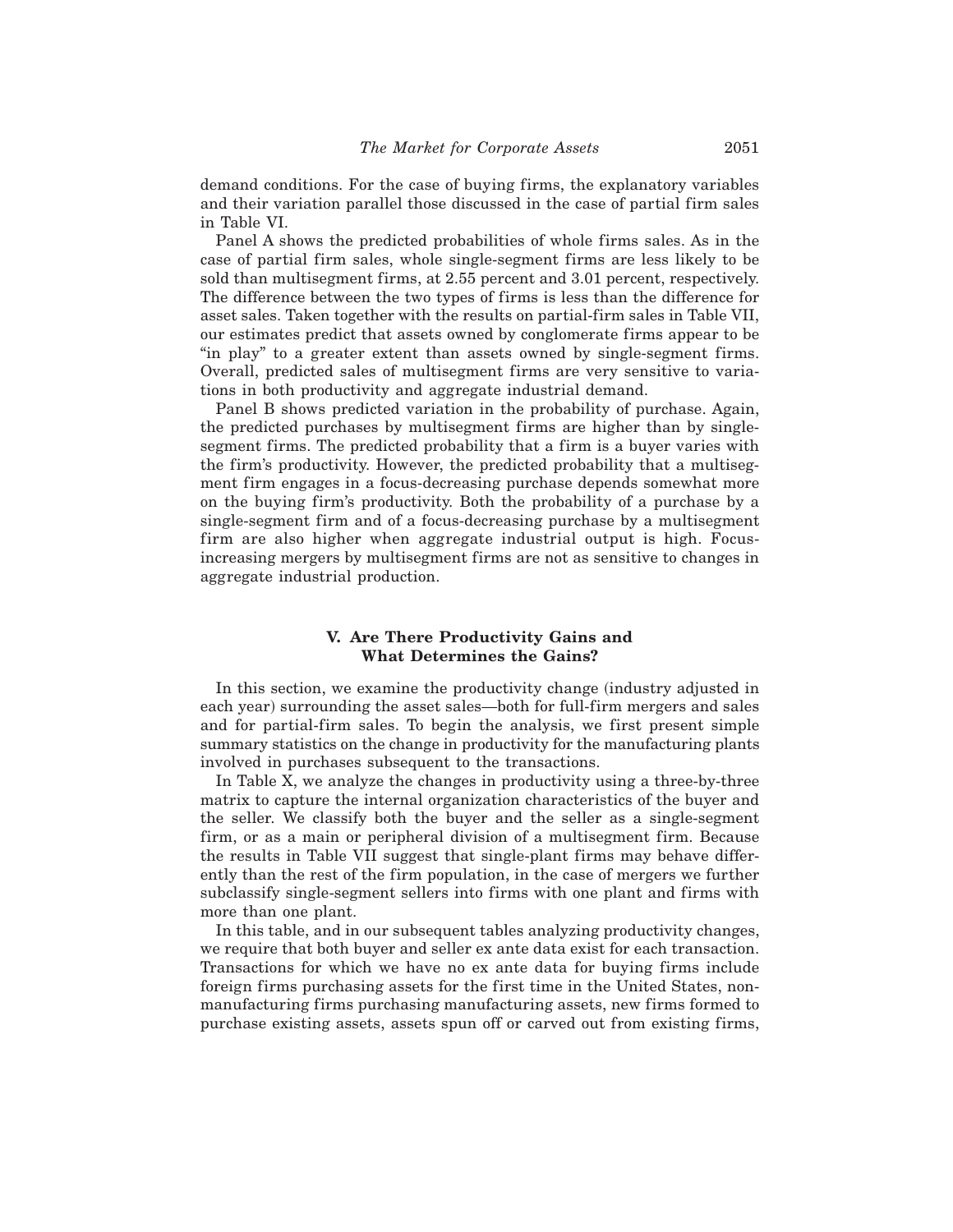### 2052 *The Journal of Finance*

# **Table X Summary Statistics for Change in Productivity for Assets Sold or Merged**

The change in productivity, industry and year adjusted, for three years surrounding asset sales, mergers, or full-firm sales (year  $-1$  to year  $+2$ ). Values represent sample means for transactions between buyers and sellers. (Standard error of the mean in parentheses.) Third row is the number of plants transacted.

|                                                            | Panel A: Partial-Firm Sales  |                                             |                              |                        |
|------------------------------------------------------------|------------------------------|---------------------------------------------|------------------------------|------------------------|
|                                                            |                              |                                             | Selling Firm Characteristics |                        |
|                                                            | Multidivision Firm           |                                             |                              |                        |
|                                                            | Main<br>Division             | Peripheral<br>Division                      |                              | Single-segment<br>Firm |
| Buying firm characteristics<br>Multidivision buyer adds to |                              |                                             |                              |                        |
| Main division                                              | 0.062                        | $0.103*$                                    |                              | 0.127                  |
|                                                            | (0.039)                      | (0.036)                                     |                              | (0.092)                |
|                                                            | 444                          | 580                                         |                              | 87                     |
| Peripheral division                                        | $-0.008$                     | $0.047**$                                   |                              | 0.033                  |
|                                                            | (0.027)                      | (0.021)                                     |                              | (0.076)                |
|                                                            | 857                          | 1,544                                       |                              | 122                    |
| Single-segment buyer                                       | 0.019                        | $0.107**$                                   |                              | $-0.038$               |
|                                                            | (0.052)                      | (0.042)                                     |                              | (0.069)                |
|                                                            | 275                          | 382                                         |                              | 126                    |
|                                                            |                              | Panel B: Full-Firm Mergers and Acquisitions |                              |                        |
|                                                            | Selling Firm Characteristics |                                             |                              |                        |
|                                                            | Multidivision Firm           |                                             | Single-segment Firm          |                        |
|                                                            | Main<br>Division             | Peripheral<br>Division                      | with<br>1 Plant              | with<br>$>1$ Plant     |
| Buying firm characteristics<br>Multidivision buyer adds to |                              |                                             |                              |                        |
| Main division                                              | $0.087**$                    | $0.143***$                                  | $-0.020$                     | $-0.039$               |
|                                                            | (0.041)                      | (0.083)                                     | (0.039)                      | (0.043)                |
|                                                            | 396                          | 89                                          | 420                          | 234                    |
| Peripheral division                                        | $-0.017$                     | $-0.020$                                    | $-0.051***$                  | 0.058                  |
|                                                            | (0.020)                      | (0.025)                                     | (0.028)                      | (0.039)                |
|                                                            | 1,278                        | 914                                         | 723                          | 401                    |
| Single-segment buyer                                       | $-0.044$                     | 0.037                                       | 0.053                        | $-0.011$               |
|                                                            | (0.049)                      | (0.067)                                     | (0.029)                      | (0.050)                |
|                                                            | 237                          | 108                                         | 677                          | 219                    |

\*, \*\*, \*\*\* Significantly different from zero at the 1 percent, 5 percent, and 10 percent levels, respectively, using a two-tailed test.

and small firms outside of the ASM sample that purchase larger plants. Given that our subsequent regressions analyze the effect of differences between ex ante buyer and seller productivity, we also only analyze transactions for which we have ex ante productivity data for both buying and selling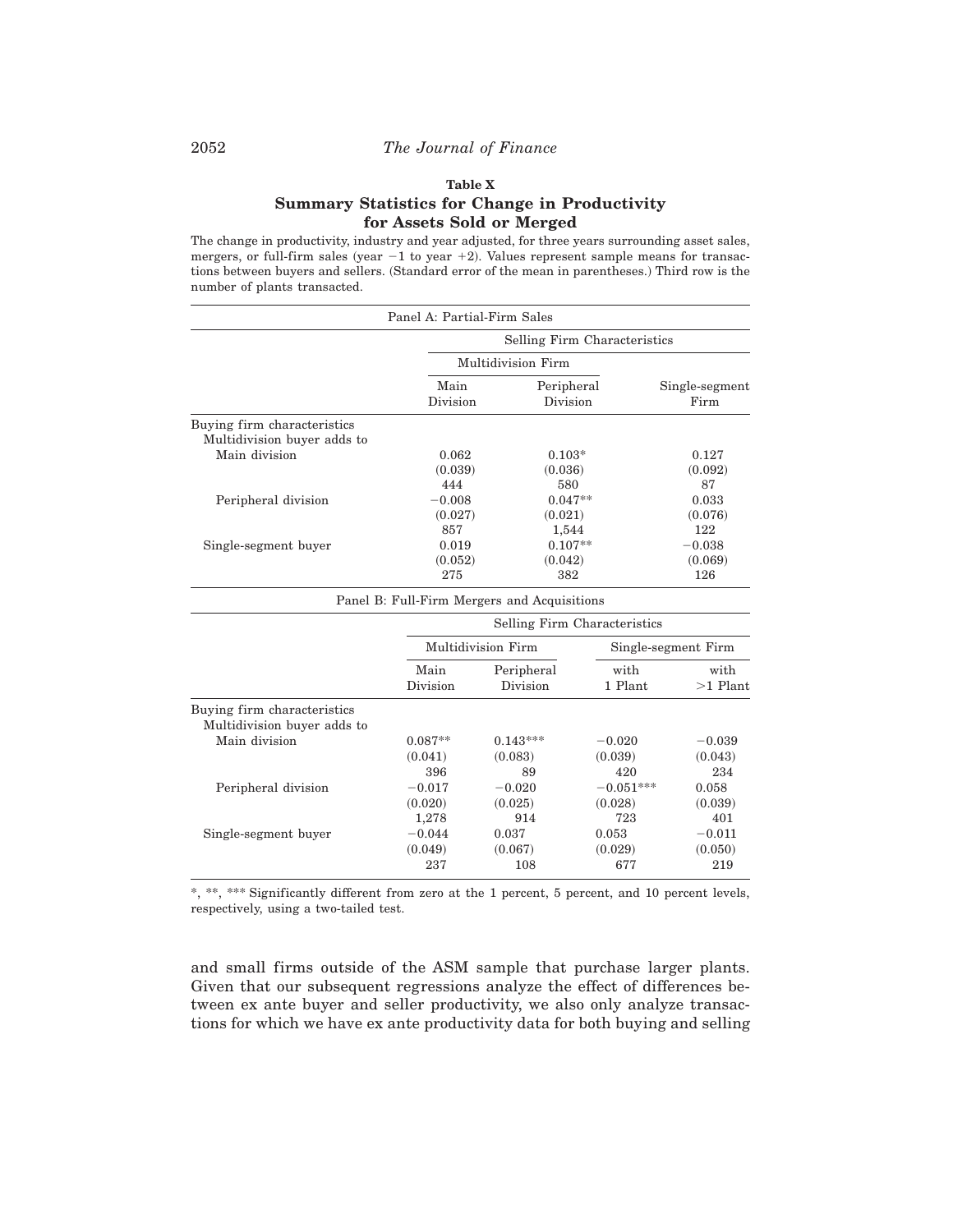firms.25 After these requirements are taken into account, we are able to analyze productivity changes for 10,109 transactions.

We calculate the industry adjusted change in productivity from the year before the transaction to two years after the transaction, year  $-1$  to year  $+2$ , where year 0 is the year of the transaction. For our sample, the mean industry adjusted change in productivity is 0.02, and is significantly different from zero at the one percent significance level. The median change in productivity is also positive. Thus, the majority of the transactions in our sample have led to increases in productivity. Productivity changes for the transaction types are given in Table X.

Panel A of Table X presents the change in productivity for partial-firm asset sales. We find that all sales from peripheral divisions have significant positive ex post changes in productivity, regardless of the buyer's organizational characteristics. For single-segment sellers, no transactions resulted in a significant increase in productivity. There is no evidence that any category of transactions leads to significant declines in productivity of the assets sold.

Panel B presents the change in productivity for full-firm sales and mergers. Several facts emerge: We find significant productivity gains only when buyers add capacity to their main divisions—increasing the focus of their firm. Purchases by single-segment firms, although very frequent, do not result in increased productivity of the purchased assets. Thus, there is evidence that restructuring that involves sales from multisegment firms to singlesegment firms does not result in gains. Productivity significantly decreases in only one class of transactions: purchases of single-plant firms by the peripheral divisions of multisegment firms.

The differences in the observed gains in Table X may exist because some types of buyers are more efficient in improving assets. The differences may also occur if, in some types of transactions, there is a higher incidence of inefficient sellers and efficient buyers, who have the expertise or resources to improve the assets. To examine the latter possibility, we classify transactions into those where the productivity of the buyer's assets in the industry exceeds that of the acquired plants, and into those where it does not.

For partial-firm asset sales, the buyer's existing plants are more productive than the acquired plants in 59.6 percent of the transactions. For mergers and acquisitions, 57.2 percent of the total transactions have buyers that are more productive than the plants they purchase. These proportions are significantly different from each other at the 1.5 percent level. Looking at differences based on firm organization, we also find significant differences. For example, for asset sales, we find that when firms add assets to their main divisions, their existing plants are more productive in 62.9 percent of the transactions. By contrast, for peripheral divisions 59.6 percent of buyers are more productive than purchased plants and for single segment firms

 $25$  This also eliminates transactions occurring prior to 1979, given that we calculate productivity in each industry using five years of lagged data.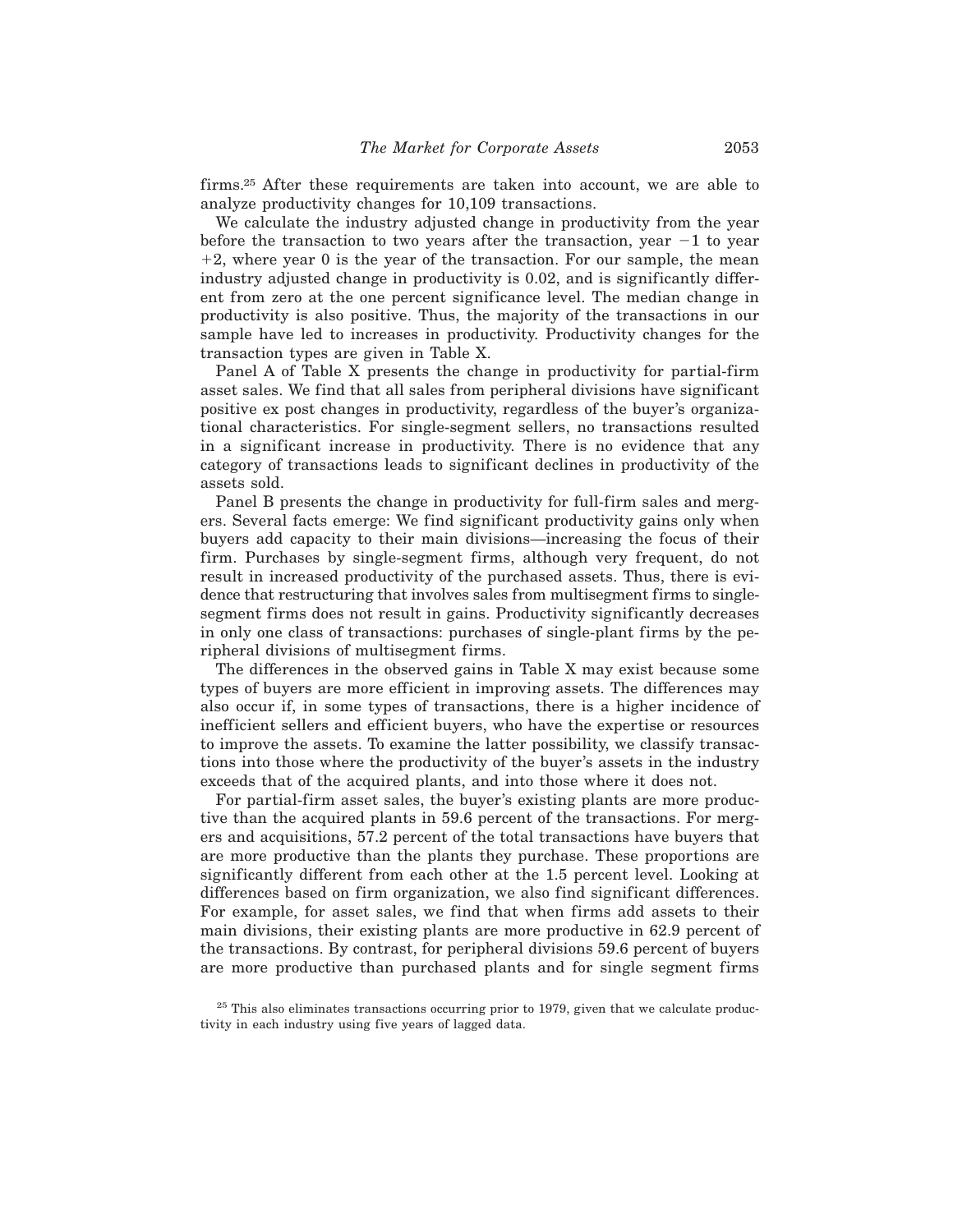54.9 percent are more productive than the purchased plants. In all cases the proportion of transactions is significantly greater than 50 percent at the 1 percent level.

We next examine if these differences between the buyer's and seller's productivity significantly affect productivity gains of the purchased plants in a multivariate regression. To test whether the transaction type affects productivity gains after controlling for productivity differences, we also allow for a differential effect for the difference in seller and buyer productivity based on the type of transaction. We regress the change in productivity of the purchased plants on the difference between the initial productivity of the buyer and the productivity of the plants purchased, buyer's and the seller's respective firm sizes, and the selling firm's initial productivity.

We expect the productivity of acquired plants to increase when they are acquired by a buyer who has higher productivity. However, the productivity of acquired plants may not increase when the buyer's productivity is lower. To examine whether this occurs, we interact the difference between buyer and seller productivity with an indicator variable that equals one when the purchased plant is more productive than the buyer. This variable allows the slope coefficient on the difference in buyer and seller productivity to change when buyers are less productive than the plants they purchase.

Lastly, to test whether there is a differential affect by type of transaction, we interact the difference in productivity between the buyer and seller with indicator variables identifying the different transaction categories from Table X. The interaction variables measure how the effect of the difference between the buyer's and seller's initial productivity on the asset's change in productivity depends on whether the transaction is a partial sale or a merger, and on the organizational structure of the buyer and the seller. The interaction variables thus allow different types of transactions to have larger or smaller sensitivities to the difference between initial buyer and seller productivity.

Table XI shows that the productivity gain following a transaction depends on the productivities of the selling and buying firms. Assets increase in productivity when the productivity of the buying firm is higher than the productivity of the assets purchased. This finding suggests that the earlier stock market evidence of Lang, Stulz, and Walkling (1989), which shows total stock market gains of tender offers when high *q* firms acquire low *q* targets, is not caused just by tax differences or by purely financial gains. However, when assets are purchased by a buyer with a lower productivity, the purchased assets' productivity falls. Gains in productivity are positively related to the seller's size and inversely related to the initial seller productivity.

None of the 17 estimated transaction interaction variables is statistically significant. Thus, there is little evidence that the type of transaction affects productivity gains, after controlling for the initial buyer's and seller's productivity.

The fact that some buyers acquire assets that are more productive than their existing assets, and that the acquired assets' productivity declines subsequently, may initially appear puzzling. One possible explanation is that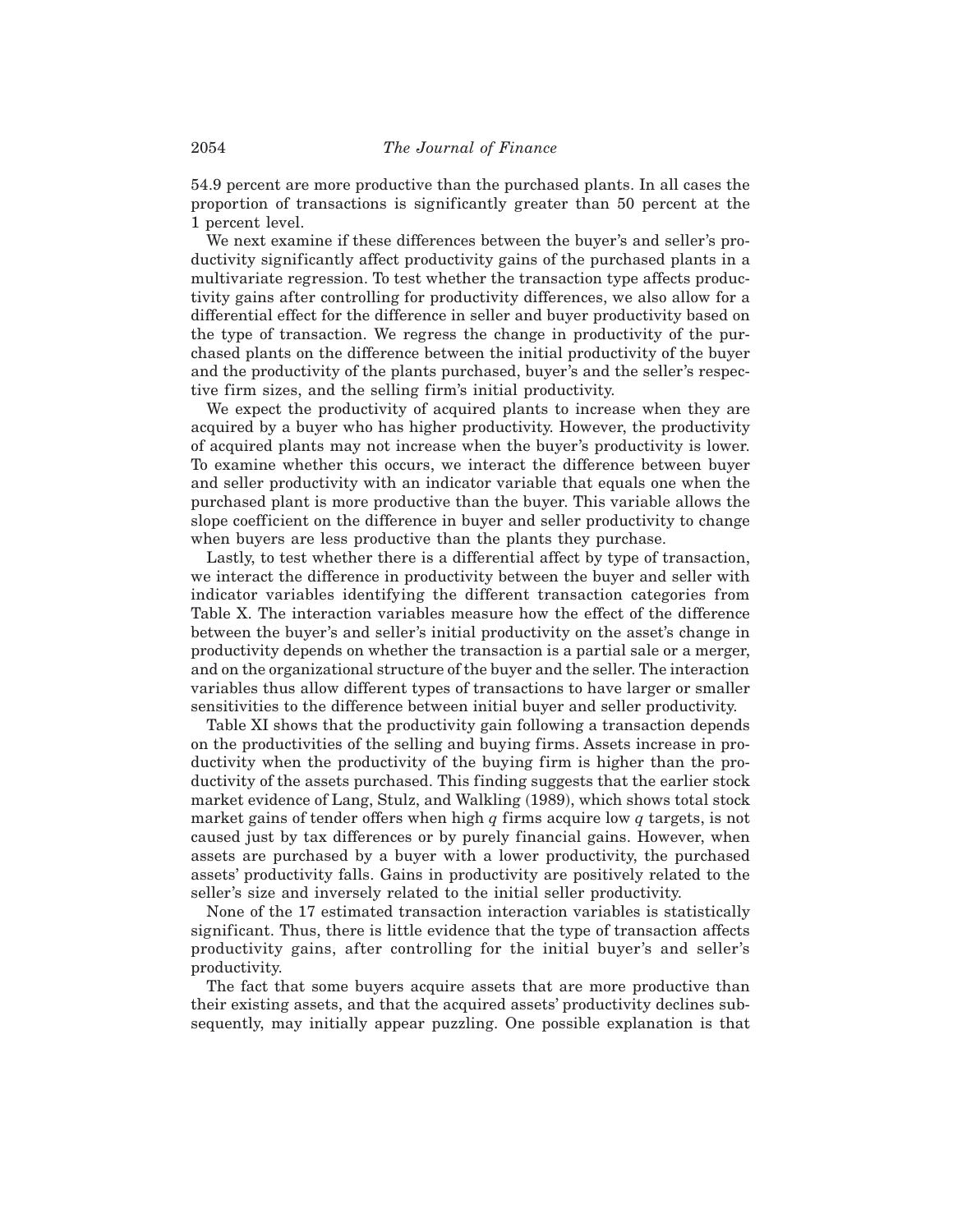# **Table XI Change in Productivity Based on Buying & Selling Firm Characteristics**

This table presents a single regression that tests the joint effects of buyer and selling firm organization characteristics on the change in plant productivity over a three-year horizon from the year prior to the asset sale or merger (year  $-1$ ) to the end of the second year (year  $+2$ ) after the transaction. Total Factor Productivity (TFP) variables are calculated using a translog production function. Lagged firm productivity variables are aggregated up from individual plants. All productivity variables are industry and year adjusted. Transaction type variables are indicator variables that show whether the transaction was from a seller's main or peripheral division or from a single-segment firm to a buyer's main, peripheral, or to a single-segment buyer. Transaction type dummy variables are then interacted with the difference in productivity between the buying firm and the assets purchased. We estimate the regressions using ordinary least squares. Significance tests are conducted using heteroskedasticity-consistent standard errors. (p-values in parentheses.)

|                                                        | Dependent Variable:<br>Change in Productivity Year $-1$ to $+2$<br>Transaction Type |                    |  |
|--------------------------------------------------------|-------------------------------------------------------------------------------------|--------------------|--|
|                                                        |                                                                                     |                    |  |
| Variable                                               | Partial Firm Sale                                                                   | Merger/Acquisition |  |
| Productivity and transaction size                      |                                                                                     |                    |  |
| Lagged productivity (year $-1$ )                       | $-0.453$                                                                            |                    |  |
| of selling firm's plants                               | $(0.000)*$                                                                          |                    |  |
| Difference in productivity (year $-1$ )                | 0.399                                                                               |                    |  |
| buying firm—productivity of plants purchased           | $(0.000)*$                                                                          |                    |  |
| Difference in productivity (year $-1$ ) * Indicator    | $-0.084$                                                                            |                    |  |
| variable for negative difference in productivity       | $(0.004)$ *                                                                         |                    |  |
| Buyer size (coefficient $* 10,000,000$ )               | $-0.003$                                                                            |                    |  |
|                                                        | (0.834)                                                                             |                    |  |
| Seller size (coefficient * 10,000,000)                 | 0.123                                                                               |                    |  |
|                                                        | $(0.000)*$                                                                          |                    |  |
| Difference in productivity interacted with             |                                                                                     |                    |  |
| transaction characteristics                            |                                                                                     |                    |  |
| Sale from seller's main division                       | $-0.009$                                                                            | 0.000              |  |
| to buyer's main division                               | (0.931)                                                                             | (0.907)            |  |
| Sale from seller's main division                       | $-0.014$                                                                            | $-0.043$           |  |
| to buyer's peripheral division                         | (0.894)                                                                             | (0.676)            |  |
| Sale from seller's main division                       | $-0.032$                                                                            | $-0.119$           |  |
| to a single segment buyer                              | (0.776)                                                                             | (0.282)            |  |
| Sale from seller's peripheral division                 | 0.119                                                                               | omitted            |  |
| to buyer's main division                               | (0.268)                                                                             |                    |  |
| Sale from seller's peripheral division                 | $-0.002$                                                                            | $-0.058$           |  |
| to buyer's peripheral division                         | (0.987)                                                                             | (0.572)            |  |
| Sale from seller's peripheral division                 | $-0.090$                                                                            | $-0.165$           |  |
| to a single segment buyer                              | (0.400)                                                                             | (0.179)            |  |
| Sale from single segment firm                          | 0.021                                                                               | $-0.034$           |  |
| to buyer's main division                               | (0.883)                                                                             | (0.750)            |  |
| Sale from single segment firm                          | 0.065                                                                               | $-0.045$           |  |
| to buyer's peripheral division                         | (0.620)                                                                             | (0.662)            |  |
| Sale from single segment firm                          | $-0.034$                                                                            | $-0.155$           |  |
| to a single segment buyer                              | (0.786)                                                                             | (0.131)            |  |
| Constant                                               |                                                                                     | $-0.066$           |  |
|                                                        |                                                                                     | $(0.000)*$         |  |
| Total transactions:                                    |                                                                                     |                    |  |
| Partial firm sales and merger and acquisitions         | 10,109                                                                              |                    |  |
| $R^2$                                                  | 0.21                                                                                |                    |  |
| <i>F</i> -test all coefficients = 0 ( <i>p</i> -value) | ${<}1\%$                                                                            |                    |  |

\* Significantly different from zero at the 1 percent levels using a two-tailed test.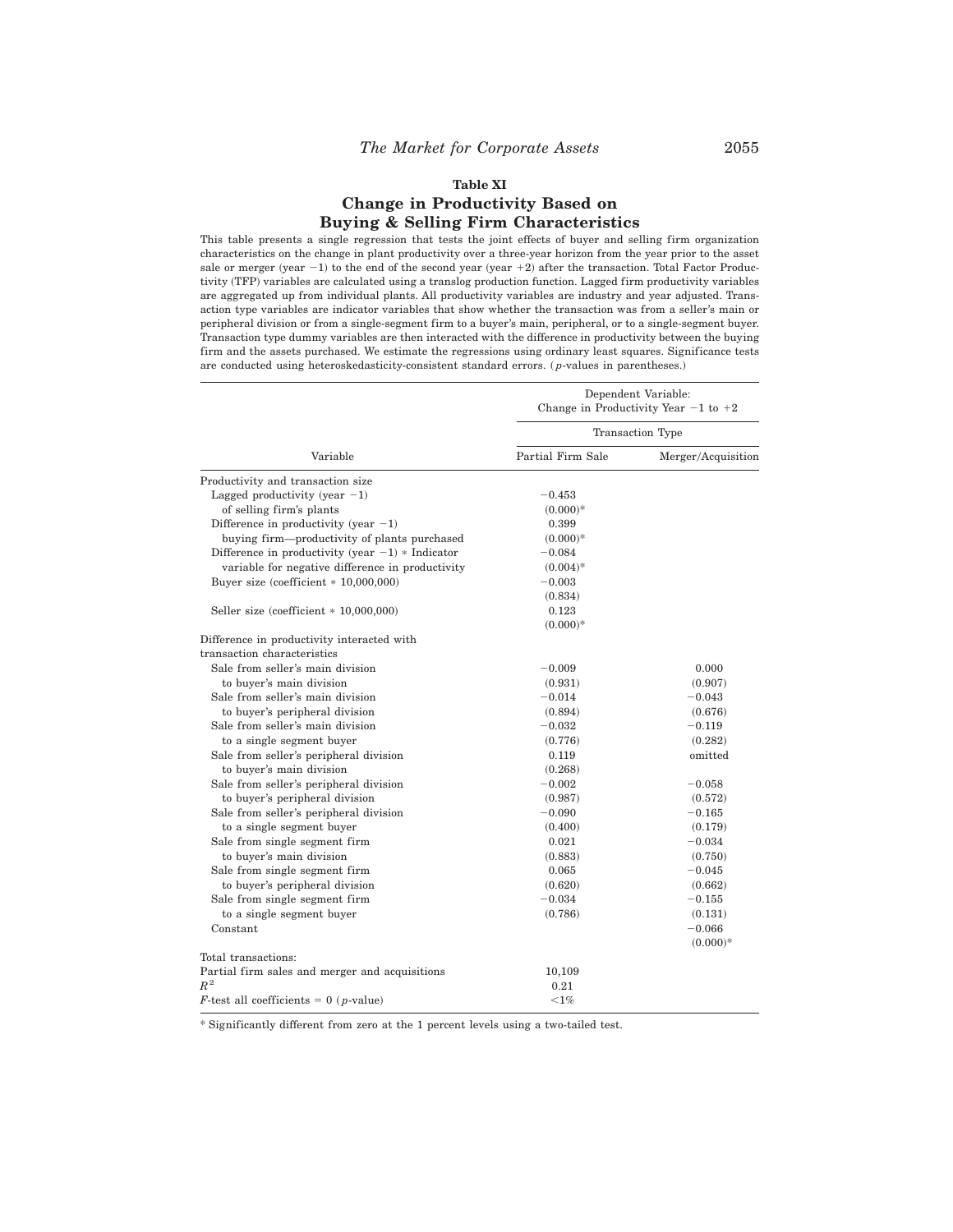### 2056 *The Journal of Finance*

#### **Table XII**

### **Change in Buyer Productivity**

Buyer's change in productivity, industry and year adjusted, for three years surrounding asset purchases, mergers, or acquisitions (year  $-1$  to year  $+2$ ). Values represent sample means for transactions. We construct a firm-level weighted average of buyer's plants, with weights equal to an individual plant's value of shipments. For the existing assets' change in productivity, we present the weighted average change in productivity for plants in the same industry as the purchased assets. (Standard error of the mean is in parentheses.)

|                                                                                         |                                      |                                                                                     | Cases where                                                              |  |
|-----------------------------------------------------------------------------------------|--------------------------------------|-------------------------------------------------------------------------------------|--------------------------------------------------------------------------|--|
|                                                                                         | Overall<br>Change in<br>Productivity | Initial Buyer<br>Productivity<br>Productivity of<br>Assets Purchased                | Initial Buyer<br>Productivity $<$<br>Productivity of<br>Assets Purchased |  |
| Panel A: Change in Productivity of Buyer's Existing Assets (Excluding Purchased Assets) |                                      |                                                                                     |                                                                          |  |
| All transactions                                                                        | 0.004                                | $-0.027**$                                                                          | $0.053*$                                                                 |  |
|                                                                                         | (0.009)                              | (0.011)                                                                             | (0.015)                                                                  |  |
| Asset purchases                                                                         | 0.008                                | $-0.028***$                                                                         | $0.065*$                                                                 |  |
|                                                                                         | (0.014)                              | (0.016)                                                                             | (0.023)                                                                  |  |
| Mergers & acquisitions                                                                  | 0.000                                | $-0.027***$                                                                         | $0.044**$                                                                |  |
|                                                                                         | (0.012)                              | (0.016)                                                                             | (0.019)                                                                  |  |
|                                                                                         |                                      | Panel B: Change in Productivity of All Assets of Buyer (Including Purchased Assets) |                                                                          |  |
| All transactions                                                                        | $0.020*$                             | $0.028*$                                                                            | $-0.010$                                                                 |  |
|                                                                                         | (0.006)                              | (0.008)                                                                             | (0.011)                                                                  |  |
| Asset purchases                                                                         | $0.048*$                             | $0.056*$                                                                            | 0.002                                                                    |  |
|                                                                                         | (0.009)                              | (0.010)                                                                             | (0.014)                                                                  |  |
| Mergers & acquisitions                                                                  | $-0.003$                             | 0.004                                                                               | $-0.028**$                                                               |  |
|                                                                                         | (0.007)                              | (0.009)                                                                             | (0.013)                                                                  |  |
| Number of buying firms                                                                  | 6905                                 | 5366                                                                                | 1539                                                                     |  |

\*, \*\*, \*\*\* Significantly different from zero at the 1 percent, 5 percent, and 10 percent levels, respectively, using a two-tailed test.

managers of these buying firms are destroying value by making inefficient acquisitions. However, such a conclusion would be unwarranted if the acquired assets provide synergies that increase the value of the buyers' existing assets.

To check whether this is the case, we calculate the industry- and yearadjusted changes in productivity of the buyer's assets for three years surrounding asset purchases (year  $-1$  to year  $+ 2$ ). In Panel A of Table XII we present the changes in the productivity of buyers' existing plants in the same industry in which plants are acquired. The data is broken down into three categories: all transactions, partial-firm purchases, and whole-firm purchases. We further present productivity changes for transactions for the case in which the buyer's initial productivity exceeds that of the assets purchased, and for the case in which it does not.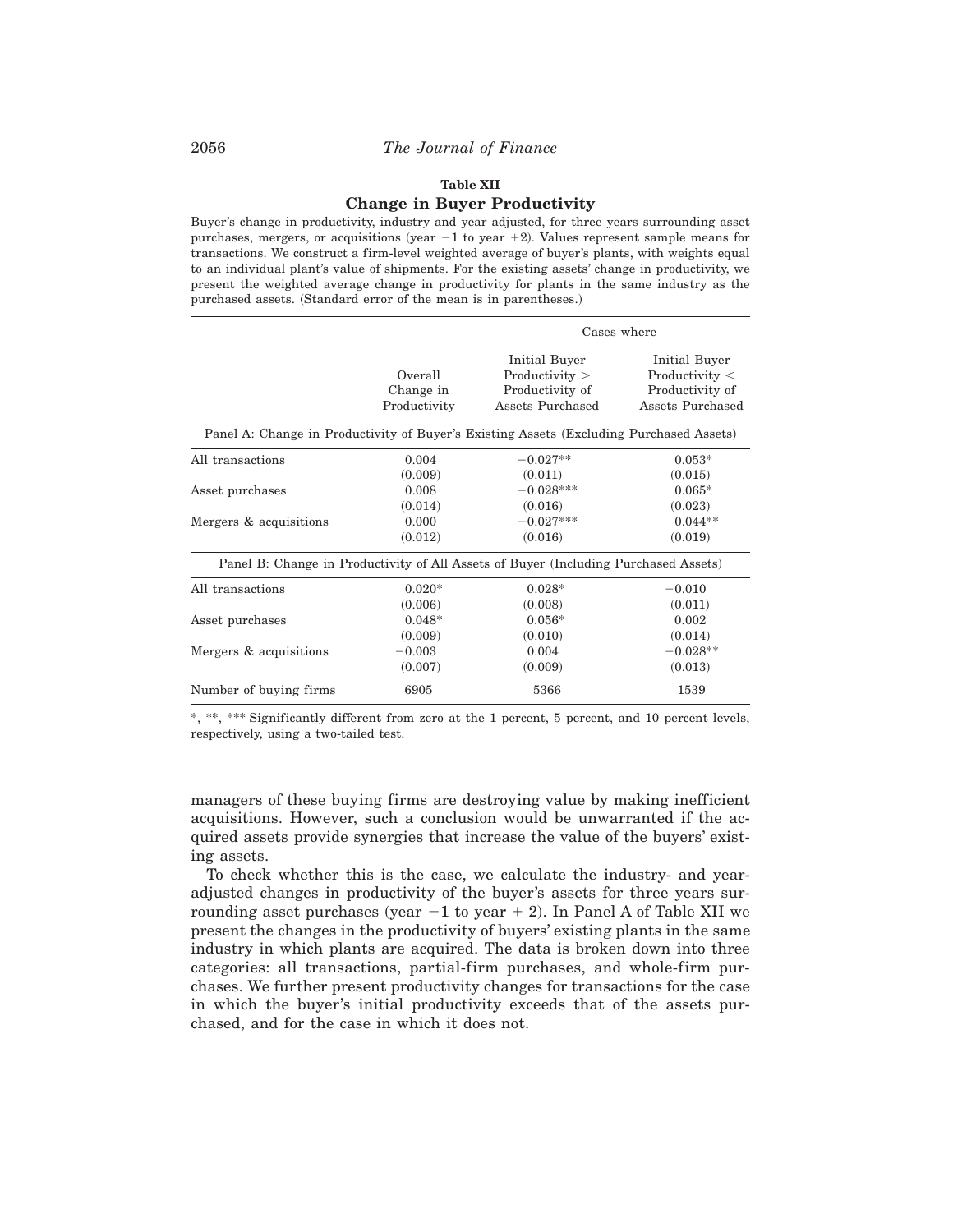Panel A shows that for all transactions, and for partial- and whole-firm transactions taken separately, there is no overall change in the productivity of the buyers' existing assets in the same industry. However, the buyers' assets exhibit a significant decline in productivity in those cases where the initial buyers' productivity exceeds that of the purchased assets. By contrast, buyers' existing assets in a segment show a significant increase in productivity when more productive plants are acquired in that segment.

The pattern of gains is consistent with the notion that the addition of a less productive plant to a segment increases control costs and lowers the productivity of existing assets. A majority of transactions are of this type. The fact that the acquisition of a more productive plant results in gains to the existing assets and a decline in productivity of the acquired plants is consistent with buyer purchasing expertise or productive ability that can be transferred to existing assets.

To determine whether the total gains in productivity outweigh the losses, we compute the total changes in the productivity of the buying firm around the period of the transaction. This calculation, which includes the purchased assets, shows the full effect of the purchase on all of the buyer's manufacturing operations. To get a firm-level measure of the productivity gain, we construct a weighted average of all plants of the buyer. We weight each plant's productivity by its initial value of shipments.

Panel B shows the buyers' total productivity gains at the firm level. The results show that there is a significant firm-level productivity gain in partialfirm sales when the buyer's productivity exceeds the productivity of the acquired plants. Thus, the productivity gain of the acquired plant $(s)$  outweighs the productivity loss on the firm's existing assets. Panel B also shows that a significant firm-level productivity loss only occurs in the case when less productive firms acquire more productive firms. In this case, the productivity gain that the buying firm experiences is outweighed by the loss in productivity of the assets purchased. There are no significant firm-level productivity effects in whole-firm sales when the buyer is more efficient than the seller, or in partial-firm sales when the buyer acquires more efficient plants.

These results, combined with the summary statistics that show significant increases in productivity, are consistent with the hypothesis that the market for assets works well for asset sales and for the majority of mergers. Assets that are transacted result in significant gains, consistent with Hypothesis 1 presented earlier. Contrary to the hypothesis that these divisions get subsidized by their parent firms, multidivisional firms are more likely to sell less productive divisions and these sales to other firms result in subsequent productivity increases. Our results support the conclusion that assets change hands as the prospects in the overall economy and in their other industries improve and their owners discover that they do not have a comparative advantage in running these assets. There is significant firm-level fall in productivity surrounding a transaction in cases where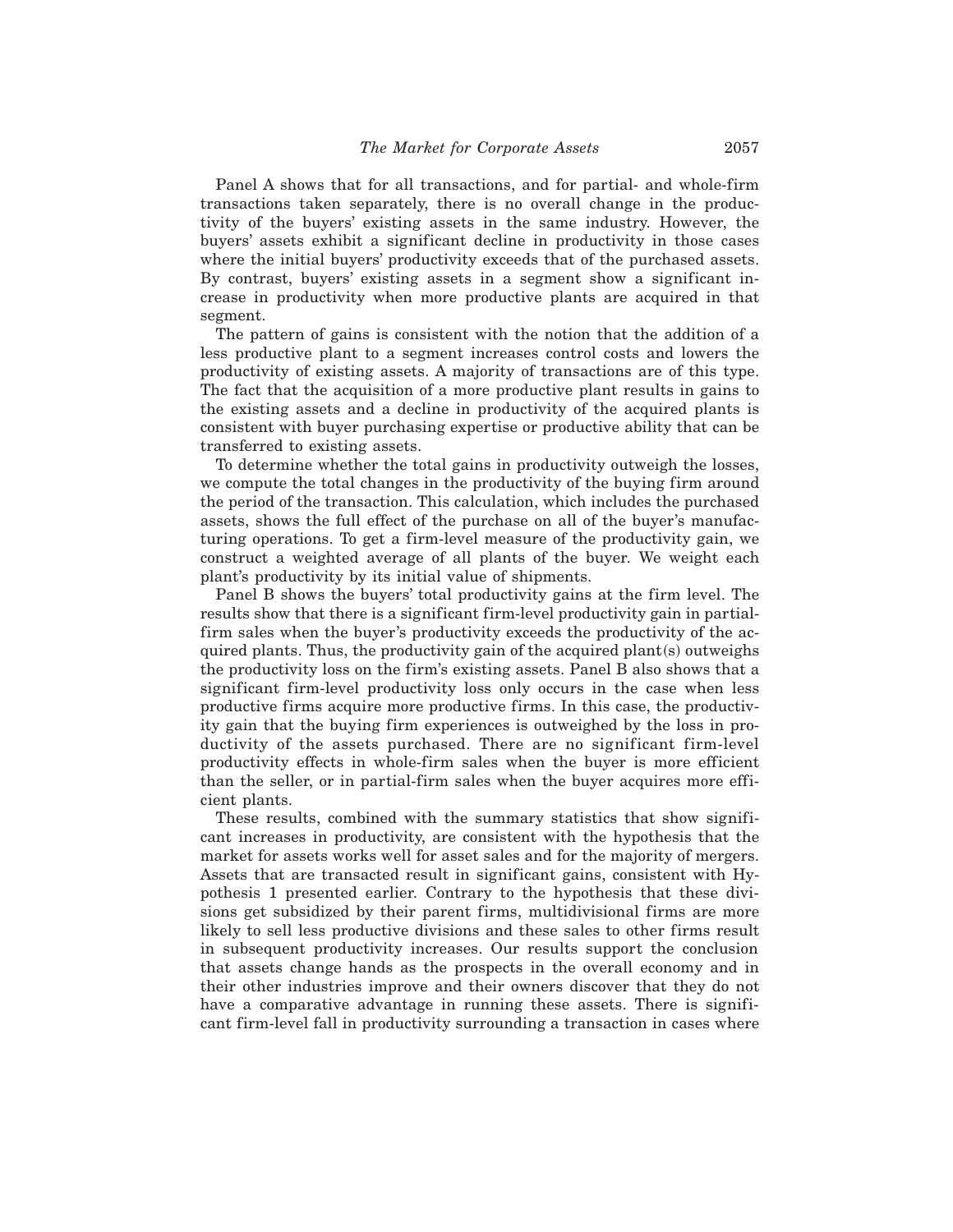more efficient firms are acquired by less efficient firms—a minority of transactions.26

Overall these results show that, as suggested by our first hypothesis, there are significant gains for assets being redeployed from less productive sellers to productive buyers. The results on the timing of transactions are consistent with our second hypothesis, which predicts that more productive firms will expand their operations in good times and when their prospects in a given industry look better than the other industries in which they operate.

### **VI. Conclusions**

In this paper, we analyze the market for corporate assets (plants, divisions, and whole firms) in manufacturing industries. We analyze both the buyers and sellers. We show that the market for both full and partial firms is extensive. On average, 3.89 percent of plants change ownership in each year in our study. The total number of transactions varies with the economy and is strongly procyclical. In expansion years, close to 7 percent of plants annually change ownership. Approximately the same number of plants are sold through partial-firm asset sales as in mergers and acquisitions. The buyers and sellers in the partial-firm asset sale market are typically large multisegment firms, in contrast to the merger and acquisition market where the buyers are much bigger than the sellers.

We analyze the factors that are associated with the probability that assets transfer ownership. We have three main results on the probability assets are sold:

- 1. For multiple-division firms, the probability of a firm selling assets decreases with both the asset's and the segment's productivity. The probability that assets are sold is higher for peripheral divisions. The probability of mergers and firm sell-offs is higher when the selling firm is less productive and the industry experiences a positive demand shock.
- 2. The selling firm's productivity in other divisions impacts the probability of a sale. A division is more likely to be sold the better the prospects of the other divisions.
- 3. We find that the probability that a firm is a buyer of additional assets increases with its efficiency and size.

<sup>&</sup>lt;sup>26</sup> In unreported results, we have also calculated the total effect of acquisitions at the segment level. These calculations measure the changes of productivity of the new and existing assets of the segment that acquires the new assets. The qualitative results at the segment level are the same as the results at the firm level.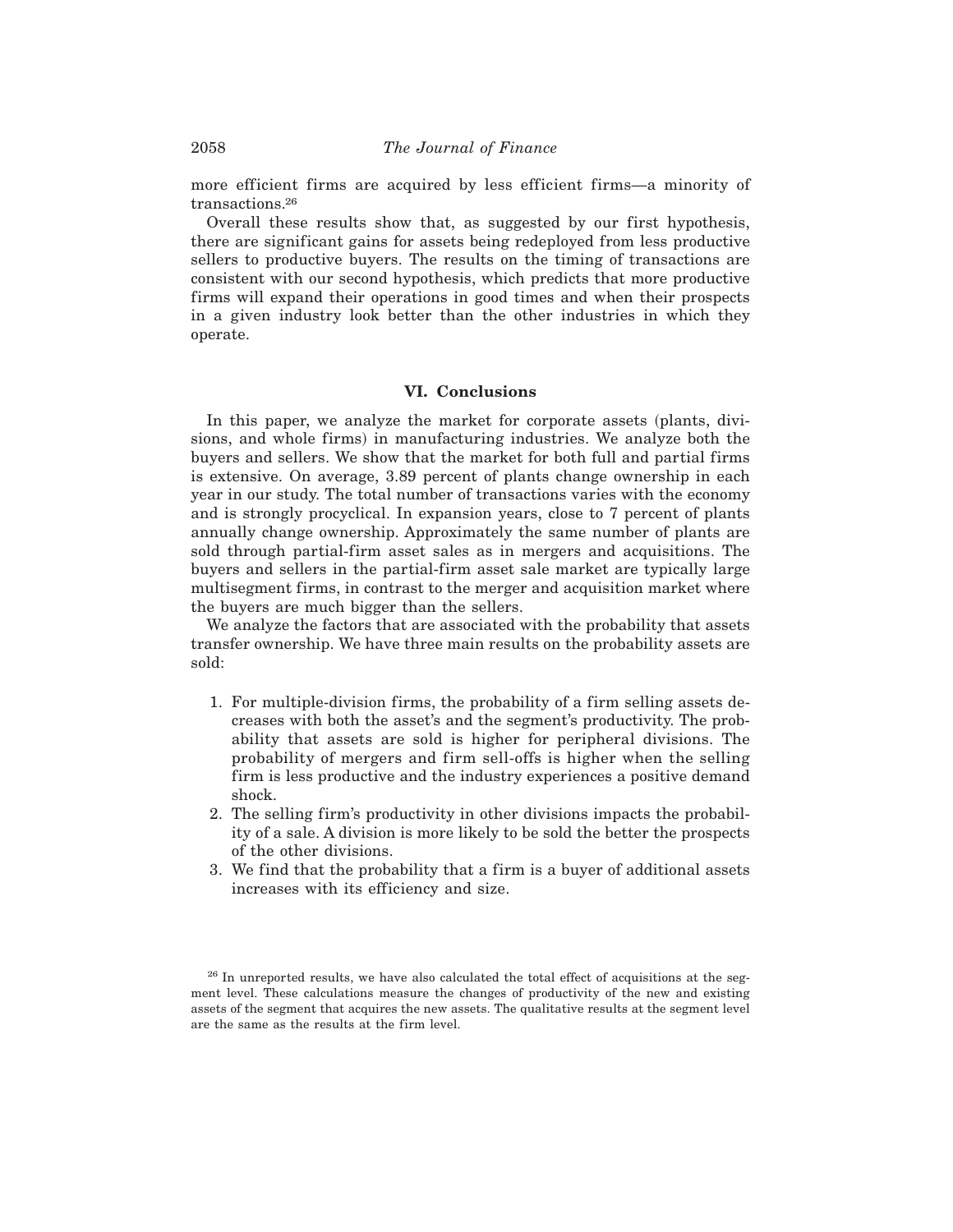In addition, we show that ex post productivity changes occur for assets transacted and these productivity changes are associated with buyer and seller initial productivity and firm organization. We also examine the overall changes in buyer productivity for purchasing firms. Our primary findings for changes in productivity for assets transacted are:

- 1. The gain in productivity of assets under new ownership is higher when the selling firm's productivity is low and is higher the more productive the buyer.
- 2. A firm's internal organization is also associated with observed changes in productivity of the asset sold. Asset sales from peripheral divisions of sellers to both main and peripheral divisions of buyers show significant productivity gains. For mergers and acquisitions, assets that are acquired by the buyer's main divisions from other multiple-segment firms show significant gains. These gains are primarily explained by the differences in the initial productivity of buying and selling divisions.
- 3. When we take into account both the purchased and existing assets, the change in productivity is positive for partial-firm asset purchases and is insignificantly different from zero for mergers and acquisitions.
- 4. When firms purchase assets of lower productivity, existing assets increase in productivity but the acquired assets decline in productivity. At the firm level, these losses on the acquired assets are offset by the productivity increases of the purchased assets. Overall firm productivity increases for partial-firm purchases and is insignificant for mergers and acquisitions.
- 5. When firms purchase assets of higher productivity, the acquired assets decline and the existing assets increase in productivity. At the firm level, the change in productivity is not significantly different from zero for partial-firm purchases by less efficient producers. Firm-level productivity declines for one category of transactions: mergers and acquisitions by less efficient firms.

These findings suggest that firms have differing levels of ability to exploit assets, and that their comparative advantage is in their main industries. The low productivity of firms' peripheral divisions prior to the sale, however, does not necessarily imply inefficient ownership. They may optimally operate these divisions until demand is high, at which point more efficient buyers acquire these assets.

The productivity gains we document are consistent with buying firms being able to offer a premium in part because of the gains in real productivity that occur. The results are also consistent with more skilled buying firms being able to transfer skill and improve the assets they purchase. There is no evidence that managers of conglomerate firms are less willing to sell assets than managers of single-segment firms.

The timing of sales and the pattern of productivity gains suggests that most transactions that occur in the market for plants and divisions tend to improve the allocation of resources and are consistent with profit maximiz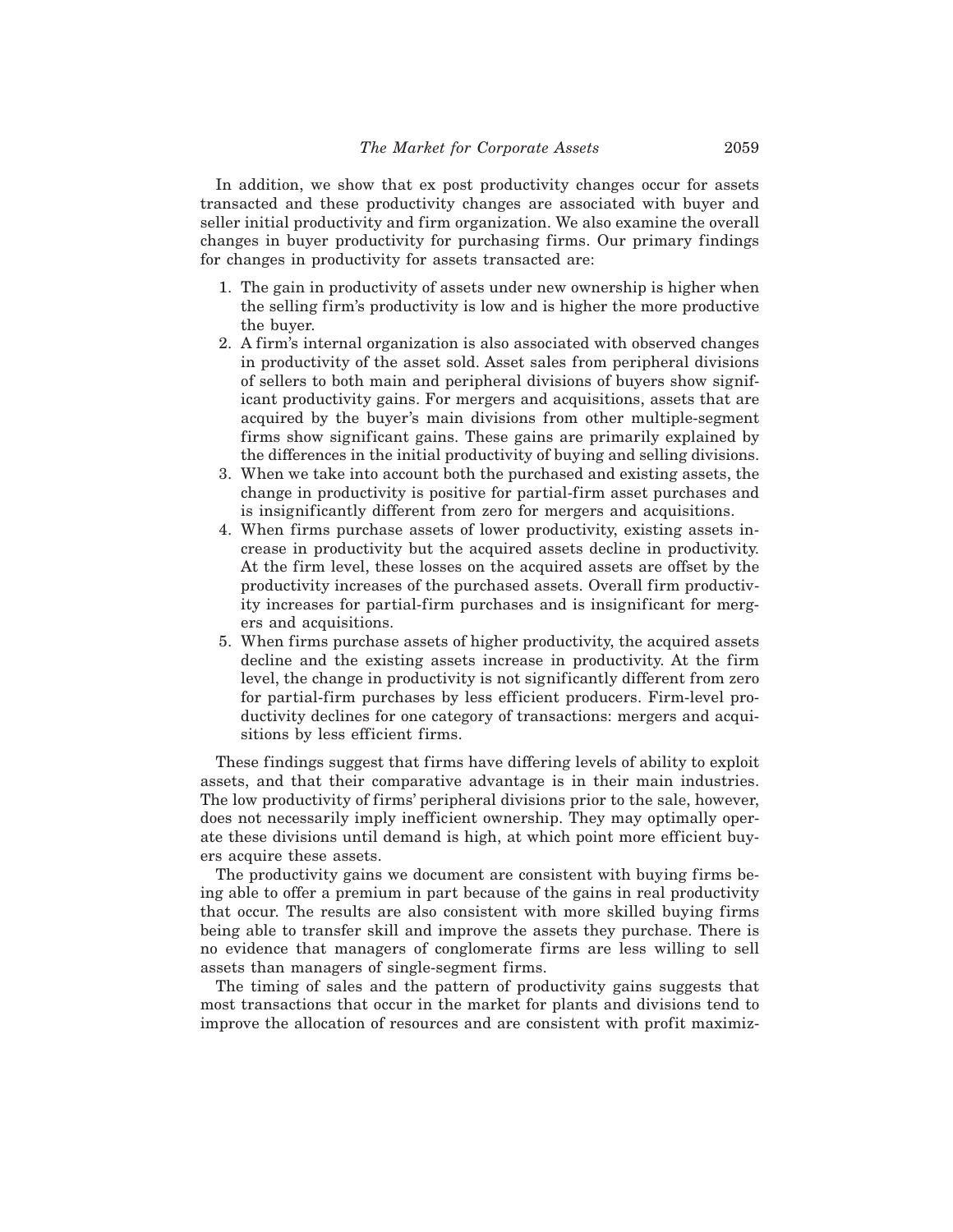ing by firms across the divisions they operate. Thus, the pattern is consistent with profit-maximizing behavior. However, our results do not disprove the existence of agency conflicts within firms. We identify one category of transactions, full-firm acquisitions by buyers with lower productivity than that of the assets they purchase, for which overall firm productivity declines. Moreover, if managers are able to appropriate the gains of productivity from any acquisitions, there might not be a gain to shareholders.

Our results would indicate that efficient firms refocusing in booms may produce the highest gains to transactions. Boards of directors should be more willing to accept productivity explanations for these types of transactions, particularly for partial firm acquisitions.

Despite our finding that most transactions result in gains in productivity, this does not refute the proposition that sometimes managers undertake transactions that, even given rational expectations, reduce value at the time the transaction is undertaken. For example, our research would also suggest that mergers and acquisitions by inefficient firms, presumably with lower stock market valuations relative to industry peers, should receive closer scrutiny by boards of directors. Further research should examine the link between acquirer and seller stock market valuations and subsequent productivity gains.

Overall, our results suggest that most transactions in the market for assets result in an increase in productive efficiency. We conclude that the market for corporate assets facilitates the redeployment of assets from firms with a lower ability to exploit them to firms with higher ability.

#### **Appendix**

In estimating the TFPs in our sample, we use data for approximately 50,000 plants each year. We are able to calculate lagged productivity for plants from 1979 to 1992 as we use five years of lagged data to calculate productivity. In the productivity regression for each industry, we include three different types of inputs: capital, labor, and materials, as explanatory variables for each plant. All these data exist at the plant level. We include plants if plants have at least two years of data. In addition, all observations must have nonzero values for all inputs and outputs. After productivity is calculated, we report and use these numbers in regressions after excluding the top and bottom one percent of the calculated productivities. We also only include plants if the total value of firm shipments is at least 10 million real 1982 dollars.<sup>27</sup> After imposing these restrictions, we end up with over 400,000 plant-level productivity measures.28 In calculating productivity, the capital variable used

 $27$  We also find similar results changing this requirement to one million real 1982 dollars.

 $28$  The regressions in Table IV use  $305,024$  observations. Single-plant firms, representing 95,916 observations, are not included in Table IV. In addition, 15,874 observations are excluded as we also exclude outliers based on alternative measures of efficiency presented in Table V. The tables for mergers use firm-level observations obtained by aggregating these plant-level observations up to the firm level.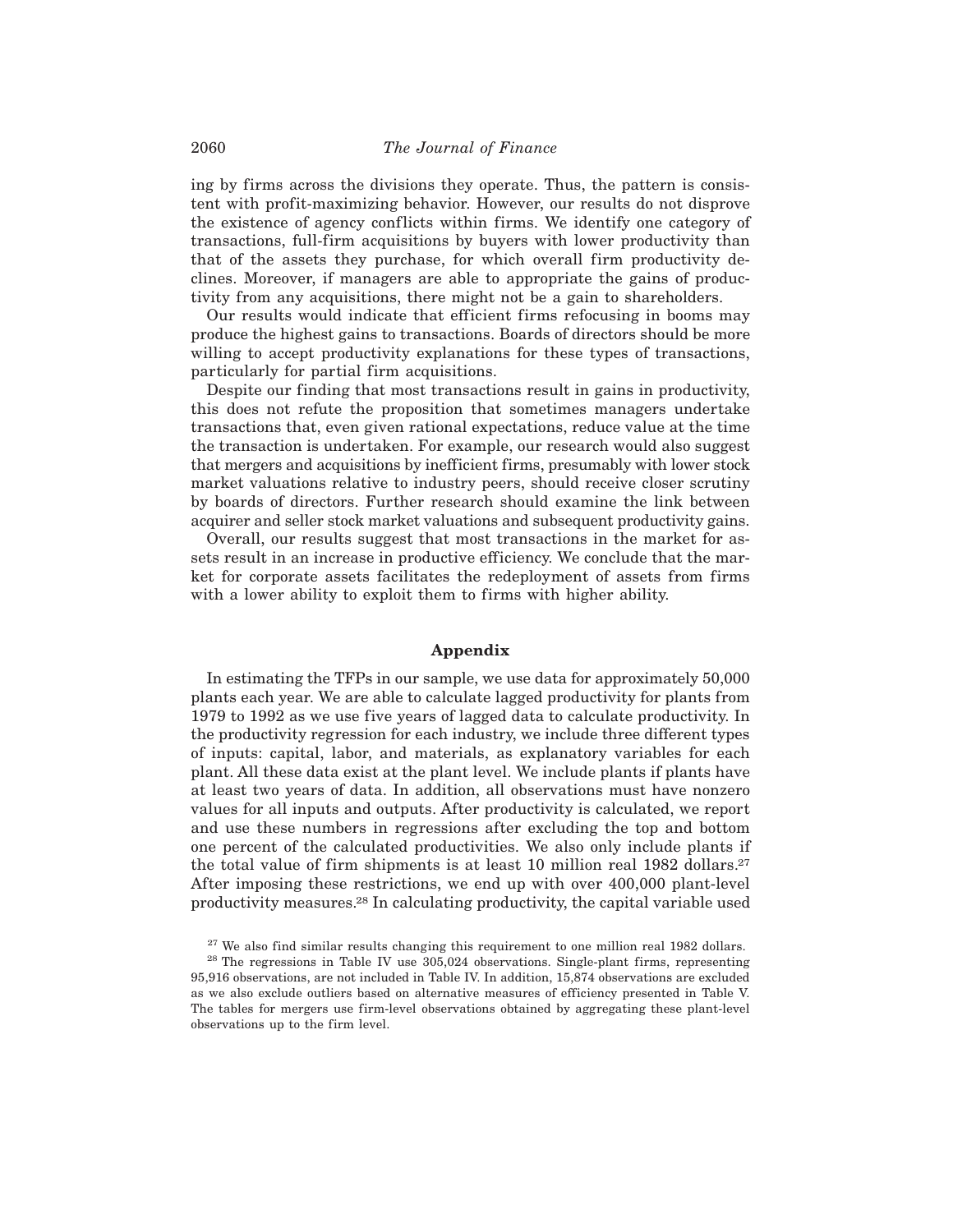

**Figure A1. Histogram of** *R***-squares from TFP within regressions run each year using five years of lagged data.**

is plant's capital stock that is available to be used in production. To account for depreciation of beginning of period capital stock, we use data from the Bureau of Economic Analysis to make depreciation adjustments for beginning period capital stock at the two-digit level. To the beginning of period capital stock, we add the real dollars (in real 1982 dollars) spent on capital expenditures for additions to the capital stock. In addition, to capture vintage effects of capital, we include plant age in our productivity calculations. Plant age is either the first year in which the plant appeared in the database, or 1972 (the first year of the database), if the plant existed in 1972. For the dependent variable, output, the ASM does not state the actual quantity shipped by each plant, but shows only the value (in current period dollars) of shipments. We adjust all nominal dollar variables for inflation by using four-digit SIC code price deflators for output, materials, and capital from the Bartelsman and Gray (1994) database. Kovenock and Phillips (1997) describe these inputs and the method for accounting for inflation and depreciation of capital stock in more detail.

To measure the productivity for a firm's entire business segment, we construct a weighted average of individual plant productivity, in which the weights are the predicted plant-level real value of shipments. The variable for the productivity of the firm's other segments is the weighted average of all of the firm's other plants outside of the segment in question. Again, the weights are the predicted plant-level real value of shipments.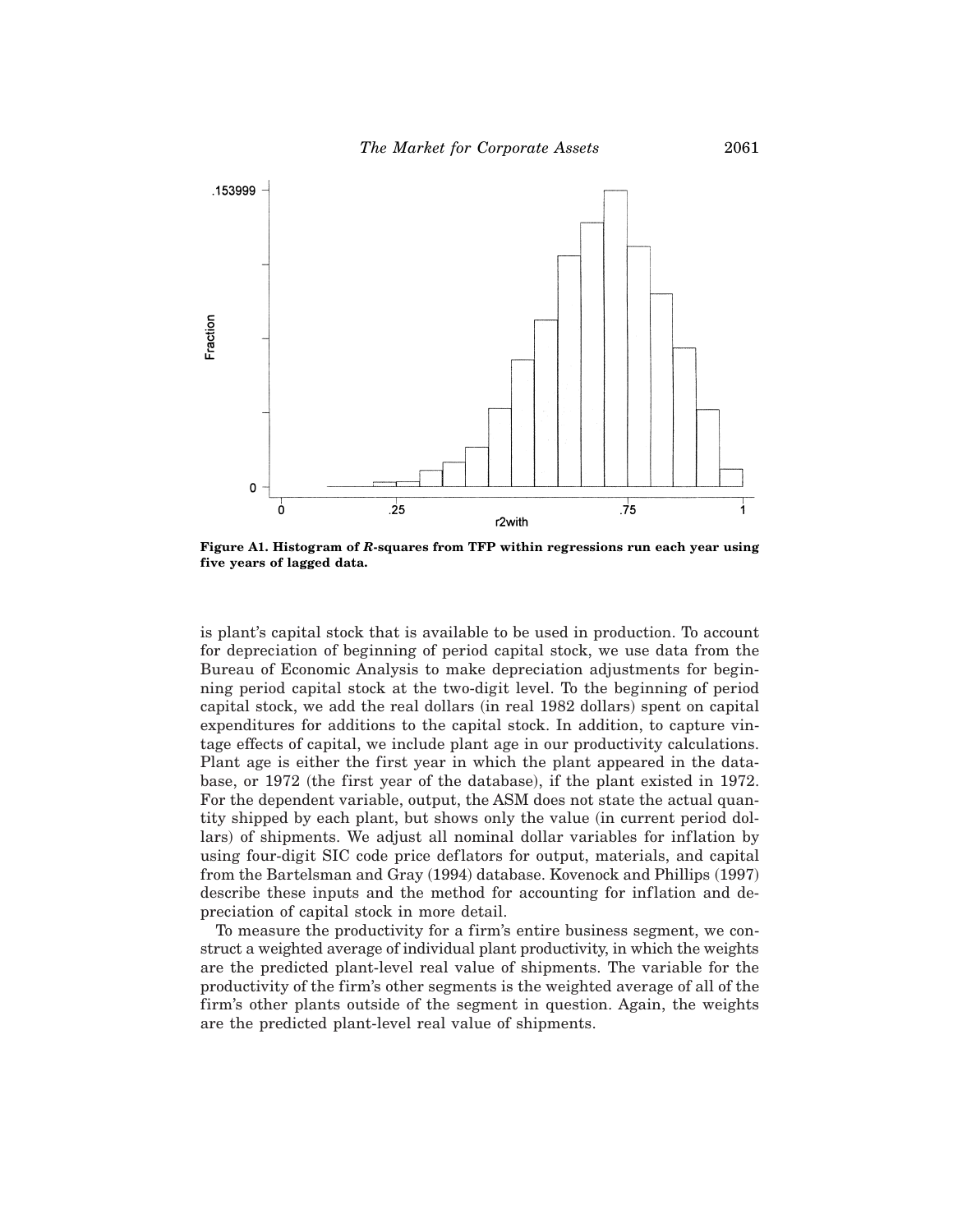#### **Table AI**

### **Total Factor Productivity**

Table reports mean coefficients from yearly regressions by industry. Each regression is repeated in each year for each industry using the last five years of data. Coefficients in column one represent the average coefficients from regressions estimated in each year for each industry  $(1,726$  total regressions). Columns two and three represent illustrative industries for 1978. In each year, productivity is the residual plus the firm-specific fixed effect obtained from regressing the real value (deflated) of output on a plant's age, the value of materials and inputs, the real value of a plant's capital stock and the hours of labor utilized. Adjustments for depreciation for capital stock are made each year using depreciation deflators from the Bureau of Economic Analysis. All dollar amounts are deflated to 1982 dollars using deflators for the National Bureau of Economic Research. (p-values in parentheses).

| Independent Variable: Real Value of Output |                     |                                 |                                 |  |
|--------------------------------------------|---------------------|---------------------------------|---------------------------------|--|
| Variable                                   | Mean<br>Coefficient | Meat Packing<br><b>SIC 2011</b> | Oil Refining<br><b>SIC 2911</b> |  |
| Age                                        | 0.013               | 0.019                           | 0.169                           |  |
|                                            | $(0.061)$ ***       | (0.587)                         | $(0.009)*$                      |  |
| Inputs                                     | 0.108               | 0.003                           | 1.661                           |  |
|                                            | $(0.000)*$          | (0.972)                         | $(0.000)*$                      |  |
| Capital stock                              | 0.044               | 0.084                           | 0.306                           |  |
|                                            | $(0.000)*$          | (0.124)                         | $(0.001)$ *                     |  |
| Labor                                      | 0.674               | 0.773                           | $-0.072$                        |  |
|                                            | $(0.000)*$          | $(0.000)*$                      | (0.600)                         |  |
| $($ Inputs $)^2$                           | 0.074               | $-0.001$                        | 0.009                           |  |
|                                            | $(0.000)*$          | (0.825)                         | $(0.043)$ **                    |  |
| $(Capital stock)^2$                        | 0.000               | 0.075                           | 0.007                           |  |
|                                            | (0.631)             | $(0.000)*$                      | (0.411)                         |  |
| $(Labor)^2$                                | 0.020               | 0.085                           | $-0.024$                        |  |
|                                            | $(0.000)*$          | $(0.000)*$                      | $(0.039)$ **                    |  |
| Inputs * capital stock                     | $-0.029$            | $-0.005$                        | 0.003                           |  |
|                                            | $(0.000)*$          | (0.640)                         | (0.856)                         |  |
| Inputs * labor                             | $-0.110$            | $-0.005$                        | $-0.040$                        |  |
|                                            | $(0.000)*$          | (0.503)                         | $(0.003)*$                      |  |
| Capital stock * labor                      | 0.044               | $-0.144$                        | $-0.000$                        |  |
|                                            | $(0.000)*$          | $(0.000)*$                      | (0.999)                         |  |
| Constant                                   | 3.352               | 2.819                           | $-3.765$                        |  |
|                                            | $(0.000)*$          | $(0.000)*$                      | $(0.000)*$                      |  |
| $R^2$                                      |                     | 0.92                            | 0.74                            |  |

\*, \*\*, \*\*\* For column one mean value of the coefficient is significantly different from zero at the 1, 5, 10 percent levels, respectively, using a two-tailed *t*-test. For columns two and three, significance test is whether coefficient is significantly different from zero using a two tailed *t*-test.

We also include other firm and segment-level variables in our regressions to provide additional controls for unmeasured productivity differences and other factors, such as size, that can influence firm growth. We include the lagged firm size and the number of plants operated by a firm at the beginning of the year. We define firm size as the total value of shipments in real 1982 dollars. We exclude all industry segments with real value of shipments smaller than one million dollars from our regressions.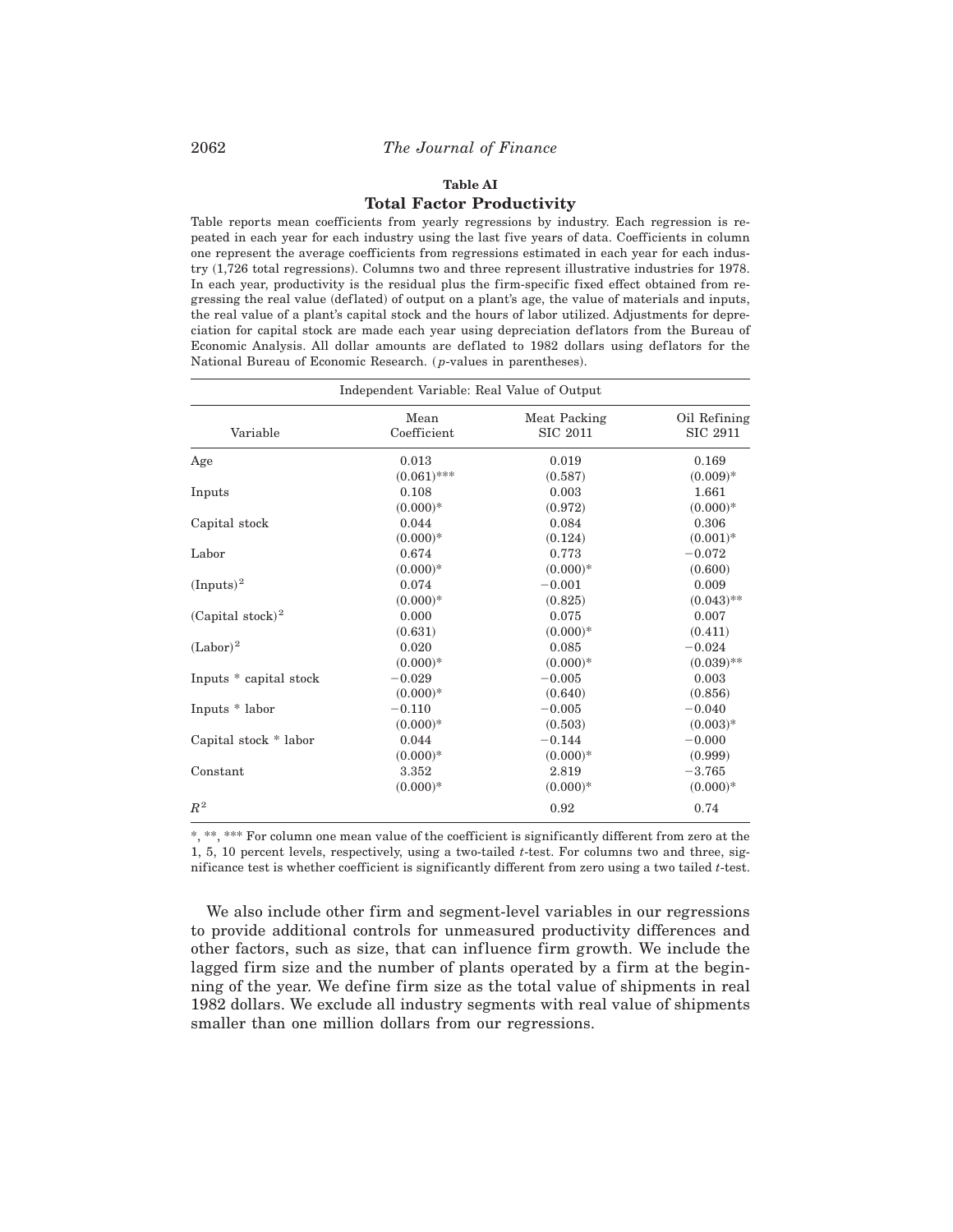To allow for technical change, each regression is repeated for each industry for each year using data for the current year and the preceding four years, giving us a rolling panel of data for each year. Thus we can calculate productivity for the 1978 to 1992 period. We use the earlier years of data, 1974 to 1977, only for calculating the first year of productivity.29 Thus, there are 1,726 separate regressions. Figure A1 shows the distribution of adjusted *R*<sup>2</sup> for the regressions.

In Table AI we present the means of the coefficients for the 1,726 separate regressions covering the whole sample and also the coefficients for two sample industries.

The coefficients for the sample industries are for 1979, the first year for which a five-year panel is available. The first industry, SIC 2011 Meat Packing, was selected because it is the first industry in our sample when industries are ranked by SIC codes. Because meat packing is labor intensive, the second industry, SIC 2911 Oil Refining was selected to illustrate a capital intensive industry. The means of the coefficients in the whole sample are significantly different from zero. The coefficients of the two sample industries reflect their technologies. As expected, labor inputs have a more significant role in the meat packing equation and capital stock inputs are more important in oil refining.

#### **REFERENCES**

- Alexander, Gordon J., George P. Benson, and Joan M. Kampmeyer, 1984, Investigating the valuation effects of announcements of voluntary corporate selloffs, *Journal of Finance* 39, 503–517.
- Andrade, Gregor, and Erik Stafford, 1999, Investigating the economic role of mergers, Working paper, Harvard Business School.
- Baily, Martin Neil, Eric J. Bartelsman, and John Haltiwanger, 1998, Labor productivity: Structural change and cyclical dynamics, Working paper 98-7, Center for Economic Studies.
- Bartelsman, Eric J., Ricardo J. Caballero, and Richard K. Lyons, 1994, Customer and supplierdriven externalities, *American Economic Review* 84, 1075–1084.
- Bartelsman, Eric J., and Wayne Gray, 1994, The NBER Manufacturing Productivity Database, Working paper, The Center for Economic Studies.
- Caves, Richard E., and David R. Barton, 1990, Efficiency in U.S. manufacturing. (MIT Press, Cambridge, MA)
- Chevalier, Judith, 1999, Why do firms undertake diversifying mergers? An examination of the investment policies of merging firms, Mimeo, University of Chicago.
- Fluck, Zsuzsanna, and Anthony W. Lynch, 1999, Why do firms merge and then divest: A theory of financial synergy, *Journal of Business* 72, 319–346.
- Graham, John, Michael Lemmon, and Jack Wolf, 2002, Does corporate diversification destroy value? forthcoming, *Journal of Finance* 57.
- Hart, Oliver, and John Moore, 1995, Debt and seniority: An analysis of the role of hard claims in constraining management, *American Economic Review* 85, 567–585.

<sup>29</sup> In an earlier version of this paper, we calculated TFPs using the entire sample period for each industry. The two methodologies yielded very similar qualitative results.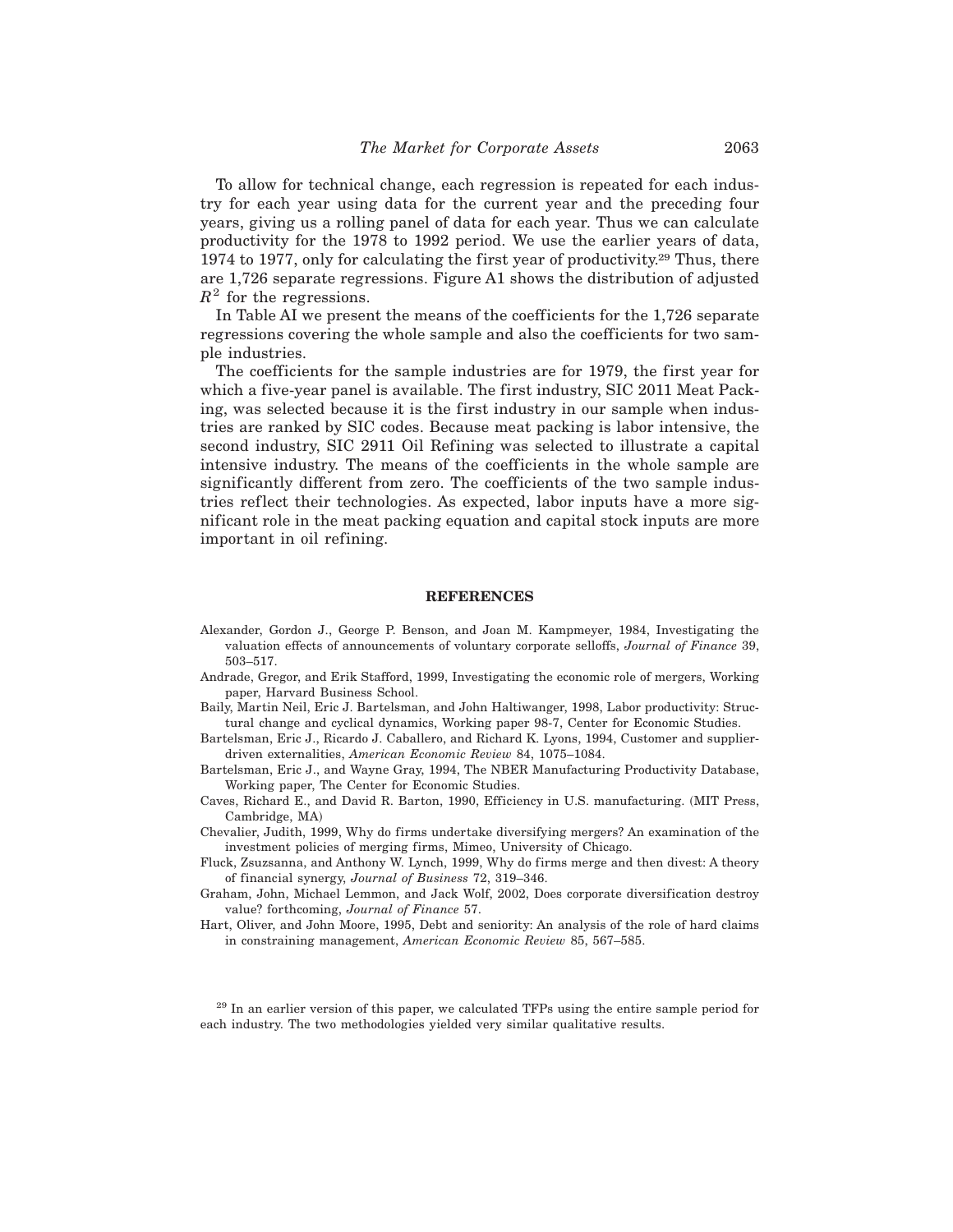- Hite, Gailen, James E. Owers, and Ronald C. Rogers, 1987, The market for interfirm asset sales: Partial sell-offs and total liquidations, *Journal of Financial Economics* 18, 229–252.
- Jain, Prem C., 1985, The effect of voluntary sell-offs announcements on shareholder wealth, *The Journal of Finance* 40, 209–224.
- Jensen, Michael C., 1986, The agency costs of free cash flow: Corporate finance and takeovers, *American Economic Review* 76, 323–329.
- Jensen, Michael C., and Richard S. Ruback, 1983, The market for corporate control: The scientific evidence, *Journal of Financial Economics* 11, 5–50.
- John, Kose, and Eli Ofek, 1995, Asset sales and the increase in focus, *Journal of Financial Economics* 37, 105–126.
- Jorgenson, Dale W., 1986, Econometric methods for modeling producer behavior; in Zvi Griliches and Michael D. Intriligator, eds.: *Handbook of Econometrics*, vol. 3. (North Holland, Amsterdam).
- Kaplan, Steven N., and Michael Weisbach, 1992, The success of acquisitions: Evidence from divestitures, *The Journal of Finance* 47, 107–138
- Kovenock, Daniel, and Gordon Phillips, 1997, Capital structure and product market behavior: An examination of plant exit and investment behavior, *Review of Financial Studies* 10, 767–804.
- Lamont, Owen, 1997, Cash flow and investment: Evidence from internal capital markets, *Journal of Finance* 52, 83–109.
- Lang, Larry H. P., Annette Poulsen, and René Stulz, 1995, Asset sales, firm performance, and the agency costs of managerial discretion, *Journal of Financial Economics* 37, 3–38.
- Lang, Larry H. P., René Stulz, and Ralph A. Walkling, 1989, Managerial performance, Tobin's *q*, and the gains from successful tender offers, *Journal of Financial Economics* 24, 137–155.
- Lang, Larry H. P., René Stulz, and Ralph A. Walking, 1991, A test of the free cash flow hypothesis: The case of bidder returns, *Journal of Financial Economics* 29, 315–335.
- Lichtenberg, Frank R., and Donald Siegel, 1992, Takeovers and corporate overhead; in Frank R. Lichtenberg, ed.: *Corporate Takeovers and Productivity* (MIT Press, Cambridge, MA).
- Lucas, Robert, 1978, On the size distribution of business firms, *Bell Journal of Economics* 9, 508–523.
- Maksimovic, Vojislav, and Gordon M. Phillips, 1998, Asset efficiency and reallocation decisions of bankrupt firms, *Journal of Finance* 53, 1619–1643.
- Maksimovic, Vojislav, and Gordon M. Phillips, 2002, Do conglomerate firms allocate resources efficiently across industries: Theory and evidence, forthcoming, *Journal of Finance* 57.
- Matsusaka, John G., 1993, Takeover motives during the conglomerate merger wave, *RAND Journal of Economics* 24, 357–379.
- McGuckin, Robert H., and Sang V. Nguyen, 1995, On productivity and plant ownership change: New evidence from the LRD, *RAND Journal of Economics* 26, 257–276.
- McGuckin, Robert H., and Sang V. Nguyen, 1999, Exploring the role of acquisition in the performance of firms: Is the "firm" the right unit of analysis; in Silvia Biffignandi, ed.: *Micro*and Macrodata of Firms (Physica-Verlag, New York).
- McGuckin, Robert H., and George Pascoe, 1988, The longitudinal research database: Status and research possibilities, *Survey of Current Business* 68, 30–37.
- Mitchell, Mark L., and Harold J. Mulherin, 1996, The impact of industry shocks on takeover and restructuring activity, *Journal of Financial Economics* 41, 193–229.
- Morck, Randall, Andrei Shleifer, and Robert W. Vishny, 1990, Do managerial objectives drive bad acquisitions? *Journal of Finance* 45, 31–48.
- Rajan, Raghuram G., Henri Servaes, and Luigi Zingales, 2000, The cost of diversity: The diversification discount and inefficient investment, *Journal of Finance* 55, 35–80.
- Ravenscraft, David, and F. M. Scherer, 1987, Mergers, Sell-offs, and Economic Efficiency (Brookings Institution, Washington, DC).
- Scharfstein, David S., 1997, The dark side of internal capital markets II, Mimeo, MIT.
- Scharfstein, David S., and Jeremy C. Stein, 2000, The dark side of internal capital markets: Divisional rent-seeking and inefficient investment, *Journal of Finance* 55, 2537–2564.